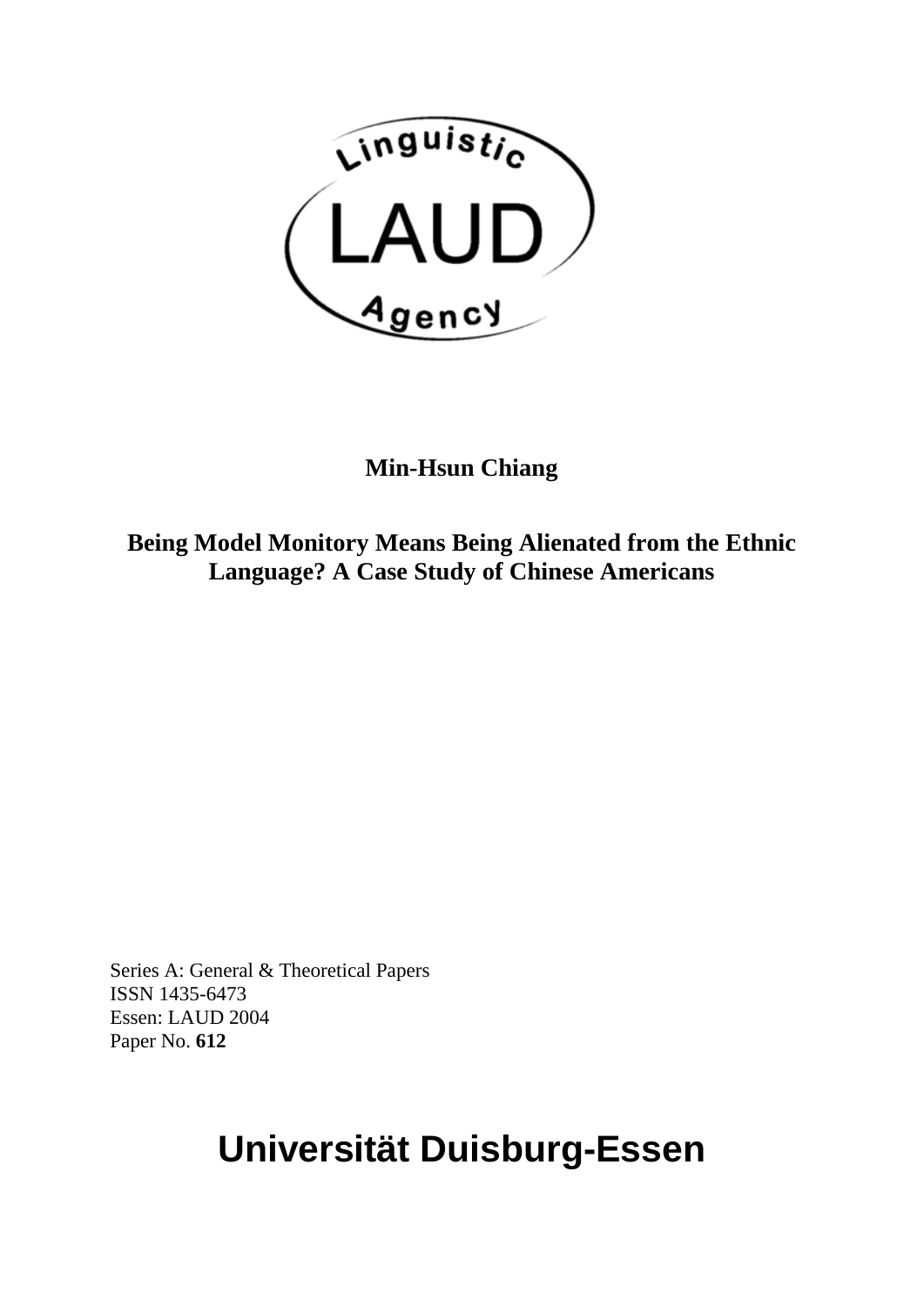## **Min-Hsun Chiang**

Tunghai University (Taiwan)

**Being Model Monitory Means Being Alienated from the Ethnic Language? A Case Study of Chinese Americans** 

2004 Linguistic Agency General and Theoretical Fachbereich 3 Paper No. 612 Universitätsstr. 12

Copyright by the author Reproduced by LAUD Series A University of Duisburg-Essen D- 45117 Essen

Order LAUD-papers online: http://www.linse.uni-due.de/linse/laud/index.html Or contact: laud@uni-due.de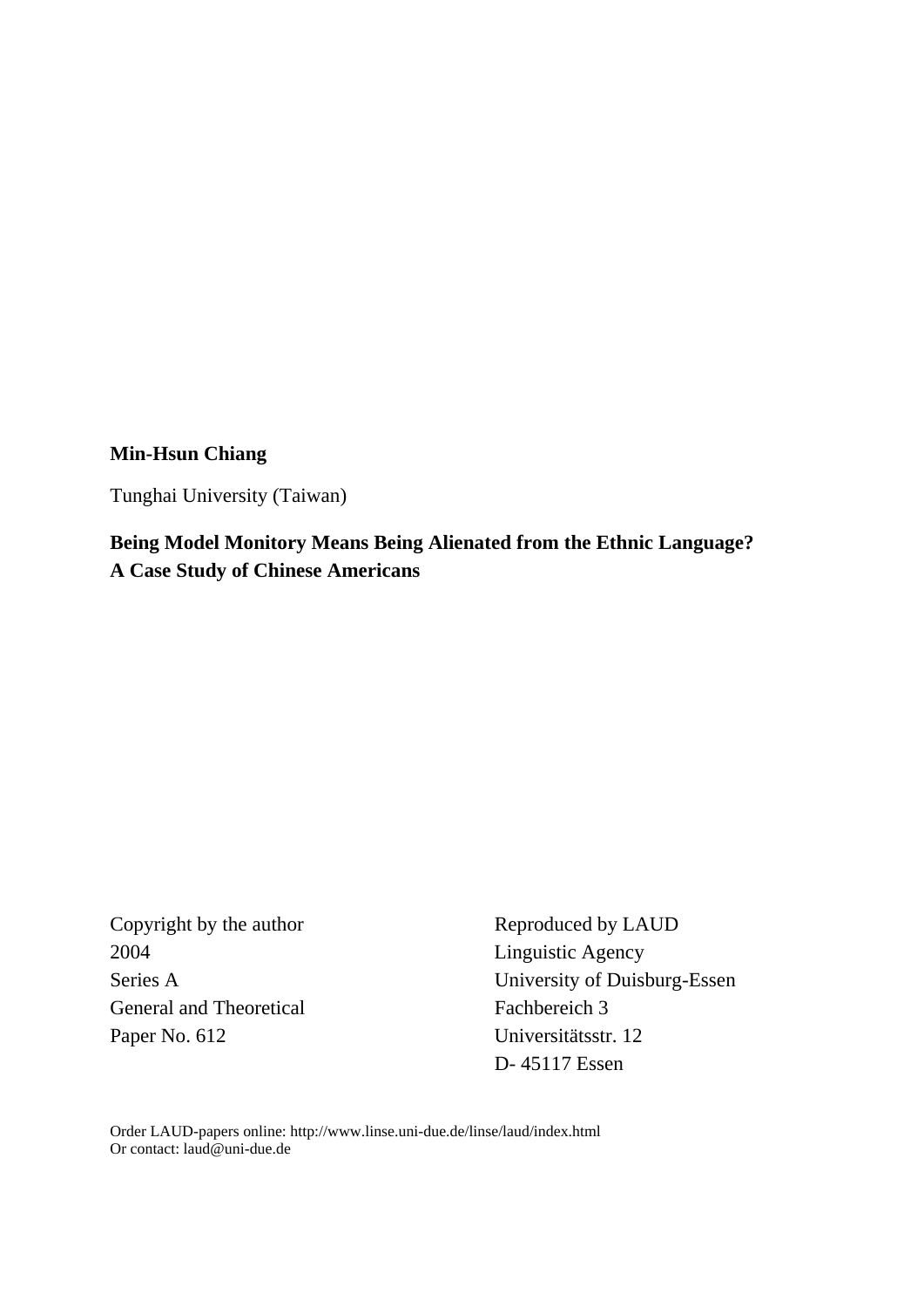## **Being Model Monitory Means Being Alienated from the Ethnic Language? A Case Study of Chinese Americans**

## **Abstract**

The education of language minority children is one of the most important issues facing the United States and other countries where a great influx of immigrants arrive each year and constitute a considerable portion of the population. Under the immense pressure to be assimilated into the mainstream culture, ethnic minority children often chose to relinquish their ethnic language in their early years. As Olsen's (1997) remarked, "to be accepted as Americans means they first have to shift from their home language to English" (p.34). The advocates of ethnic language postulate that educational efforts should be dedicated to preserve this valuable linguistic resource (Cummins, 1981; García, 1983; Fishman, 1989; Trueba, 1993; August & Hakuta, 1998). In practice, however, mainstream institutions offer little or no assistance in maintaining and developing ethnic language as a written language despite the fact that in the U.S., in the 1980s, over 5000, community-based, ethnic language schools were attended by as many as 600,000 children (Fishman, 1989). In the 2000s, with the increasing number of immigrants, the number of ethnic language schools must have grown substantially.

The results presented here come from a year and half case study of the Chinese school located in the southwest, an urban high-tech city in the U.S. This study intended to achieve two major purposes: first, to shed light on the second-generation, American-born Chinese youths' perceptions of the Chinese language, the Chinese language school, and the Chinese language class; and secondly, to explore the intricate relationship between participants' situated social identity and their language use patterns. Therefore, this study, at the macro level, examined the demographic, socio-cultural, and linguistic contexts of current Chinese language school to illustrate how the wider community and its institutions influence language maintenance. The current study, at the micro level, incorporated the discourse-centered approach to explore how the participants' situated social identity and verbal interactions in a Chinese language class were interwoven with one another.

In summary, this study suggests that the experience of being Chinese in the American context has a profound impact on the retention of ethnic language. In other words, being Chinese American means being a high achiever in the academic realm rather than being ethnic Chinese American more closely affiliated with the retention of ethnic language. The informants readily adhered to the model minority identity. Under these circumstances, studying ethnic language became irrelevant and even hindered Chinese Americans' pursuits of being academic high achiever. The current study helps us gain insight into how a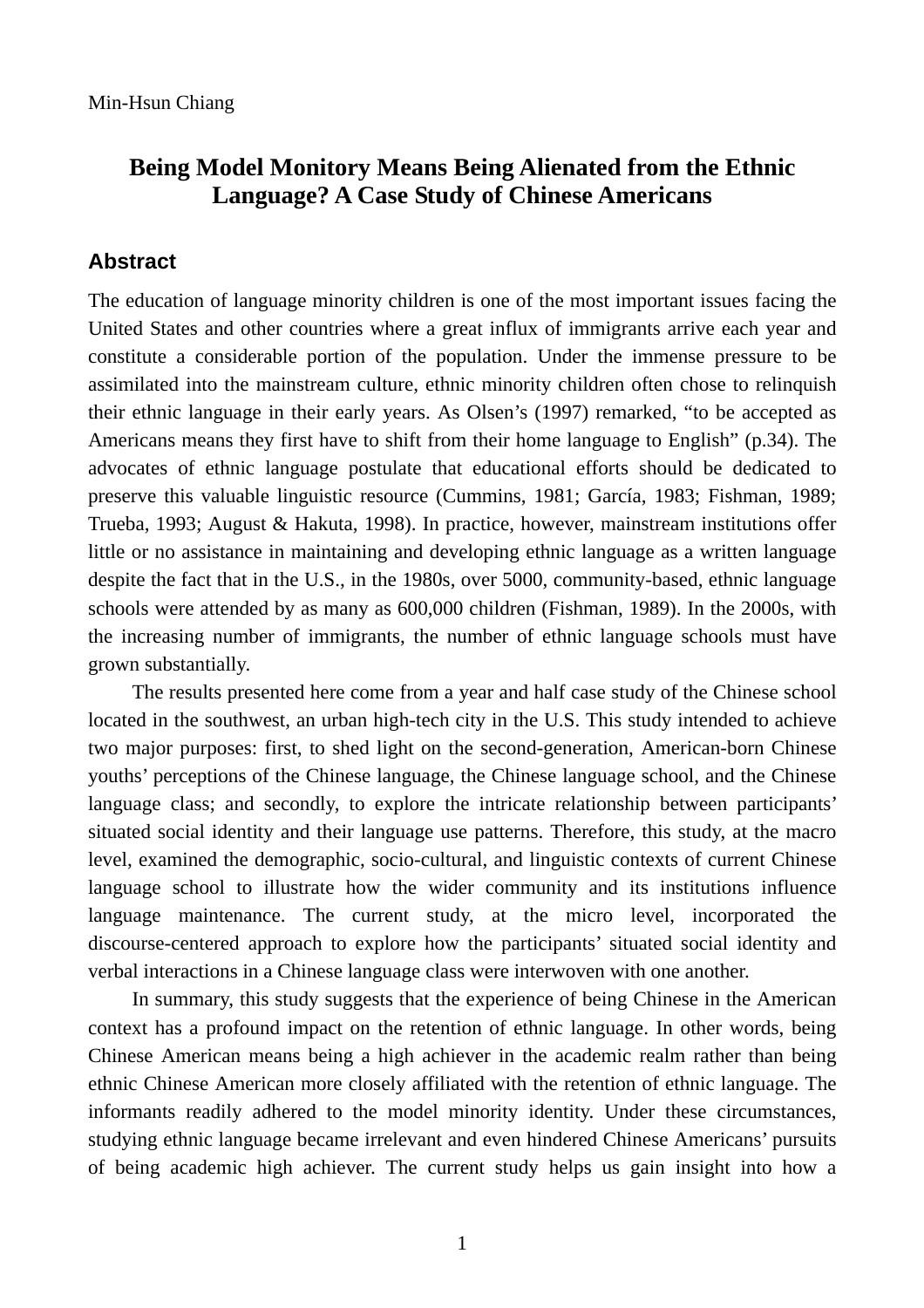community-based ethnic language school worked to maintain the ethnic language despite significant odds against it. The results may help the other ethnic language schools be structured in a way consistent with the linguistic and sociocultural characteristics of their intended learners. By looking into the classroom interactions, the study points out how ethnic language teaching is contingent upon the broader sociocultural context of schooling and the necessity of considering the forces of larger sociocultural contexts in the governance of patterns of classroom interactions.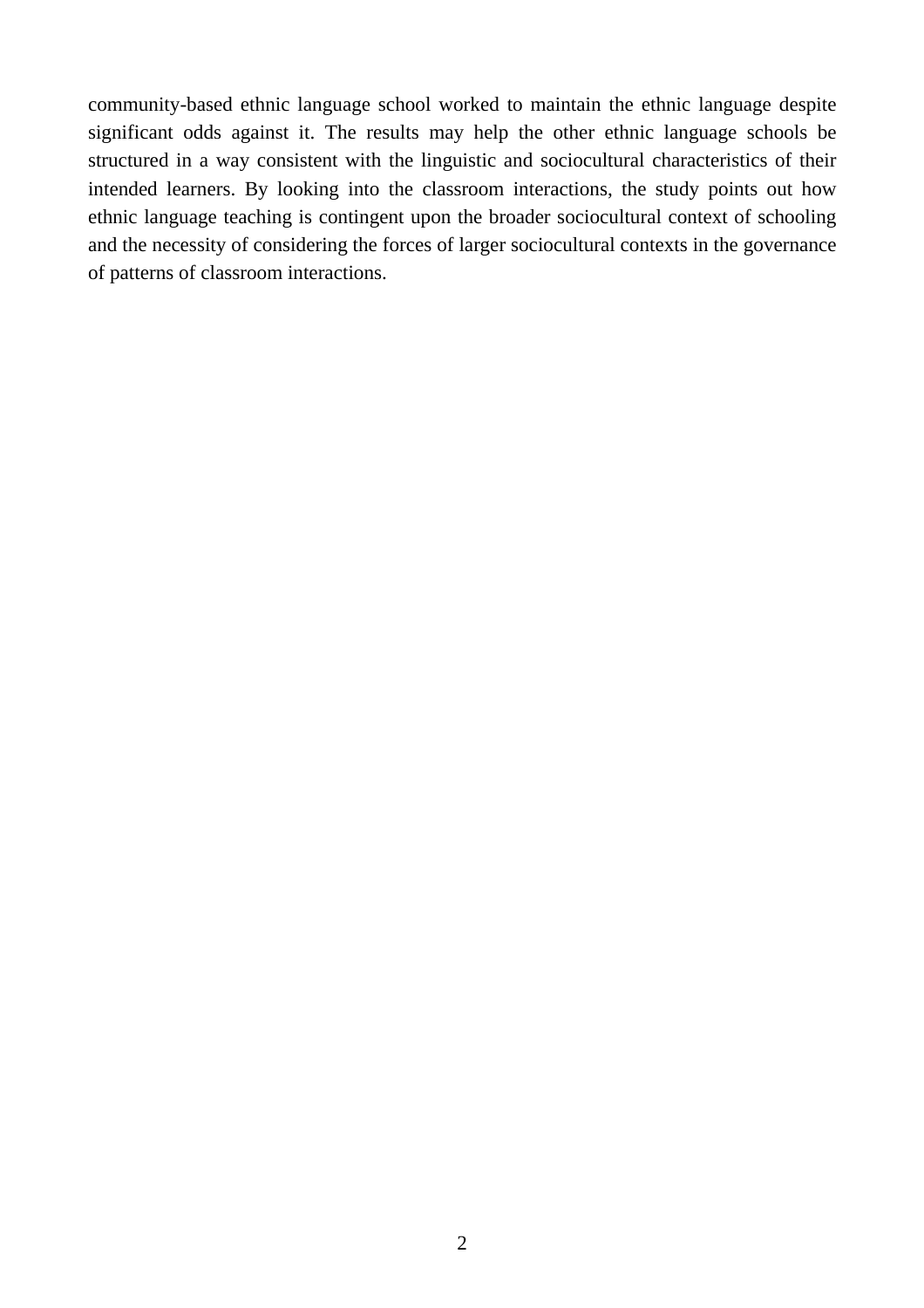## **Introduction**

#### **Background and Rationales**

Increasing immigration rates for Latinos, Asians, and other people of color are changing the ethnic composition of the U.S. population. For example, demographic data from the U.S. Census indicate that, in 1945, the U.S. population was 87 percent white, 10 percent black, 2.5 percent Hispanic, and 0.5 percent Asian. Fifty years from now, in the year 2050, demographic projections suggest a remarkably different population profile: 52.8 percent of the population will be white, 24.5 percent will be Hispanic, 13.6 will be black, and 8.2 percent will be of Asian ancestry (Suarez-Orozco, 1998). It is most likely that by the year 2050, the U.S. will be a nation in which ethnic minorities constitute almost half of the total population. These trends suggest that educators will continue to face a challenge in addressing the linguistic and cultural needs of children of immigrants.

Under the immense pressure to be assimilated into mainstream culture, ethnic minority children often chose to relinquish their ethnic language, at least in their early years of formal schooling. As remarked in Olsen's (1997) book, "to be accepted as Americans means they first have to shift from their home language to English" (p.34). Theoretical accounts and empirical results suggest that maintaining one's ethnic language is intrinsically important to the ethnic minority children; however, they often do not perceive the significance until they have missed the opportunity to embrace it. In a multilingual society like the U.S., educators and parents often face important decisions in delineating the appropriate language programs that will further the development of language minority children in their ethnic languages as well as in English. As a way of preserving their languages, a number of ethnic communities have established schools that offer language programs outside of the formal education systems. Nevertheless, little is known about what contributions these ethnic language schools make to the lives of ethnic minority youth.

#### **Purpose of the Study**

Thus, this study intended to achieve two major purposes: first, to shed light on the second-generation, American-born Chinese youths' perceptions of the Chinese language, the Chinese language school, and the Chinese language class; and secondly, to explore the intricate relationship between participants' situated social identity and their language use patterns in the Chinese language class.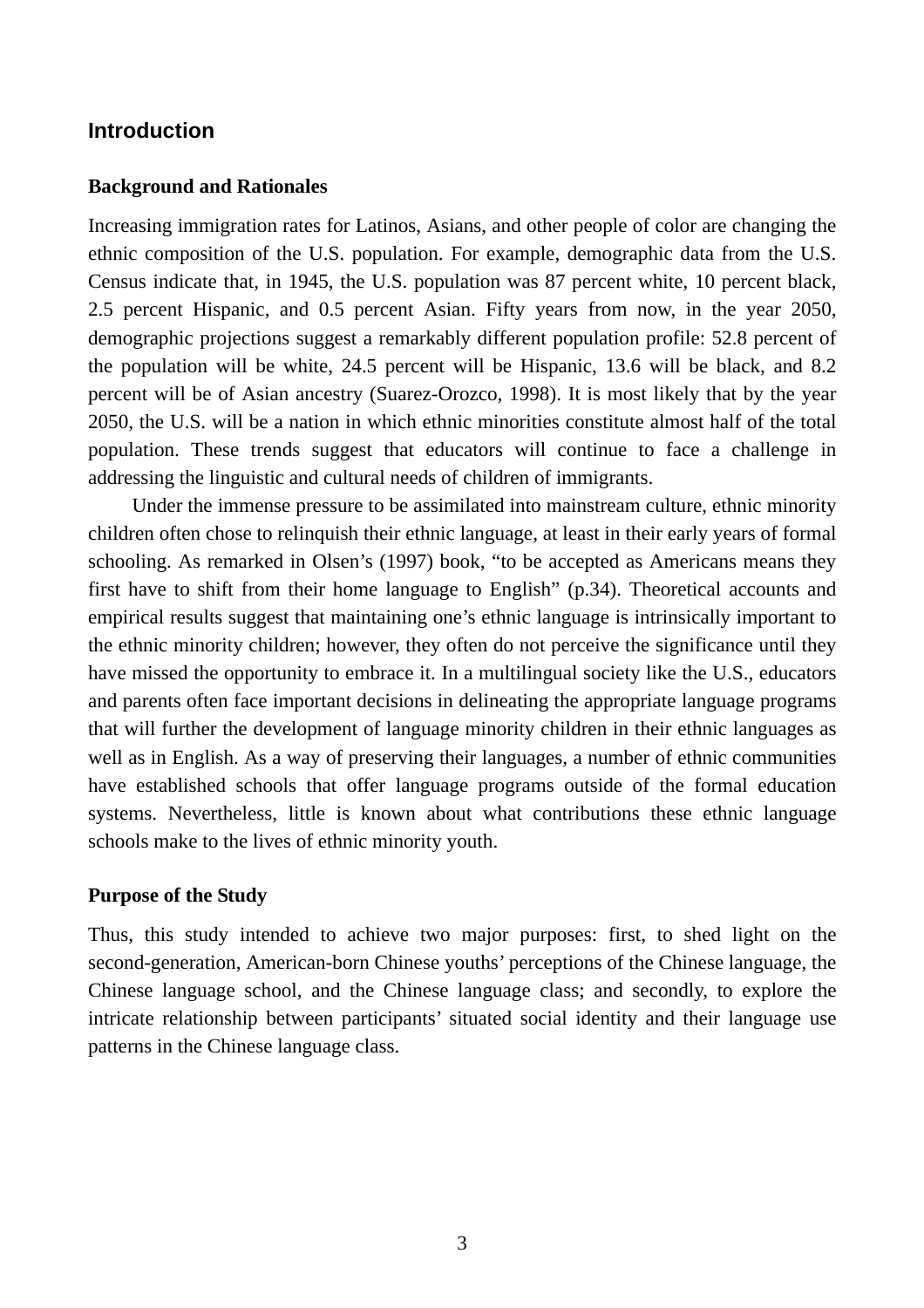#### **The Significance of the Study**

The results of this study may help other ethnic language schools be structured in a way consistent with the linguistic and sociocultural characteristics of the intended learners. This study also contributes to our understanding of the complexity involved in the retention of ethnic language and the cultivation of ethnic identity. By looking into the classroom interactions, the study illuminates how ethnic language teaching is largely determined by the broader sociocultural context of schooling. The current study also points out the necessity of considering the forces of larger sociocultural contexts in the governance of discursive construction of social identity.

## **Review of Literature**

I think that our generation will be like one of the first ones where in America we'll mainly be speaking English, and Chinese will be our second language. And like when we get older, instead of, all our parents speak Mandarin to each other, but we'll be speaking English to each other and then maybe once in a while, use a couple of Chinese words. (Ellen)

The parents of ethnic minority students often face a dilemma when concerning the role of ethnic language in the educational processes of their children. They may ask questions such as: Does the knowledge of ethnic language educationally hinder children by taking away the time and effort that the mastery of dominant language (English) requires in order to excel academically? Can the knowledge of ethnic language be exploited in a meaningful way to help the ethnic minority children obtain academic achievement? These immigrant parents may be less concerned about the identity confusion and poor self-concept associated with the loss of ethnic language than they are about their children's performance in public schools. Most studies on the maintenance of ethnic language are anchored in an assimilation perspective. Accordingly, the usual mainstream evaluation of the merits of ethnic language instruction is based on whether such instruction facilitates mastery of the socially dominant language (Fishman, 1989). Nevertheless, preserving ethnic language should also be considered for the ethnic minorities' own sake. That is, for its impacts on the psychological, intellectual, and self-defined development of the ethnic minority and the solidarity of the minority language community. Therefore, the review of literature begins with the discussion on two perspectives: language as a valuable resource and as a vehicle of ethnic solidarity.

Despite the suggested significance of ethnic languages to be maintained as resources and for the formation of ethnic identity, there are few institutional efforts in the U.S. to preserve and enhance these language resources except within the ethnic communities themselves. For the most part, ethnic language communities have undertaken a primary responsibility for the maintenance and enhancement of ethnic languages. Nevertheless, the contribution these ethnic communities can make to the preservation of languages other than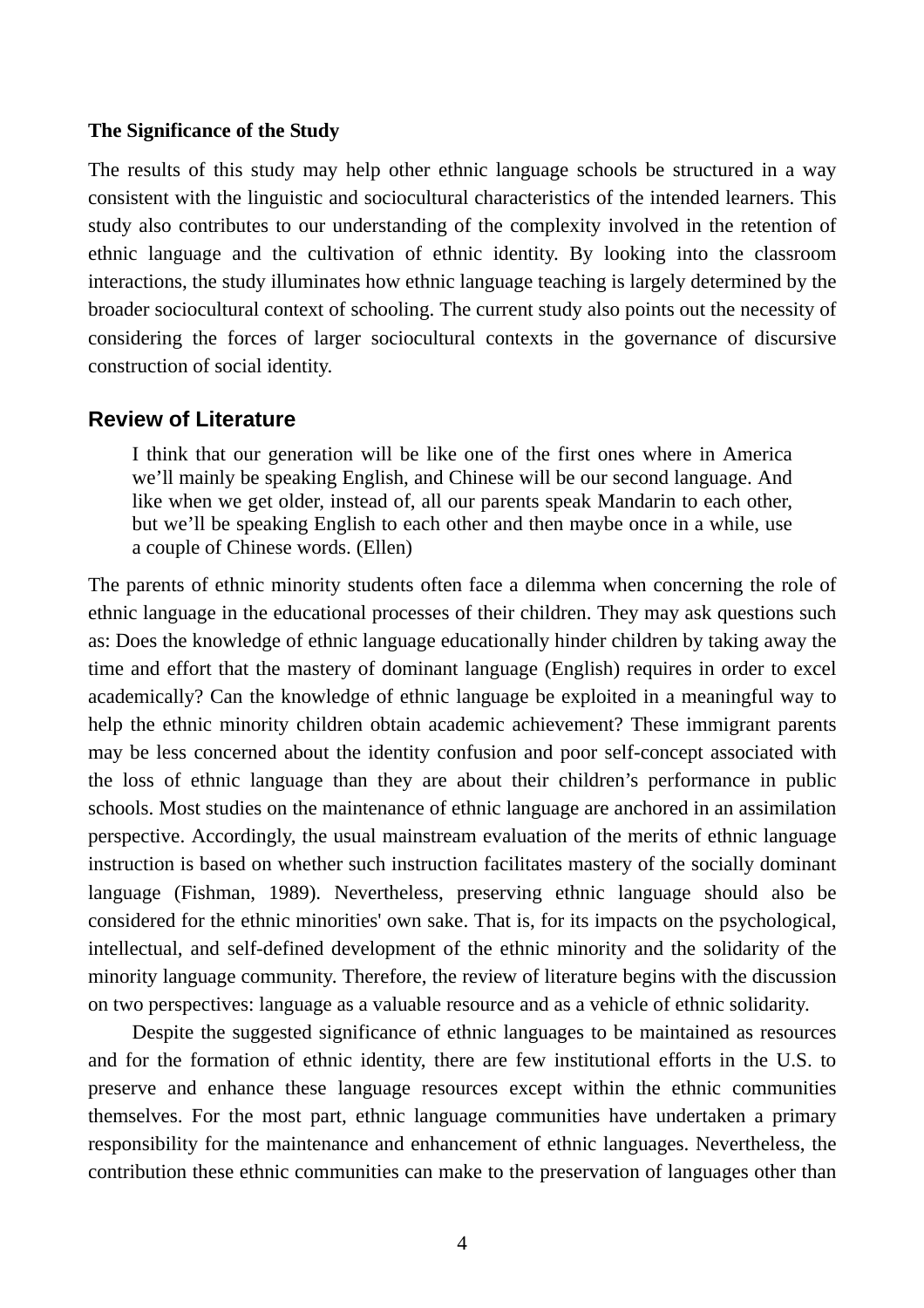English is often overlooked. Literature concerning the Chinese language schools is also reviewed to provide an overview of what the community-based, Chinese language schools attempt to accomplish, how they operate, and what the outcomes are. Established by Chinese immigrant parents to revitalize Chinese language culture, the Chinese language schools constitute "calculated intervention" (Spinder, 1987) for the transmission of ethnic language and culture. Cultural transmission involves cultural discontinuity. Cultural continuities and discontinuities are the results of cultural transmission in a given historical context. In line with cultural discontinuities, the conceptualization of schooling as cultural transmission will be reviewed to illustrate their implications and applications for the maintenance of Chinese as an ethnic language.

#### **Ethnic Language as a Valuable Resource**

The advocates of ethnic language maintenance often see language as a valuable resource. They believe that educational efforts should preserve this resource for the benefit of an individual and a nation (Fishman, 1989; Cummins, 1981; Trueba, 1993; Garcia, 1992; August & Hakuta, 1997). Members of ethnic communities also often adopt a similar perspective. For example, the ethnocultural communities in Canada emphasized that heritage languages represent both an individual and a national resource that entails considerable economic and diplomatic benefits for the country as a whole (Cummins, 1992). In Gilhotra's (1985) Australian study, the parents were asked why their children should learn their heritage languages. Some parents participating in the study replied that language is a resource. The literature reviewed here implies that the linguistic diversity found in the U.S. should be nurtured as a valuable national resource through ethnic language programs rather than being eradicated by the current education system. Nevertheless, the high level of language proficiency, in a variety of languages, brought to U.S. schools every year by linguistic minorities has not been preserved. Campbell and Lindholm (1987) pointed out, "There are few efforts to conserve and develop the language resources of linguistic minority students who enter our schools with oral-aural language skills that are greater than the proficiency levels of most graduates of foreign language programs in this country [USA]" (p. 5). Moreover, as Ovando (1990) described the US language policy, he suggested that we should treasure the linguistic gifts that children from non-English language background bring to our schools. Their bilingualism may help the study of foreign languages for English monolinguals. Currently, there appears to be a trend in the US to appreciate English speakers who learn a second language for national political and economic considerations. However, bilingual education programs to support ethnic languages have been controversial. The paradox seems to be a tendency to value the acquisition of languages while devaluing the language minorities who already have them. In addition to preserving ethnic language for educational benefits and as a valuable resource, previous studies indicated that ethnic language might be one of the most profound elements necessary to maintain a sense of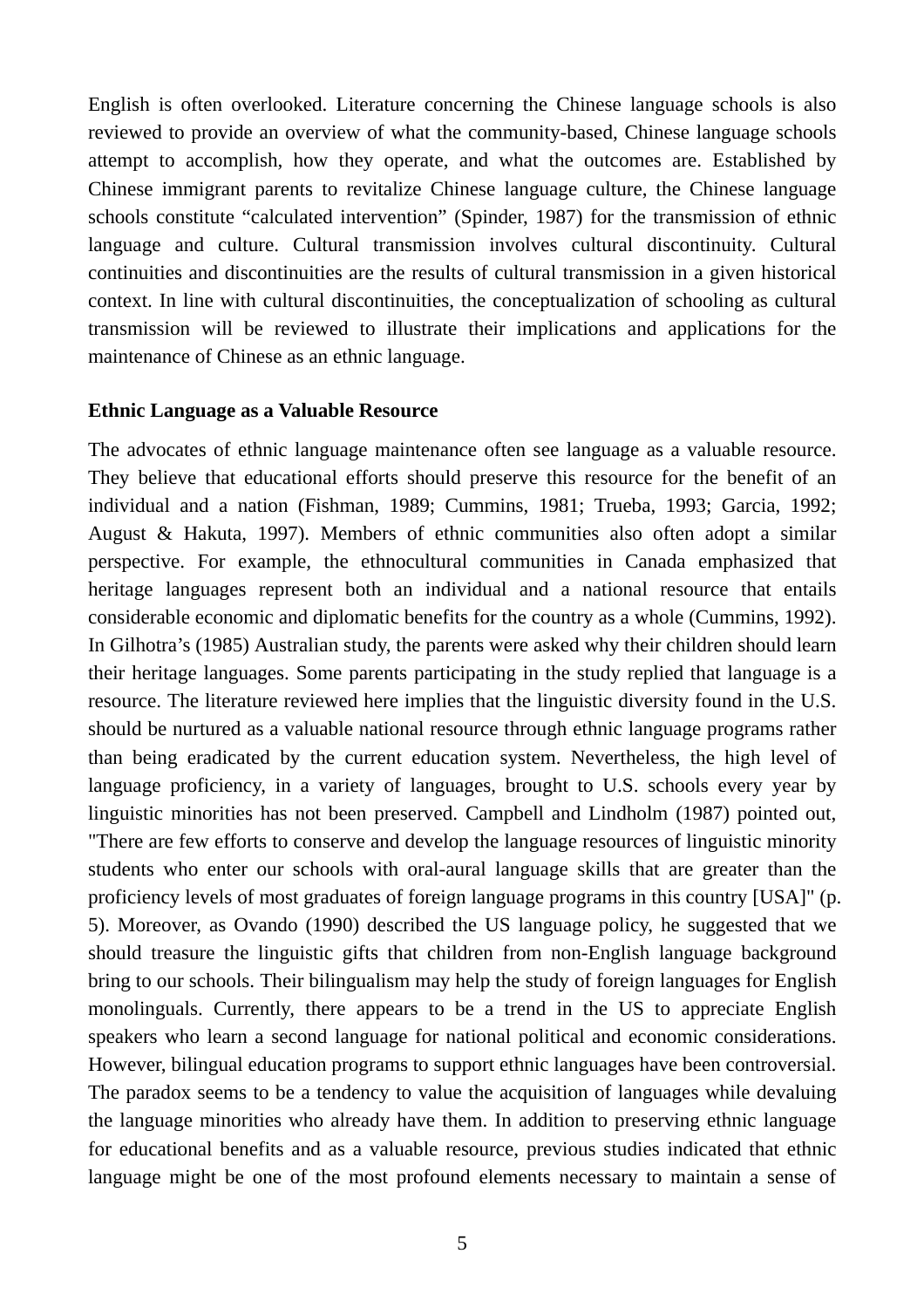self-identity.

#### **Ethnic Language and Ethnic Identity**

A full command of one's own ethnic language is vital in sharing the fundamental common cultural values and norms and feeling affiliated within an ethnic group (Trueba, 1993). Losing identity is associated with the loss of self-esteem, not only for individuals but also for groups. In other words, if certain social segments lose their sense of self-identity by feeling they belong neither here nor there, the lost of identity would have detrimental effects on the individuals as well as on the society (Gilhortra, 1985). Similarly, minority parents often implicitly see the ethnic identity function of language as a major reason for preserving ethnic language. When asked why their children should learn their ethnic language, the majority of parents see the ability to function in their ethnic language as definitely an ethnic marker. Fluency in the ethnic language is expected of their children (Gilhortra, 1985; Trueba, 1993 Liao, 1998). Nevertheless, empirical studies have generated conflicting results. The debate over whether cultural or ethnic identity can be maintained without the preservation of ethnic language continues. There is no simple answer to this debate. The role of ethnic language in the formation/preservation of ethnic identity may vary with particular ethnic groups and within the cultural contexts that receive that ethnic minority. Researchers have argued that preserving ethnic language constitutes an important vehicle for the development of ethnic identity.

Chinese parents often perceive Chinese language as an important vehicle for ethnic and cultural solidarity. To preserve Chinese heritage, many Chinese parents feel that their offspring should be familiar with the Chinese cultures, traditions, customs, and language. Consequently, in the areas where Chinese population is concentrated, many Chinese American children attend weekend Chinese schools (Cited in Wong, 1997, p.303). Nevertheless, the research results remain inconclusive about whether cultural identity or ethnic distinctiveness can be maintained without the maintenance of mother tongue. A majority of the studies reviewed suggest that the maintenance of language is crucial in maintaining ethnic identity (Leclezio et al., 1986; Giles et al, 1977; Giles et al, 1976; Taylor et al., 1973) while the others conclude that culture does not rely essentially on language for its continued vitality (Caltabiano, 1984; Giles et al., 1979).

A qualitative study conducted with five U.S.-born ethnic and language minority adults indicates the prominent role of language in identity formation (Tse, 1996) Another study examining the linguistic consequences of Japanese settlement in Brazil suggested that ethnic identity switch is accompanied by mother tongue replacement with Portuguese by the third generation (Kanazawa & Loveday, 1988). Furthermore, Rumbaut (1994) studied the formation of ethnic self-identities during adolescence by examining the psychological adaptation of children of immigrants from Asian, Latin America and the Caribbean. The findings suggested that language is closely related to the formation and maintenance of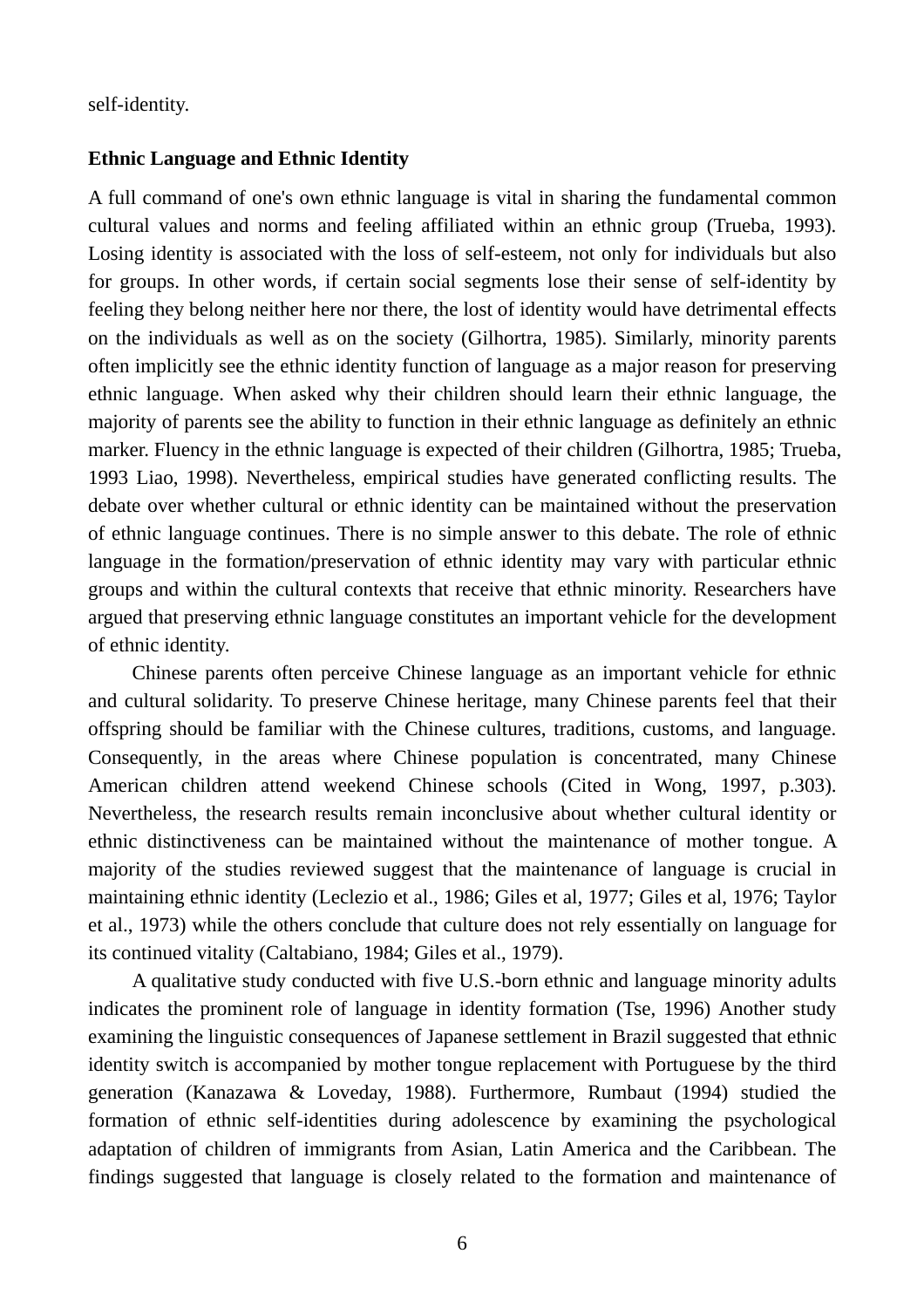ethnic identity. Recent studies also revealed an associative relationship between the mother tongue literacy and ethnic identity (Bankston & Zhou, 1995; Verhoeven, 1996).

In summary, previous studies suggest the important role of language in ethnic identity formation; however, language should not be considered in isolation in ethnic identity formation. The salience of language may vary with particular ethnic groups and different cultural contexts. Xia (1992) suggested that the current maintenance of the Chinese language represents a persistence of Chinese culture and ethnic identity. For Chinese, retaining their ethnic mother tongue is seen as a significant medium for maintaining their culture and ethnic identity.

The above reviews of literature indicated self-identification benefits of a strong ethnic language base and affirmed ethnic language and culture as a valuable resource at the national and individual levels. Yet policymakers across the nation are driven by social and political philosophies whose ultimate goals are the linguistic and cultural assimilation of ethnic minorities (Hernandez-Chavez, 1993). Examples of the political pressures affecting the American educational system are evident in the passage of California's Proposition 227, "English for the children," aimed at eliminating bilingual education programs and in a Texas courtroom where the home language issue became a child custody issue (NY Times, August 30, 1995). Despite the variety of language resources brought to the U.S. each year by immigrants, it is striking to see the American society's linguistic homogeneity and the degree to which ethnic languages are rapidly replaced by English (Fishman 1966). From the historical perspective, America cannot be credited for preserving linguistic resources. Instead, Lieberson, Dalto, and Johnson (1975) indicated that the U.S. is a veritable cemetery of foreign language, where knowledge of the mother tongue of hundreds of immigrant groups has rarely lasted past the third generation. What follow next is the language situations of the second-generation in the U.S.

#### **Ethnic Language and the Second Generation**

Fishman (1966) and Porter (1990) described the structure of linguistic shift as a three-generation process. That is, the first generation immigrants sustain their native language while learning English. The second generation becomes bilingual and begins the shift to English by using the native language with parents or grandparents and English in formal settings. Eventually, the third generation discontinues the use of the native language and becomes speakers of the majority language.

The parents of second-generation youth often intended their children to learn English quickly and adapt to the mainstream society without losing their ethnic language. Nevertheless, to the parent's disappointment and ultimately to the regret of the child, this goal is rarely achieved. A recent study (Portes & Hao, 1998) of patterns of language adaptation by over 5,000 second-generation students in south Florida and southern California found that among most immigrant nationalities, knowledge of and preference for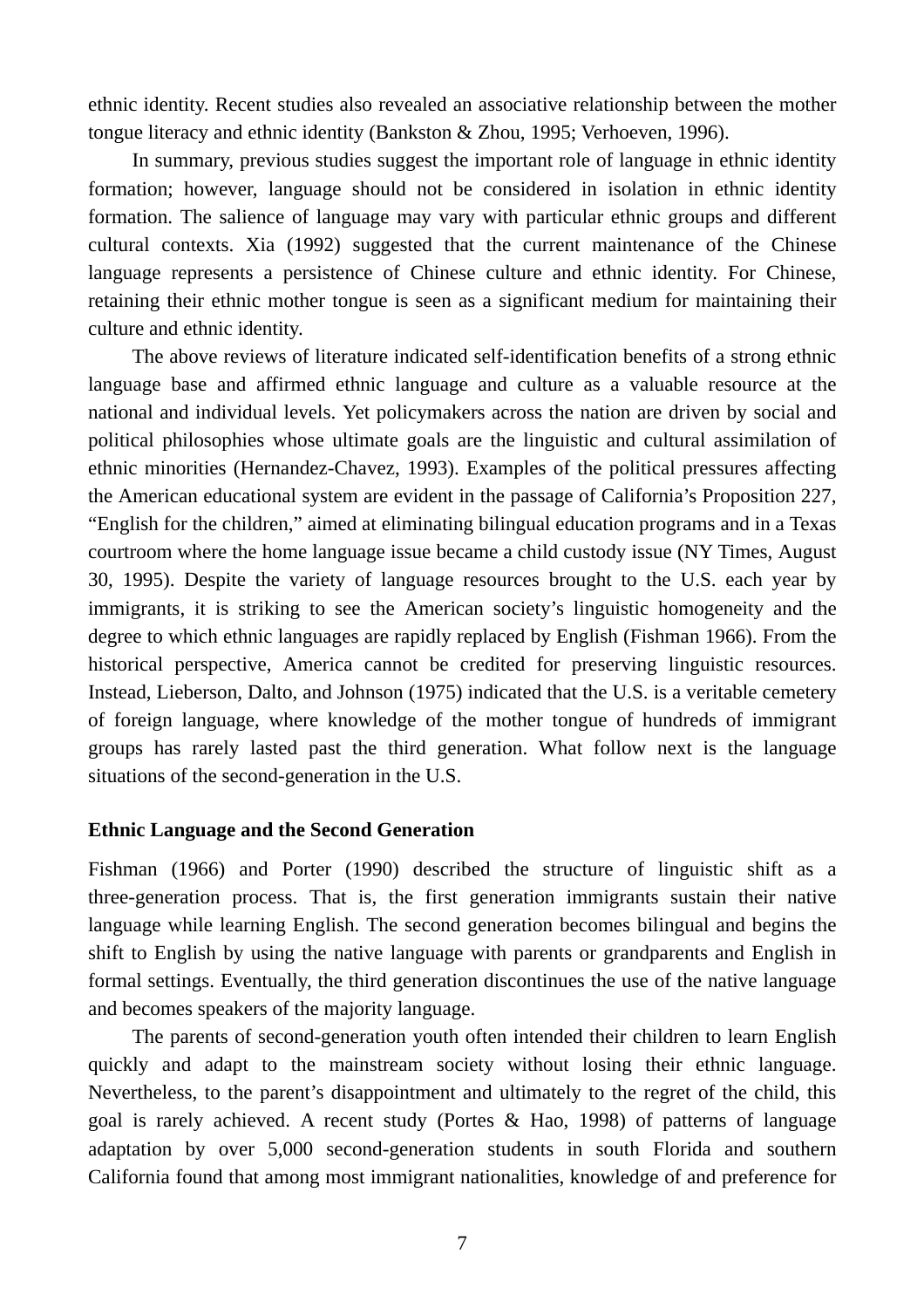English is prevailing and that only a small number of participants remain fluent in their ethnic language. The study results indicated that among Latin American students, the most prone to maintain their ethnic language, less than half were fluent bilinguals. Among the Asian-origin students, less then 10 percent retained the fluency in their ethnic language. One contextual factor that might have had a negative effect on the Asian group was the community attitudes toward the retention of ethnic language. Portes & Hao (1998) pointed out, "Ethnographic accounts of an Asian immigrant community tend to stress their strong achievement orientation and entrepreneurship, but not their loyalty to their home language"(p.289). The early studies (Kuo, 1974; Li, 1982) of language situations among Chinese Americans also found the similar patterns of rapid language shift. These studies indicated that the shift to English was taking place at a fast rate in the Chinese American community.

Within the context of a rapid shift to English, many ethnic language groups throughout American history have established ethnic language schools to preserve their languages. The goal of these community language schools is full bilingualism (Baker, 1996). The ethnic language schools in the U.S. have been excluded from most national reports concerning language policy, language learning, and bilingualism. The last national survey of this type of schools was conducted in 1980 (Fishman) and little research on these schools has been conducted since. The current study focuses on a Chinese language school for the following two reasons. First, Chinese language schools have a long tradition in the U.S. and are continuously evolving as a great influx of immigrants continues from the greater China area. Secondly, the Chinese language schools have large enrollment in the U.S. A 1995 survey conducted by the National Council of Associations of Chinese language schools indicated that there were 82,675 students enrolled in Chinese schools (Wong, 1996).

#### **Chinese Language Schools in the United States**

The Chinese school has a history of more than 100 years in the U.S. with the first one established in San Francisco in 1886. To serve the needs of early immigrants, classes in Cantonese were offered for the residents of Chinatowns in a number of large cities in the United States. The common feature of the earliest Chinese school in San Francisco and its contemporary counterparts was that Chinese school was supplementary to regular school and took place after hours. Over the decades, the role the Chinese school played has varied depending on American attitudes and policies toward the Chinese and the changes in the composition of the Chinese American community. The functions of the earliest Chinese schools were more than linguistic and cultural in the sense of preserving a threatened language and way of life. Rather, in the era of Exclusion, the Chinese in America had few opportunities for integration into American mainstream and often faced harsh immigration restrictions. The national Chinese exclusion Act of 1882 halted the immigration of Chinese laborers for ten years. As a result, the expectations of immigrants of returning to China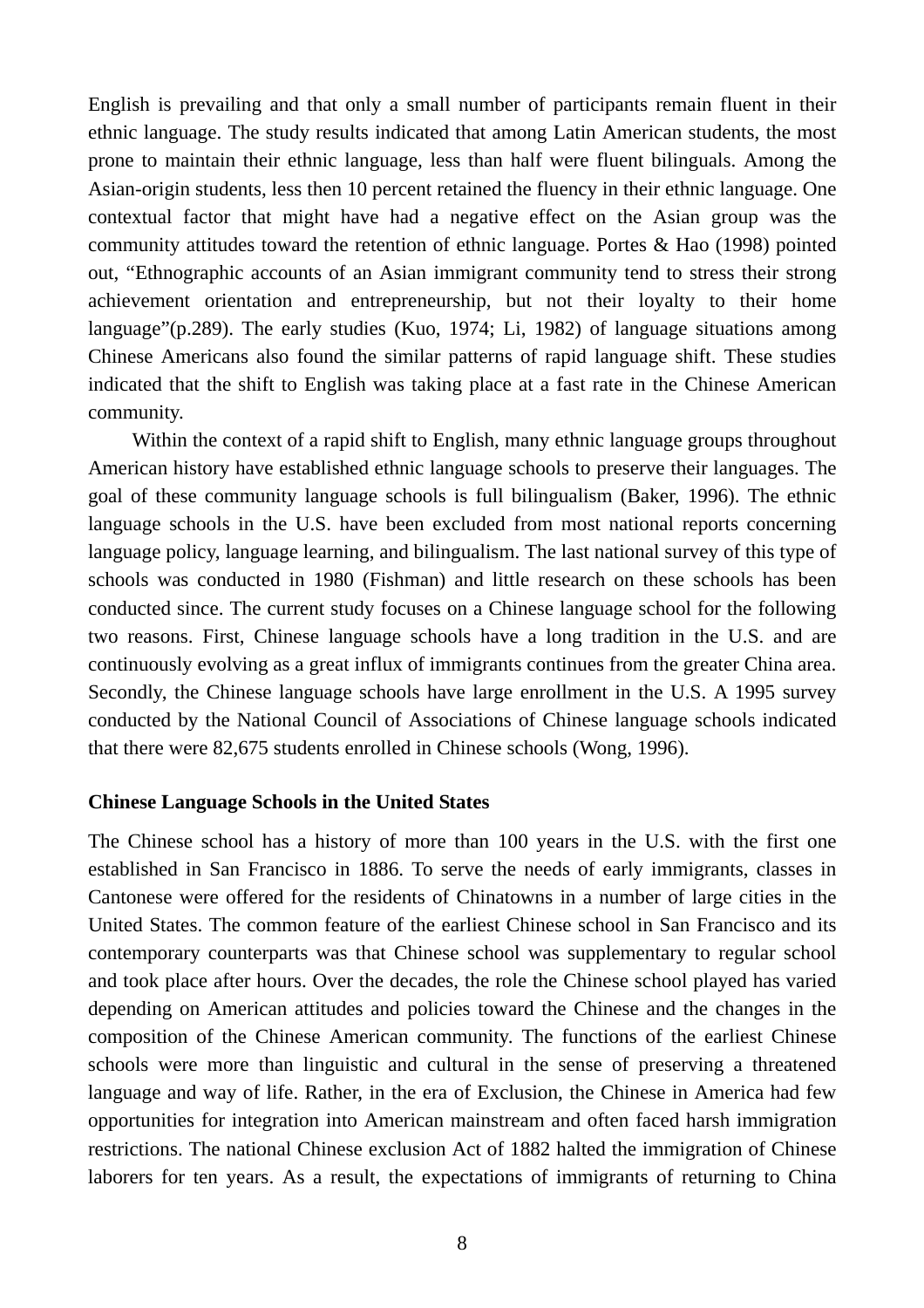someday were very real. It was, thus, important to supplement an American education with a Chinese one. A post-1965 study of Chinese schools (Leung, 1975) showed that the number of Chinese schools had declined. Since the Communists took over power in 1949, preparation for returning to China was no longer a good reason to attend Chinese schools. In addition, with decreased discrimination and improved employment opportunities during the 1960s, Chinese Americans were more integrated into mainstream U.S. society. Therefore, knowledge of Chinese language became less necessary.

A survey conducted in 1995 showed that 85 percent of the schools hold classes on Friday, Saturday, or Sunday nights. Given the immense pressure of language shift into English, one might ask how well the Chinese schools can counteract societal influence and instill a functional proficiency in Chinese by offering classes two or three hours a week, out of which a portion is devoted to culture-related activities. A survey result cited in Wong's (1988) paper showed that 94 percent of the schools have not carried out any evaluation studies on the effectiveness of their programs. A current study of American-born Chinese studying Mandarin at the college level (Liao, 1999) shows that most of the students who attended Chinese school did so only because their parents made them. As a result, they did not learn much Chinese and forgot most of it after withdrawing from the school. Nevertheless, those who were graduates or former dropouts of Chinese schools frequently regretted that they did not learn more Chinese when they had opportunities to better master the language. The 1999 study also indicated that these subjects' desires to learn ethnic language at the college level resulted from a need to resolve an identity crisis. As Chinese American youth emerge from adolescence, many begin to shed the negative perceptions of their ethnicity and ethnic language and feel a need to incorporate the ethnic language into their evolving identity.

Reviewing the literature on Chinese schools suggests that little is known about the impacts of these language programs on the retention of Chinese language. Therefore, a systematic inquiry into the role these language schools play in maintaining the ethnic language and cultivating ethnic identity is needed. The current study employed an ethnographic approach to understand what is occurring at the Chinese language class, what definitions and explanations of the event the teachers/students in the Chinese class hold about these occurrences, and how interactions, explanations, and definitions contribute to the construction of ethnic/social identity among second-generation, Chinese American students.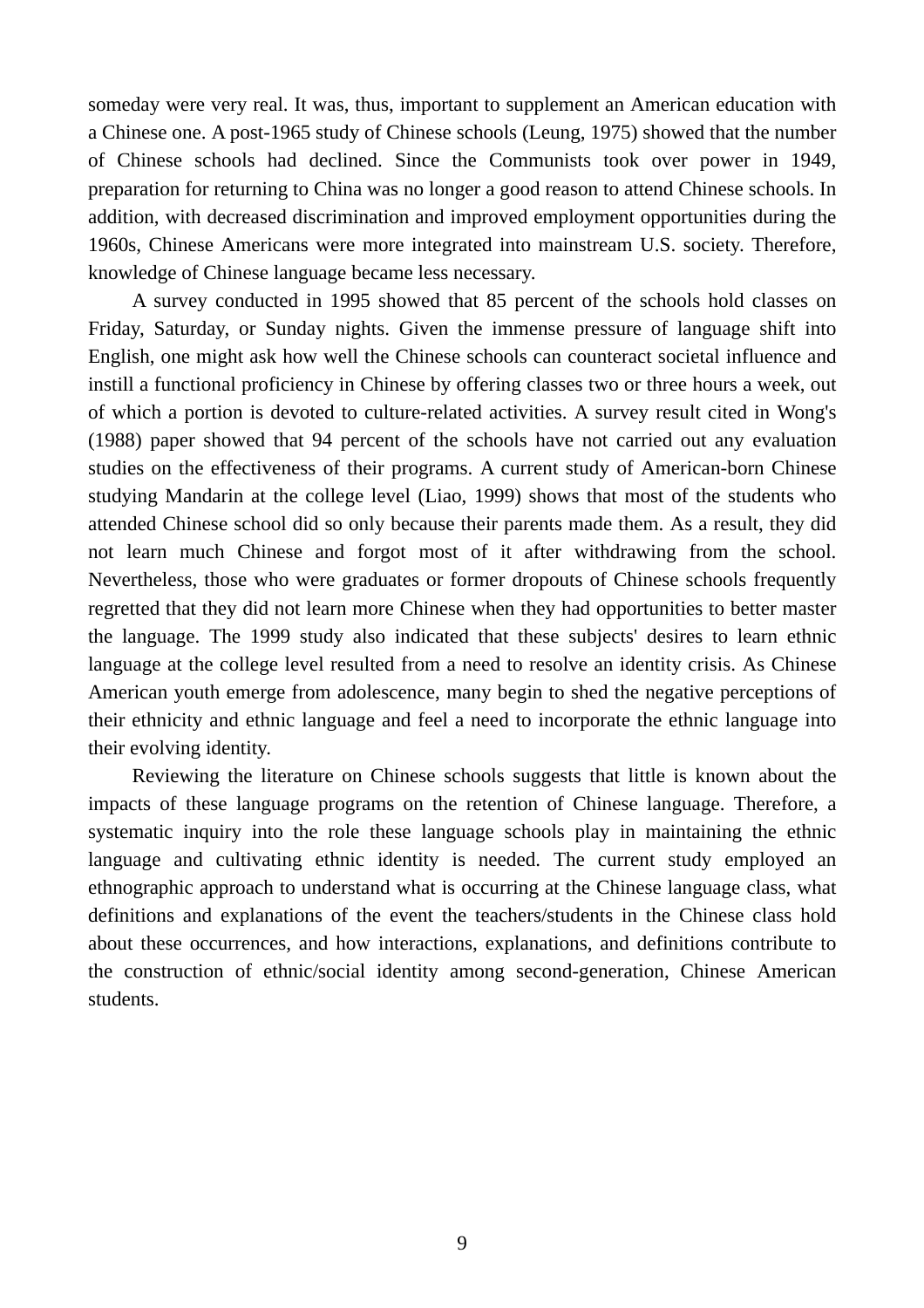#### **Schooling as Cultural Transmission**

Several ethnographers in the 1980s identified education as a process of cultural transmission, which, of course, requires cultural learning (G. & L. Spindler, 1982; Wolcott, 1982). These scholars were most interested in studying "a calculated intervention in the learning process" as an aspect of cultural transmission. For example, Spindler (1987) examined a variety of cultural groups across the world to illustrate different ways culture is transmitted and showed how techniques such as cultural discontinuity and compression come into play in transmitting and maintaining culture. He further illustrates the purpose of education in modern cultures to bring about cultural change. He also shows how schools serve a recruitment function to maintain aspects of culture and how they also serve as agents of cultural discontinuity geared to foster cultural change. According to Spindler (1987), cultural discontinuity refers to the abrupt and dramatic changes in roles that children and adolescents experience at certain points in their journey to adulthood. The discontinuity in cultural transmission as described by Spindler has the effects of maintaining and validating the culture. As a result, cultural continuity is resolved. In line with Sprindler's cultural discontinuity, the exploration of the schools as an instrument of cultural transmission was undertaken (Wilcox, 1982).

In a sense, the Chinese community to transmit the Chinese language and culture to the second-generation offspring initiated Chinese school. Cultural transmission involves a dynamic transactional process through which the meaning of values and their normative forces are reinterpreted and recreated by the members of the socio-cultural group as they pass cultural tradition on from one generation to the next (Spindler, 1987, p. 303-34). The Chinese school was established intentionally as a means to revitalize the language and culture of the ethnic minority youth that was gradually being eradicated by the hegemony of mainstream culture. In the context of Chinese language schools, in the transactional process of revitalizing the Chinese language and culture, cultural discontinuity may occur because these youngsters have been participating in American public schools for several years. The ways they act, talk, and think, and their cultural values are different from the traditional Chinese ways of acting, speaking, and thinking.

#### **Discursive Construction of Social Identity**

Language and identity construction has long been a popular research inquiry in linguistics, literature, social psychology, and anthropology. There has been a tendency to move away from seeing identity as a static, monolithic state of being to seeing it as a social construction from which several identities may be realized and which are contingent upon sociolinguistic resources. Researchers are currently investigating questions of who, where, and why identity gets realized the way it does. The early study of discursive production of identity could be traced back to Labov's (1972) study of "black English vernacular" in the stories of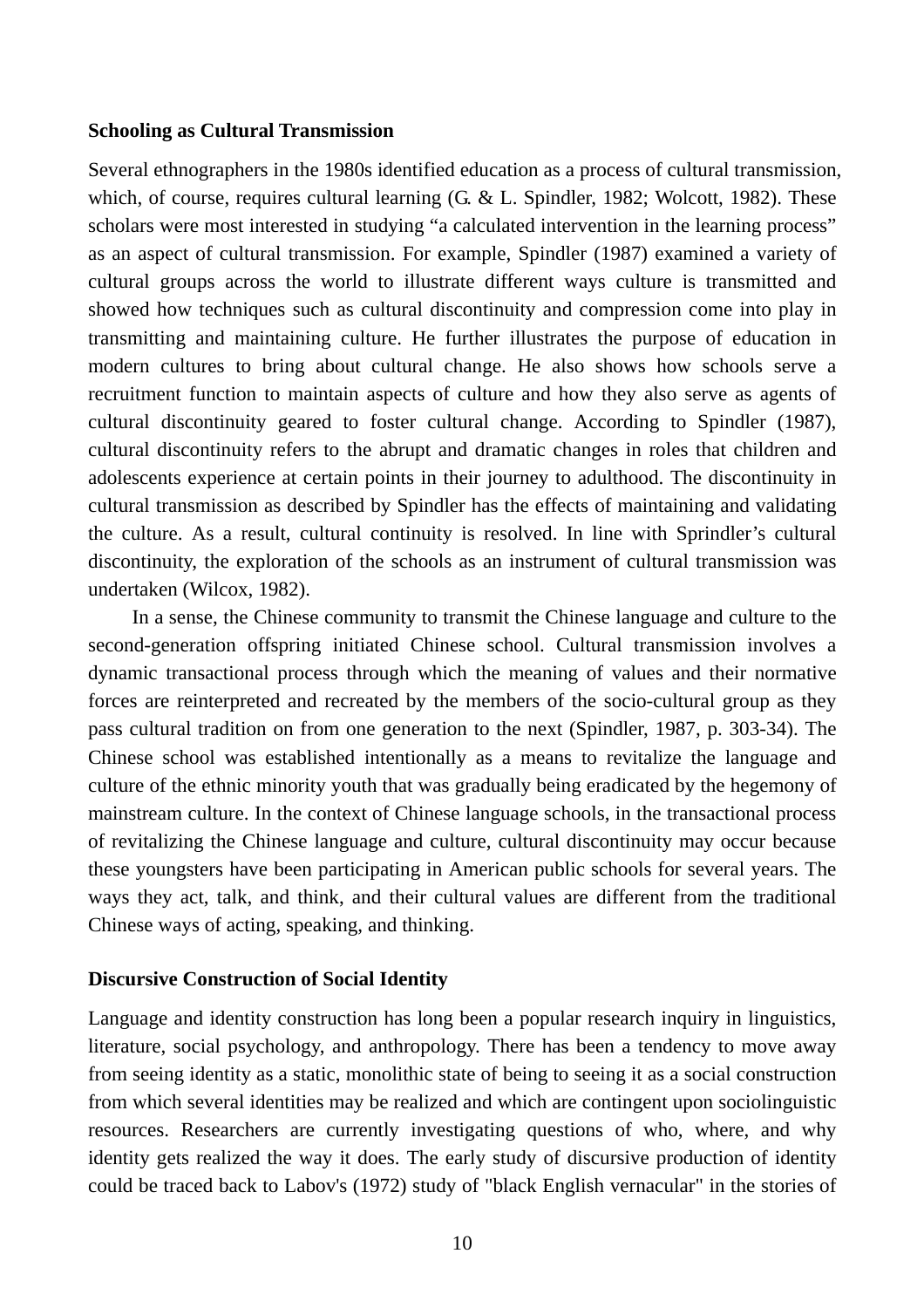Harlem adolescents. Labov's purpose of this study was to "see what linguistic techniques are used to evaluate experience within the Black English vernacular culture" (355). As a result, twenty-five years ago, though his main purpose was to observe phonologic variation, Labov and fellow variationists were paving the way investigations about identity construction in discourse. By the 1980's, researchers from several fields (psychology, anthropology, sociology, and literary criticism) were examining how individuals and societies linguistically construct themselves, shifting the focus from static identity categories to discursively produce, fluid identities (Wood, 1998)

In this study, I argue that all personal and social identities of Chinese American Youths are constrained by (but are not limited to) the available sociolinguistic environment (in this case, predominant English speaking plus limited Chinese communicative competence), including the dominant ideologies that surround a given social structure or social practice. The community of practice/social structure I discuss here is a group of second-generation, American-born Chinese at the community-supported, weekend Chinese language school. Part of this study deals with discourse analysis of classroom interactions and the experiences of being Chinese American these informants tell. Building on work in the area of language and identity, this study partially focuses on how one social group.  $7<sup>th</sup>$  grade Chinese language class manages discursive identities amid prevailing "Model Minority" stereotype.

## **Methodology**

#### **Naturalistic Inquiry/Discourse-Centered Approach**

By using the naturalistic inquiry, the current study intended to produce a holistic, thick description of the interactive processes involving the discovery of important and recurring variables in the Chinese language class as these variables relate to one another, under specified conditions, and as they affect or produce certain outcomes in maintaining the ethnic language. To better interpret the social meaning conveyed by the child's use of particular linguistic forms, a discourse-centered approach was used to examine interpersonal interactions in a Chinese school classroom in an effort to understand how the Chinese language is taught through classroom interactions. A discourse-centered approach (Sherzer 1983, 1993, Sherzer and Urban 1991) focuses on actual instances of language use to study the interactions of language, culture, and society. From this perspective, discourse represents the primary medium through which sociocultural meaning and perceptions are reflected, interpreted, created, and motivated. Sherzer argues that, "it is discourse which creates, recreates, modifies, and fine tunes both culture and language and their intersection" (Sherzer 1987:296).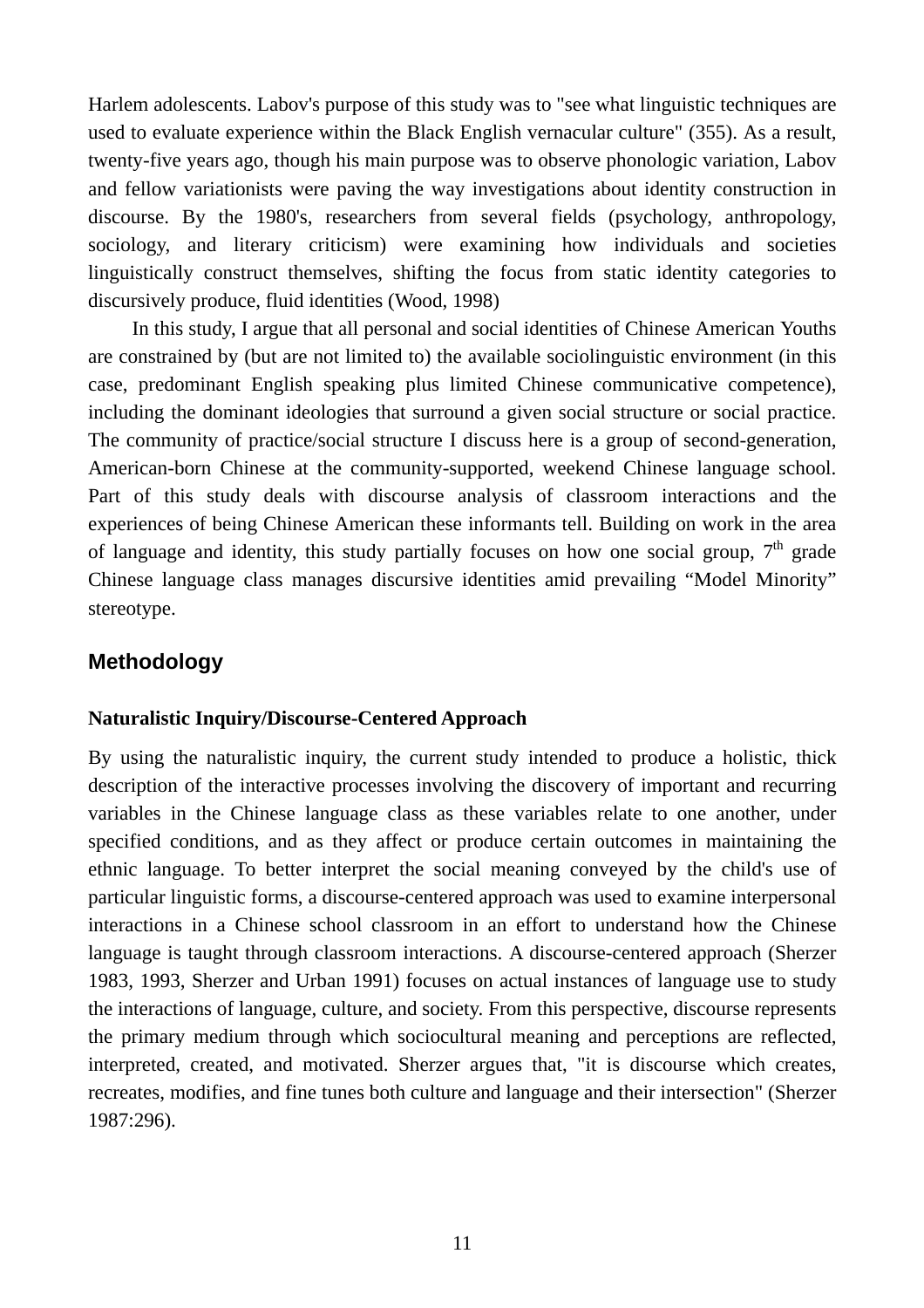## **Research Procedures**

## **Research Site**

This study was conducted at one Chinese language class at a Chinese language school located in an urban high-tech city in the U.S. southwest. The majority of the Chinese school's 140 students are children of Taiwanese immigrants and second-generation, American-born Chinese American children. In 1982, the school was established by Taiwanese parents to help their American-born offspring preserve ethnic language and culture. When the school first started, there were approximately 20 registered students. With the growing demands of high-tech industry in the city, many Chinese families settled in the area during the past decade. In 1998, it was estimated there were 140 students enrolled in the school.

## **Selection of Study Class and Participants**

There were eight students in the seventh grade class for the fall semester, 1998. Five female and three male students, age 13 to 14 years, agreed to participate in the study. They were all second generation, American-born Chinese and had been studying Mandarin at the Chinese school for more than seven years. Students who had been studying their ethnic language at the Chinese school for extended periods of time were recruited since this study was aimed at exploring, from the students' perspectives, how Chinese schools help preserve the ethnic language and cultivate the ethnic identity of the second generation American-born Chinese. Given the fact that the older informants were more capable of articulating their own perceptions, the students studying Mandarin at the school's higher-grade level (7th) were recruited.

## **Data Collection**

Data were collected from November 1998 through December 1999. This included videotaped observations of classroom interactions and in-depth, tape-recorded interviews with students and the teacher.

#### **Participant Observation**

To document the interactions in the seventh-grade class, particularly as these interactions varied in structure and content as the semester proceeded, participant observation was also carried out to examine the students' and teacher's actual use of language. During the classroom observations, I functioned essentially as a participant for the entire semester. I took on the role as a teaching-assistant while I was collecting field-notes, observing interactions among students and between the teacher and students, and describing the actual uses of language.

In addition, a video camera was used in conjunction with participant observation in the classroom. A video camera was set up in a corner of the classroom to accommodate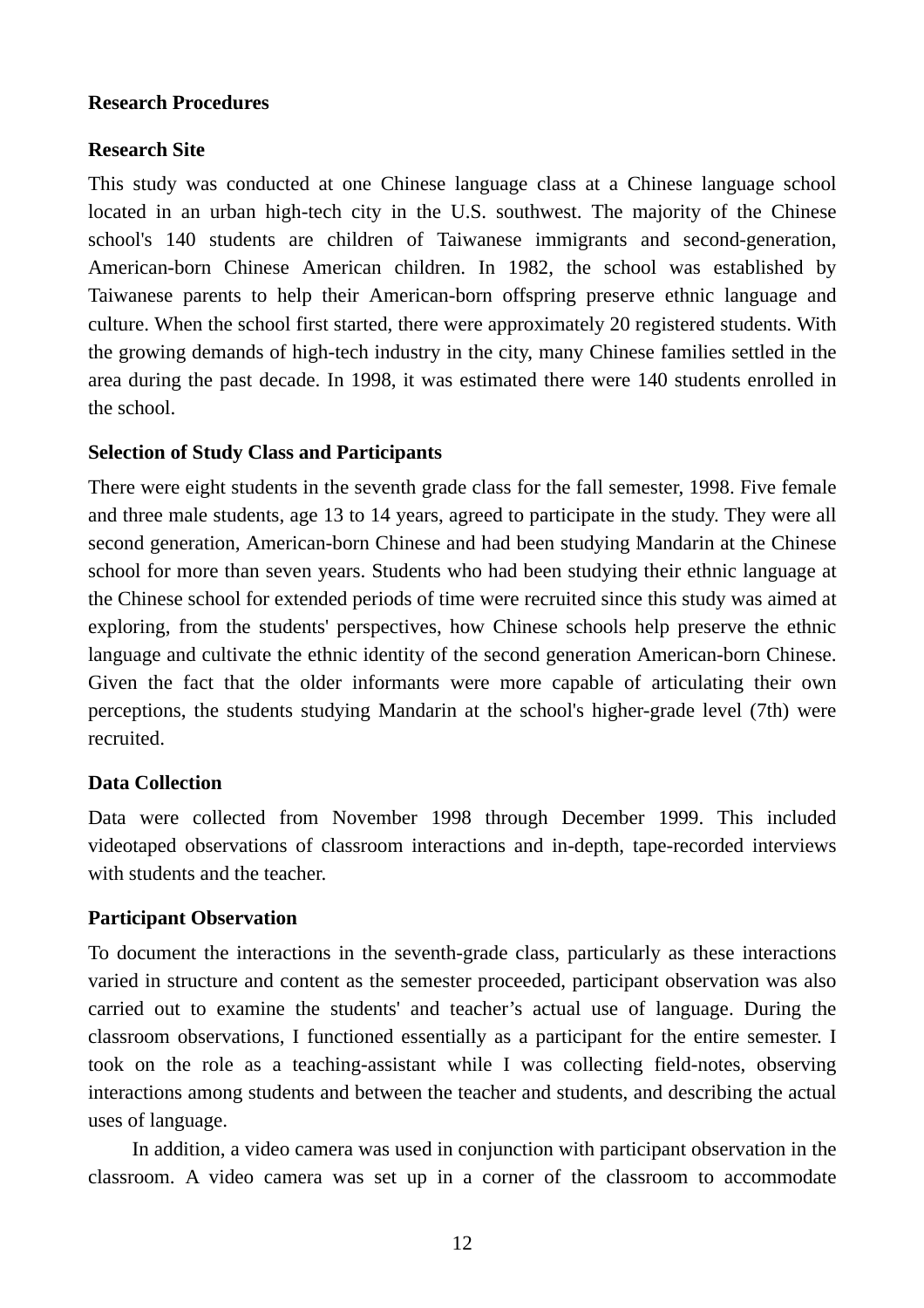students' verbal interaction with one another and the teacher. The use of the video camera enables the ethnographer "to collect more live data--immediate, natural, detailed behavior" (Splinder, 1982, p. 7). The seventh-grade class was videotaped throughout a semester. Taping usually began as the bell rang at 1:30 on Sunday afternoons and ended as the students left the classroom. The seventh-grade class was videotaped for 28 hours across 15 class sessions. Videotaping was carried out continuously for the duration of each two-hour-long tape cassette. Two tapes in the whole corpus had technical problems viewing them. The data reported here came from repeated viewing of 13 tapes.

## **In-depth Interviews**

Audio-taped, open-ended interviews were conducted with eight student informants to understand their perceptions of Chinese school and the school's role in the preservation of ethnic language and the formation of ethnic identity. The interview data also allow closer analysis of the classroom interactions in the Chinese class. The interviews lasted from 45 to 90 minutes. Five interviews were conducted at the informants' homes and two were carried out at my house during the spring break. These interviews were semi-structured. An interview guide was used for the initial interviews. The benefits of this approach are that the interviewees are provided with topic areas within which the interviewer is free to explore, probe, and ask questions that illuminate that particular informant's own perceptions (Patton, 1990).

Group interviews were conducted during the Chinese class on the  $9<sup>th</sup>$  of May, 1999. Seven students participated in this semi-structured interview. The interview lasted for an hour. The purpose of the group interview was to allow further elaboration, clarification, and verification on the interactional data obtained from classroom observations. In addition to interviews and observations, I collected existing sources of data, such as school documents, student essays and other student products, textbooks and teacher's supplementary handouts, and the school's scrapbook.

## **Data Analysis**

My data analysis was aimed at producing detailed pictures of these students in the classroom context, and as individuals with personal experiences that they brought to the classroom interactions. The broadest level of analysis provides a general description of the social, educational, and linguistic context where these Chinese Americans were learning to speak and read their ethnic language. This analysis was based on the field notes taken during the school year of 1999. Secondary data came from the interviews with the community leaders, reading local newspapers about Chinese Americans, and demographic information about the church members. The next level of analysis provides a picture of the sociolinguistic environment of the classroom, relying heavily on the field notes and videotapes of classroom interaction during the year of study. In viewing the videotapes, I was interested in determining the overall picture of typical days and the variations in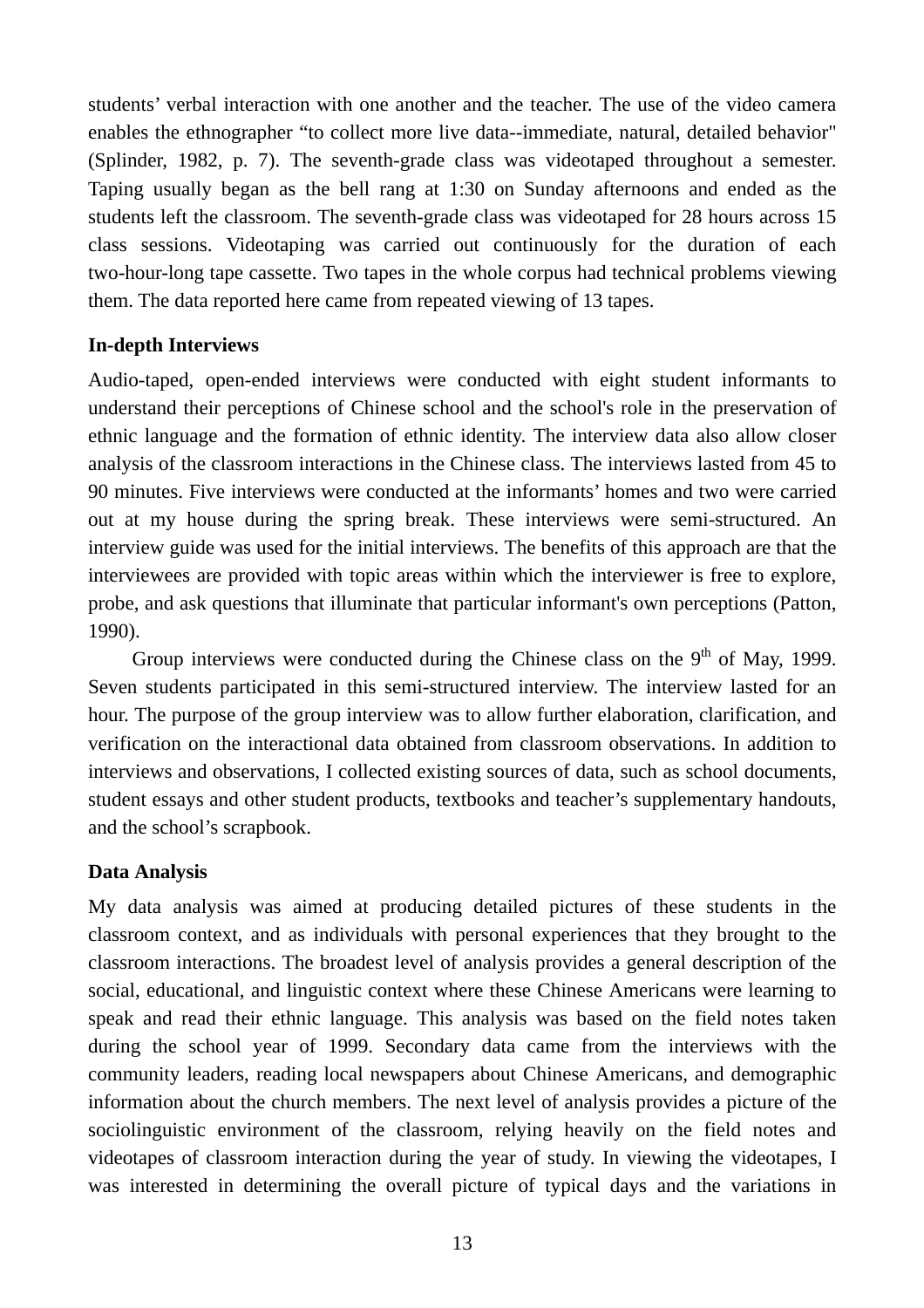contents and structures of classroom interactions as the semester proceeded. By analyzing the contents of interactions in the classroom, major themes were identified and interpreted in the frame of a larger sociocultural context as well as the participant's perspectives. In the analyses of language use patterns among the teachers and students, the attitudes and intents of the students were inferred. This analysis focused on attitudes conveyed, the kind of situation, the kind of act, what language is chosen (Mandarin vs. English), and what the differences convey about intent, or definition of the situation by the speaker.

Sets of interview data were analyzed through the following procedures: organizing the data; generating categories, themes, and patterns; testing the emergent hypotheses against the data; and searching for alternative explanations of the data. Tapes of the interviews were transcribed and each set of transcriptions was coded. Open coding was first used to identify a majority of the sub-categories. A list of the sub-categories was made to assist identifying major themes from the data. In the process of category generation, I paid attention to the regularities in the setting and participants chosen for study. As categories of meaning emerged, I searched for those that have internal convergence and external divergence (Guba, 1978).

## **Limitation of the Study**

The research efforts did not go beyond the classroom to the interactions that occurred at homes of these informants. The information about language use at home among the participants is revealed through the interviews. Because of the unavailability of home discourse samples, the explicit comparison between the two settings cannot be made. Also, the current Chinese community is an upper-middle class perspective—not working class perspective.

## **Findings and Results**

## **The Students**

The informants' continuous schooling experiences in mainstream institutions play significant role in formulating their perceptions and attitudes toward the study of Chinese language. Therefore, the following section presents the major themes emerged from the interviews, in which the informants' identity as "Academic Achiever", embedded within the "Model Minority," stereotype was reflected. This identity is manifested in the informants' peer affiliation, language use patterns, perceptions of the Chinese language, and perceptions of the Chinese language school. The key themes form a linkage between the acculturation experiences of these Chinese American youth and the ways in which they interact with one another and with the teacher in the  $7<sup>th</sup>$  grade Chinese language class.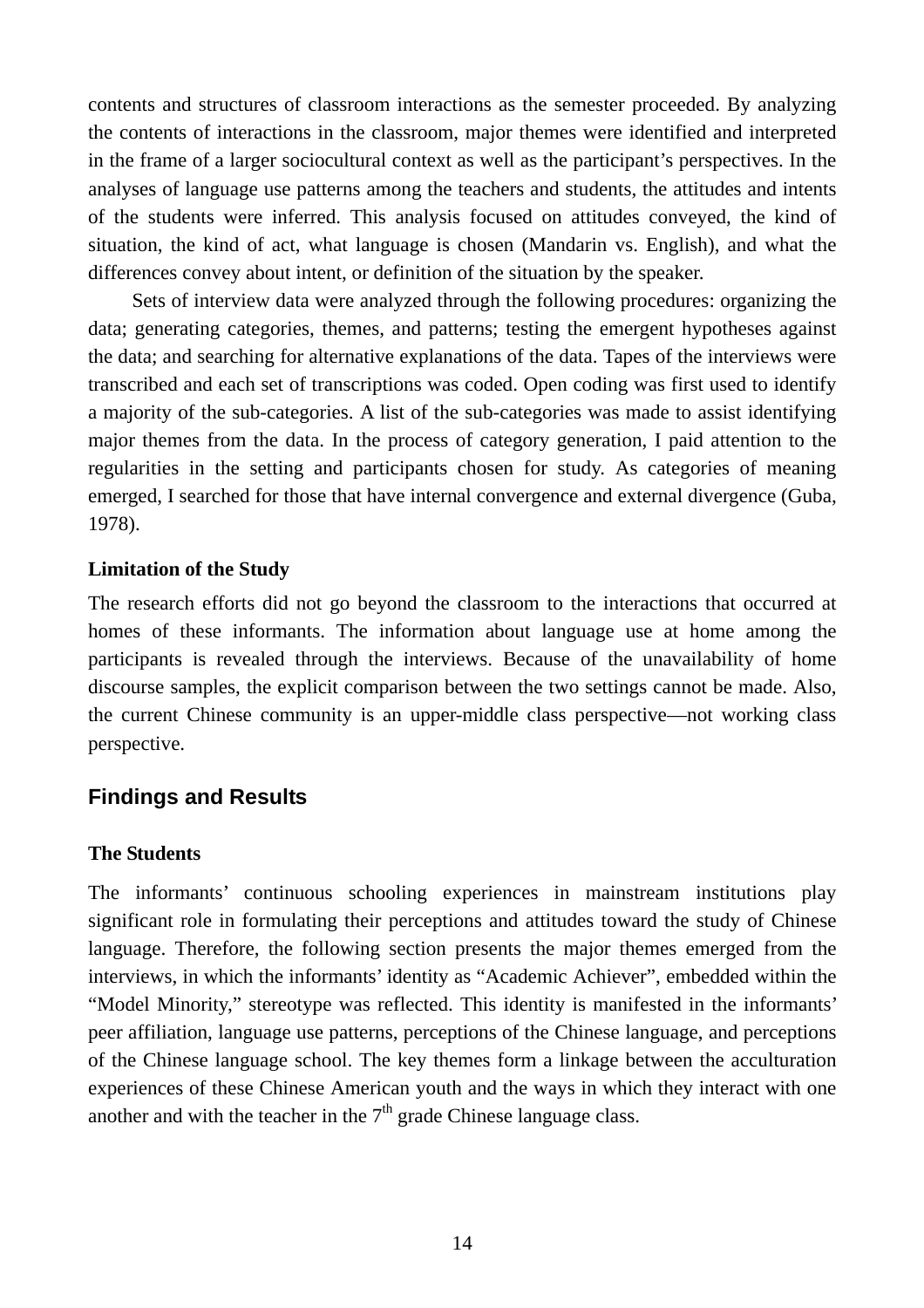#### **To be Chinese Americans is to be "Academic Achiever"**

#### **Being "Chinese American"**

Majority of the current informants did not encounter any dramatic racial discrimination as they grew up. Most informants are in the Academic Preparation track in public schools. Except for the Chinese language they spoke at home and their physical differences, these informants did not see themselves to be distinctive from their peers. Valerie remembered when she was a child; she did not pay much attention to racial differences. She explained, "I think when we were younger, it did not matter all that much because we do not look at that. When we were younger, we just looked at friends." Having opportunities to learn another language and experience two cultures were considered advantageous. Several informants mentioned speaking Chinese to keep the things among Chinese Americans. However, the same advantage seemed to be problematic when children from the school asked the informants to speak Chinese and made fun of the way the Chinese language sounds. Most informants had been requested by their classmates to sound out certain words in Chinese and had been ridiculed afterwards. If the informants were not able to sound words out, their peers sarcastically responded, "I thought you were Chinese." This kind of dilemma made informants feel awkward about their ethnic language. Physical differences, such as eye shape, eye color, or hair/skin color also made these Chinese American youths vulnerable to self-identification. Mary attributed her lack of self-esteem to the fact that when she was younger, she did not see many Chinese people in her surroundings, which scared her. Mary, however felt proud of being Chinese two years ago when she had opportunities to take part in a Chinese boot camp where she "felt really comfortable with Chinese and started to really like being Chinese." Being with other children of similar ethnic traits and physical appearance strengthened Mary's positive self-image by having others who were similar to her.

#### **Clinging to the Ethnic Peer Group**

Valerie and Nick mentioned that they had ethnic peer groups to cling to when they were in elementary school. The friendship of early peer groups usually grew into their adolescent years. Valerie clung to other Chinese children during her elementary years. They played together at recess, had lunch together, and selected each other for group project partners. Valerie mentioned that this group of Chinese girls were the only people she talked to frequently during her early years of life. They were her best friends and they are still very close. One of the informants, Ellen, was also in Ester's group. They were close friends at school and went to the same church. Similarly, Nick mainly hung around with Chinese people. Most of his best friends are Chinese; however, they don't purposefully exclude others. In middle school, Nick was placed in the top level of his class for several academic subjects and his Chinese friends were also in that level. Because of being in the same classes, Chinese students just naturally formed a group. Nick explained, "We didn't really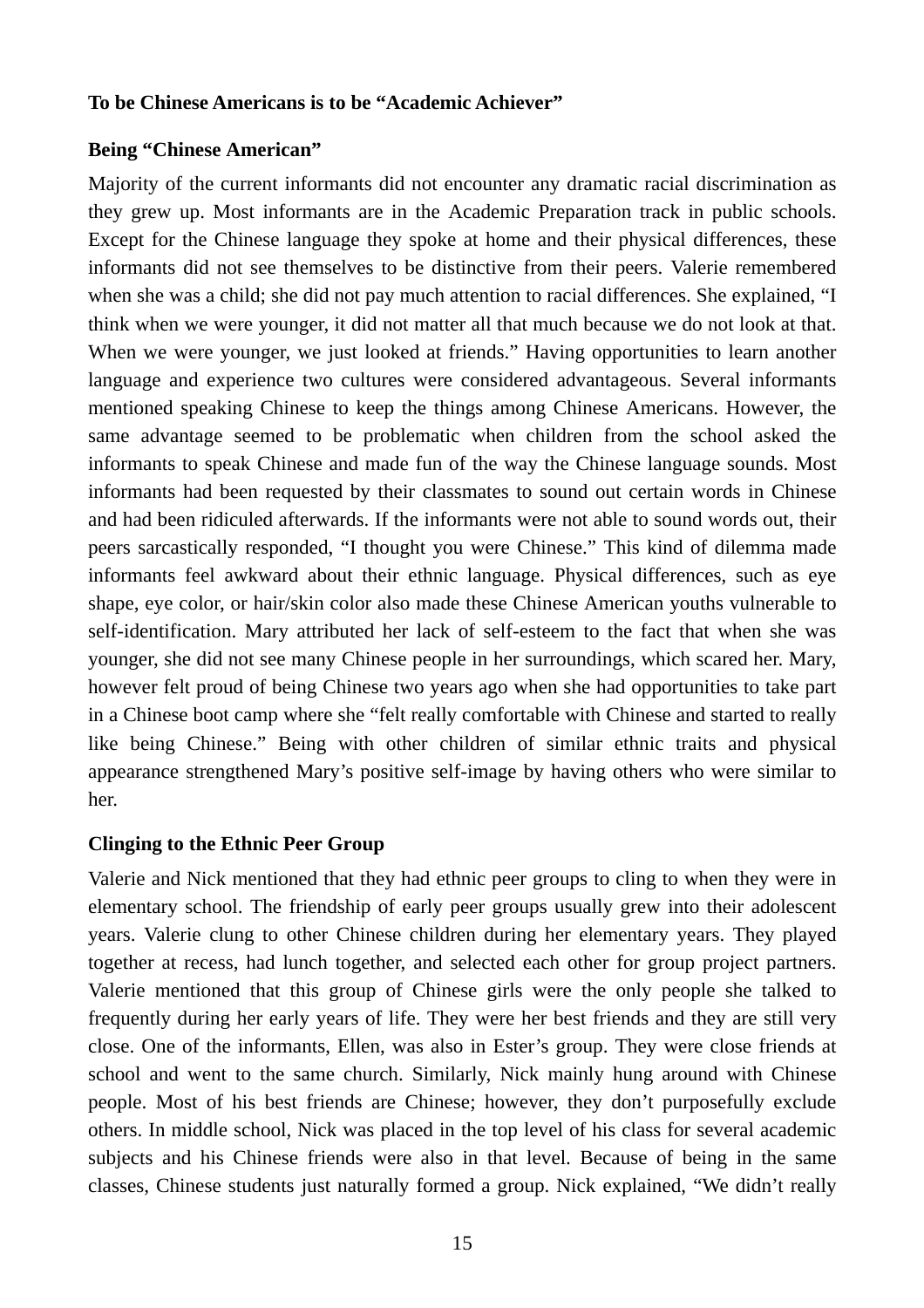do anything specifically as a Chinese only group. But we did basic activities, learning stuff like that with the class." However, Nick admitted, "I guess since we're all Chinese, we kind of all want to get together in a group. Because we are different."

The formation of ethnic peer groups revealed by current informants is consistent with Steinberg's (1996) finding that Asian students' placed a great emphasis on doing well in school, whereas Black and Hispanic friends did not emphasize school performance as much as Asian students. Peer pressure among Chinese students and their friends to do well in school also prevailed among the informants. Valerie claimed that she never felt very different being Chinese-Americans since she went to the Chinese church on a regular basis and knew many other Chinese-American people. She never thought of herself as a minority. However, Valerie said, "at school, I guess for some reason, it's a little pressure about being Chinese-American. Because people think you're supposed to be smarter." Articles that portrayed the academic success of Asian Americans began to appear in the public press in the mid-1960s. In December of 1966, U.S. News and World Report featured an article describing the academic success of Chinese Americans. Hence, the model minority stereotype emerged. It has been argued that Chinese Americans tended to define their cultural identity in terms of academic achievement. In other words, to be Chinese is to do well in school (Lee, 1983; Lau, 1988 cited in Siu, 1992).

## **Living up to the "Model Minor" Stereotype**

The informants felt enormous pressure of being Chinese American because Chinese students were often expected to be smart, high-achievers in the academic realm. Several mentioned how they were perceived in school because of their Chinese ethnicity. Lisa explained,

Most people think that girls are smart and then to think that they're also Asian, too, they should get good grades and stuff. I know some people who say that the teachers judge by who you are and that's what your grade will be. They say like English people might be an 80 or whatever and an Asian girl might be a 90 and another Asian girl might be 100. So that's what they think.

The characterization of Chinese-Americans as high achievers seems positive compared with the stereotypes of other ethnic minorities. However, some informants perceived this seemingly flattering stereotype as another form of discrimination and the source of pressure among Chinese-Americans. When Valerie first started middle school where classes in various subjects began to be divided into different levels, everyone was pestering each other to see what class they had gotten into. There were four levels of math, including transition, talented & gifted, enriched, and grade level. Most of Chinese Americans were in the top level. Valerie was in the second level whereas most girls in her group went to the top level. She felt pressured to be able to keep up with the other Chinese-Americans in school, and she said, "I think people expect you to be smart. And they always think that we are in the highest class and stuff. But I am not."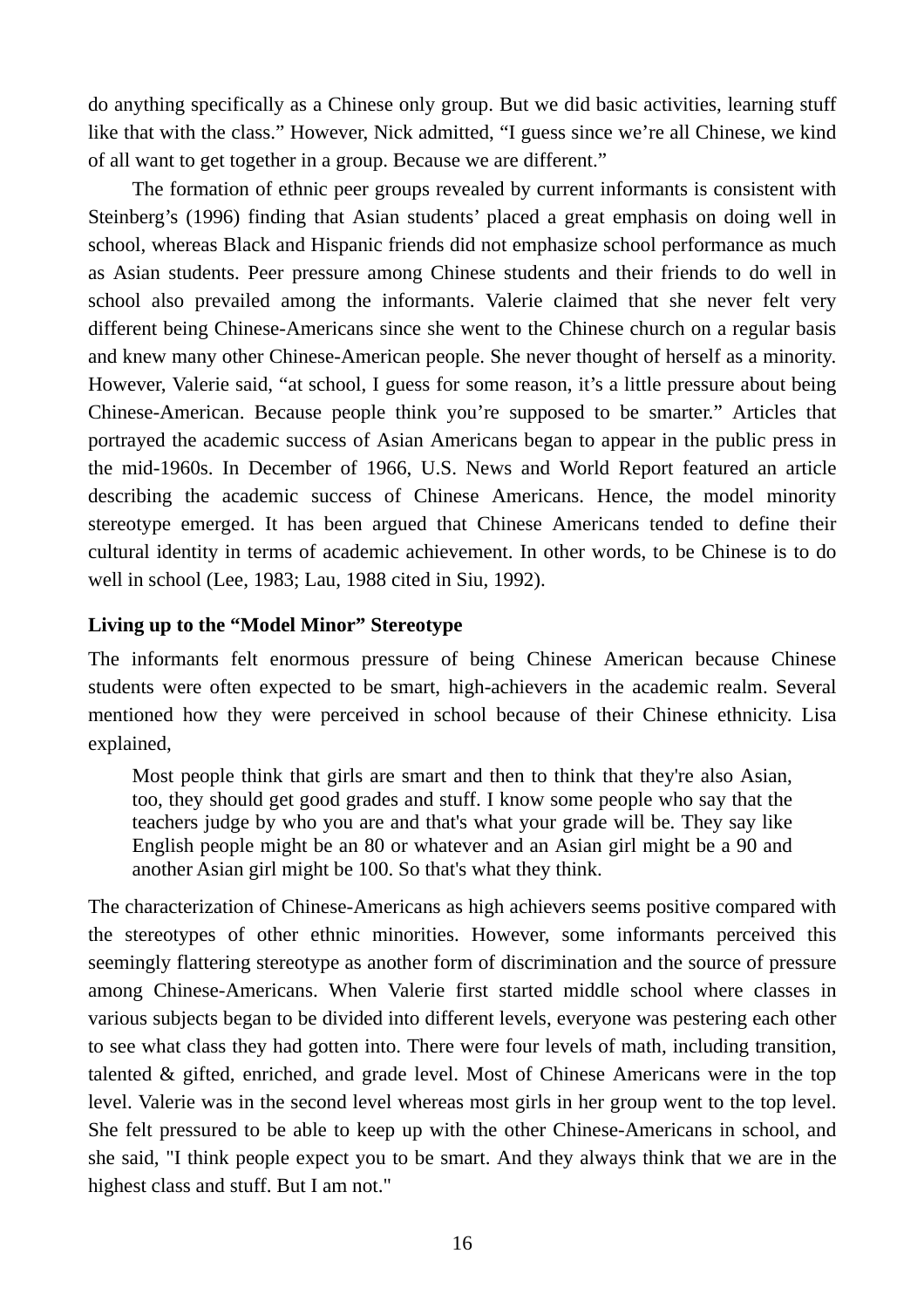Nick, one of the out-standing students in his school, described typical Chinese student as smarter and working harder for good grades. He seemed to willingly embrace the model minority stereotype and attempted to live up to the higher standard imposed by this stereotype. He continued to elaborate on how others perceived Chinese- Americans and how this perception affected the interaction between Chinese- Americans and other students in school. Nick stated, "A lot of times they refer to us as those Chinese smart people. And we're considered like way smarter, like too smart and stuff. A lot of times people make fun of us and then in class when they're having trouble, they always ask us for help too." Nick explained how this pressure to achieve affected him and his friends,

Well, like in school, most of the time we consider low A as a bad grade... I mean, I want straight As. And I prefer upper As, like 100s, 99, 98, 97, 96. When I get lower grades, it's, also most of my friends, we're also kind of competitive at school and most of my friends, we always get decently high grades.

Nick became ambivalent about being considered one of "those brainy people" when asked if he had ever been discriminated against because of his ethnicity. On the one hand, Nick tried to live up to the higher standard imposed by the model minority stereotype; on the other hand, he felt that he was discriminated against because of his ethnicity. Being Chinese American was equated with straight A students.

Chinese immigrant parents usually hold high expectations for their children's educational attainment, particularly the parents with a Taiwanese background. They pushed their children so hard that anything hindering the academic advancement needed to be eliminated. These parents often expected their American-born offspring to enter one of the Ivy League universities or pursue a graduate degree. For Instance, when asked what particular goal she wanted to achieve, Mary mentioned, "My mom wants me to at least get a master's degree but I don't know if I can. My dad said if I got into one of the really good colleges, he would buy me a car and if I didn't, he wouldn't buy me one."

#### **Language Use Patterns**

## **Rapid Shift to English as the Primary Language**

To be accepted as Americans and to accelerate academically, the ethnic language was usually perceived as the first hindrance to be overcome. Thus, a rapid shift to English prevailed among the current informants. Because of the unequal status of English versus Chinese in the students' community, English was the predominant language while Chinese was mostly disregarded. The feasibility of preserving the Chinese language was not seen, and, indeed, several informants had reached a point of no return for revitalizing their ethnic language. Ellen's preoccupation with the loss of her ethnic language was indeed a self-fulfilling prophecy.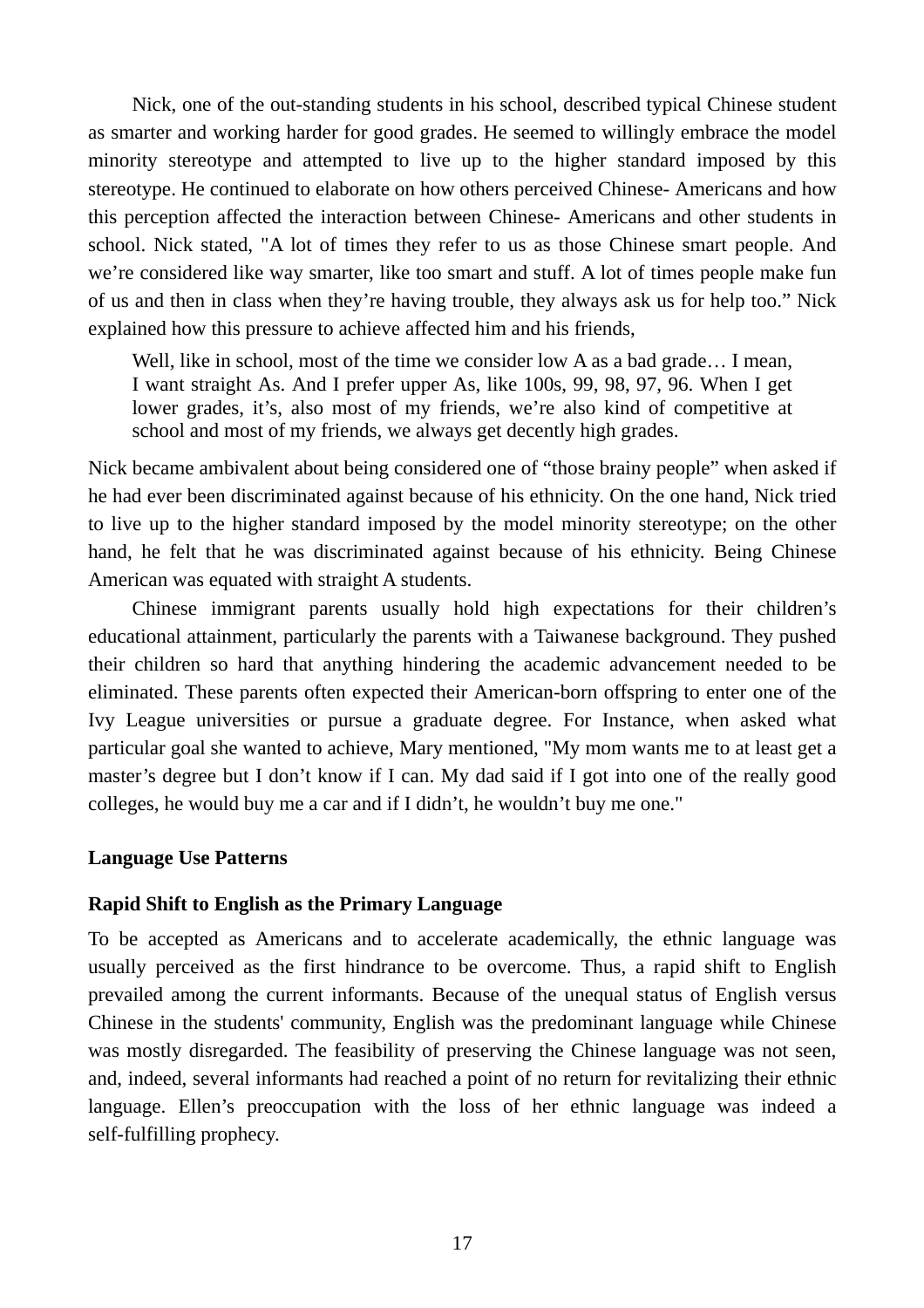I think that our generation will be like one of the first ones where in America we'll mainly be speaking English, and Chinese will be our second language. And like when we get older, instead of, all our parents speak Mandarin to each other, but we'll be speaking English to each other and then maybe once in a while, use a couple of Chinese words.

The overall picture that has emerged from the current study is that the shift to English took place rapidly in this Chinese community. These informants all spoke Mandarin as their first language. Nevertheless, when they started pre-school, they gradually learned English. Eventually English dominated Mandarin and became their primary language. When these participants began elementary school, they were already fluent speakers of English since most of them learned English from pre-school at four or five years of age.

George also recalled that he spoke more Chinese when he was younger. He said, "I spoke mainly Mandarin until I was about five or six or seven. Something like that. Then I started speaking more English." When George began elementary school, he knew English too but not as well as Mandarin. However, his sister helped him in the process of acquiring English. "My sister would go like, 'how do you spell dog?' and then I'd go, 'd-o-g.' So I started learning like that. And then I started learning how to read and then I began to speak more English," George remembered. Alice spoke Chinese until first grade because she did not know any English. However, during her kindergarten year, she stopped talking for a whole year until she learned English. Alice remembered that year was very confusing to her, and she said, "I spoke Chinese to everybody but they didn't know what I was saying. And so I stopped talking… I felt confused because I didn't understand why they didn't understand me." Alice spoke less Chinese to her brother because she was surrounded by more Americans as she grew up. Ester's speech was a little delayed when she was in elementary school. Thus, her parents spoke more English with her to help her English development. As Valerie grew up, she spoke more English and nowadays her parents pushed her to speak more Chinese at home. Thus, she uses more Chinese at home now. As English became more and more predominant, both the informants' homes and the Chinese school became the shelter for Chinese language, where the parents and teachers fostered having their children speak as much Chinese as possible.

#### **Common Practice to Speak Mandarin with Parents at Homes**

Mandarin is the primary language the informants speak with their parents at home. For most of them, it is a common rule that they have to speak Mandarin with their parents at home even though they prefer speaking English. Several felt that they were forced to speak only Mandarin at home. Therefore, they switched to English immediately when their parents were not around. With their siblings, they spoke English most of the time. Only on rare occasions did they speak Mandarin with their brothers or sisters, such as when their parents insisted or their Mandarin-speaking relatives visited. For example, Mary says, "I don't have to speak Chinese with my brother, but whenever we're talking to our parents and they are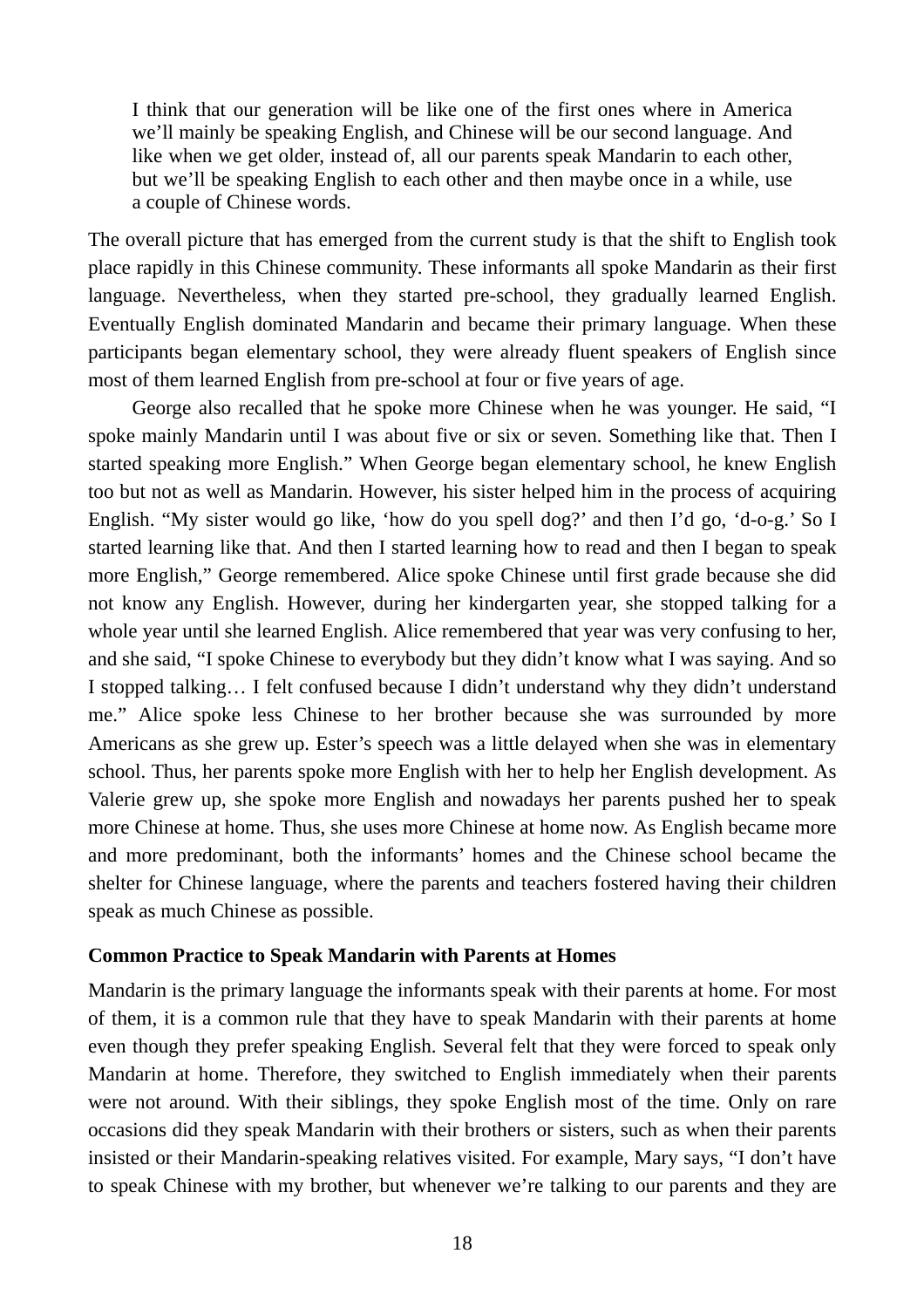speaking to us, we have to speak Chinese to them." For some informants, living with their grandparents offered opportunities to speak Mandarin, since Mandarin is the only language through which they are able to communicate with one another. In some families, the parents spoke Mandarin to their children; however, their children usually responded in English unless they were reminded to speak Mandarin. The types of conversations these subjects are engaged in when speaking Mandarin include dinnertime talk, daily routines, watching TV together, and other basic conversations.

These languages use patterns and types of conversations identified at home are similar to what was observed in the Chinese class. These informants felt constrained by their Mandarin competency when they had to talk about ideas or topics outside the home. It was quite challenging for these informants to communicate freely and efficiently in Mandarin. Mary pointed out, "I'm a good listener. I can understand what they're saying. But I can't really say it myself." Peter also mentioned that when he tried to get some abstract ideas across, he used English. If his parents talked about something that he had never heard of, he just asked 'what's that' in English. This echoes exactly what happened in the Chinese class.

Although the informants saw Chinese school as an opportunity to be around other Chinese peers, Mandarin definitely was not the informants' peer language. They spoke only English with their friends, even those who spoke Mandarin at home with their parents.

#### **Rationales for Attending Chinese Language School**

As the children grew older, it became challenging for Chinese parents to motivate them to keep going to Chinese school and to continue studying Chinese language every Sunday. The main persuasion these parents used was a pragmatic one. Nevertheless, the informants were often able to come up with more pragmatic reasons to override their parents' arguments. Most parents emphasized how beneficial it would be for the informants' futures and careers if they were able to speak Chinese. Lisa's parents told her that it was very important to learn Chinese because she would need it when she grew up. Other pragmatic arguments included telling their children to continuously study Chinese for SAT II preparation, college credit transfer, and because Chinese is the most spoken language in the world.

## **Communicating with Parents and Other Chinese-dominant Extended Family Members**

In immigrant families, a language gap between parents and children is likely to emerge. Most current participants quickly acquired English proficiency and developed a preference for speaking English over Chinese. This finding is similar to the study of 2,660 first- and second-generation Latin American and Caribbean children in Florida. The study showed that 82 percent preferred to speak English and that 73 percent claimed to speak English "very well" (Portes and Schauffler, 1994). The danger of rapid linguistic assimilation is that it can cause the children to be unable to communicate effectively with their immigrant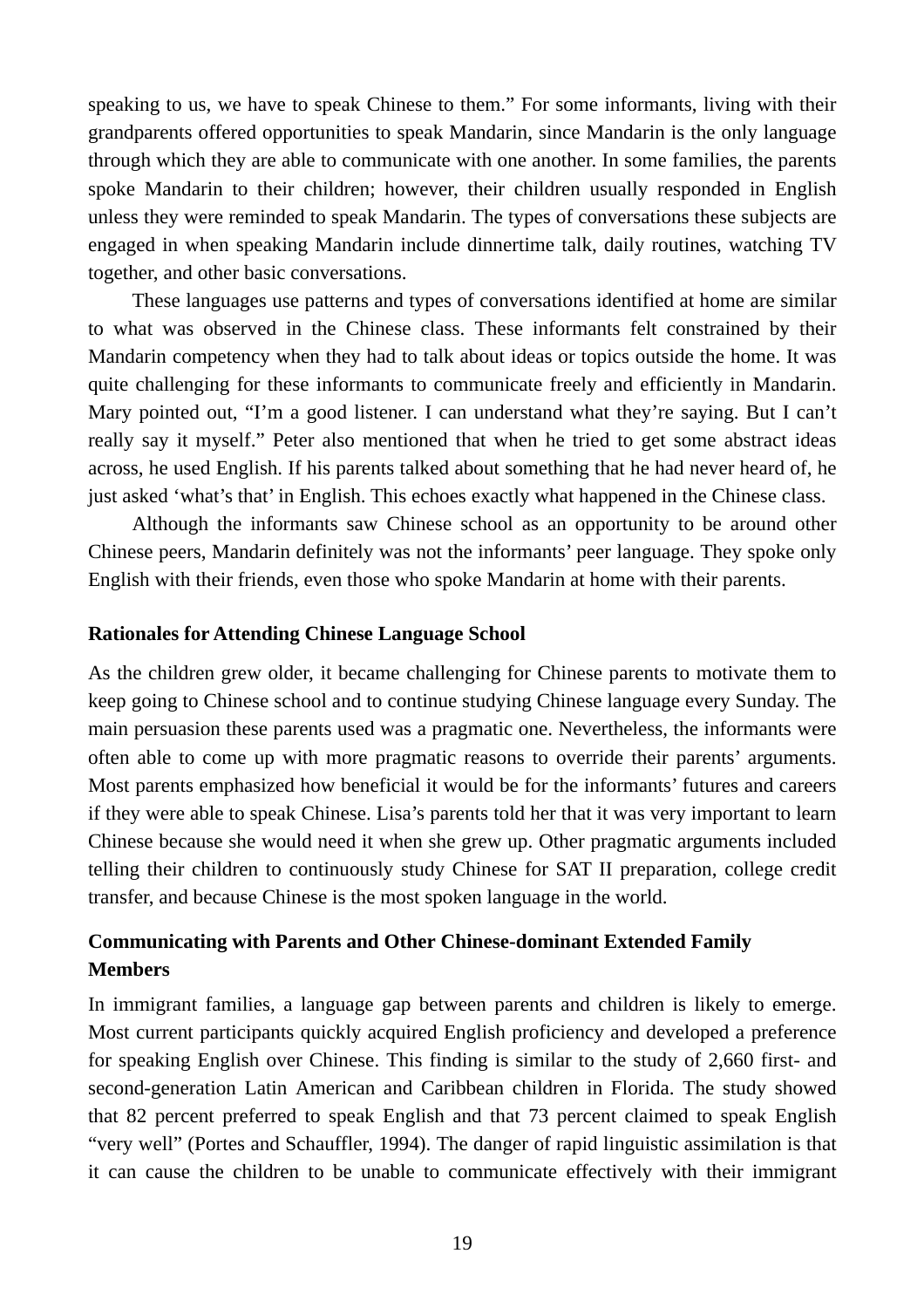parents. One informant mentioned that nowadays she spoke English so fast that her parents could not follow along. Mary felt frustrated when she said something important in English to her parents and they did not understand her. Mary did not appreciate her parents' efforts to help her maintain the Chinese language. Instead, she asserted, "I don't think it's really worth it. I mean, they're like giving up their chance of learning English and stuff. I don't know, I don't think it's worth it." Therefore, it is important for some informants to retain their Chinese languages to prevent the language gap from emerging, particularly for the parents whose linguistic assimilation was not viable. Ellen said, "I think Chinese language class is pretty good because we're learning how to speak our parents' language so we can communicate better." In addition, the current informants' communication needs extended beyond their immediate family. They also revealed their needs and desire to be able to communicate with their extended family members who could only understand Chinese.

Valerie pointed out that she felt obligated to be able to speak Chinese because most of her grandparents, aunts, and uncles were in Taiwan and only spoke Chinese. Another mentioned, "I want to be able to speak Mandarin with my grandparents and my cousins. Because I haven't met them in a long time, so I don't know how well they speak English. And I don't want; it'd be too hard for them to learn English. So it'd be easier for me to learn Chinese…" On top of communication needs with family members, Ellen pointed out other rationales for her to speak Chinese well. She said,

It's sort of important to me to be able to speak Mandarin for a couple of reasons. Like I want, since we're Chinese, I feel like we should be able to speak Mandarin at least some. And I feel like when I get older, I want my kids to be able to speak Mandarin. Even if they can speak better than me. I don't really care. It's just that I won't be able to help them on homework and stuff, so that'd be kind of bad. But I think, well, I want to be able to speak Mandarin well because I want to go to visit Taiwan and my grandparents and I want to be able to speak Mandarin.

In light of the various reasons claimed by the informants to study Chinese language at Chinese school, one may assume that these informants must come to the Faith Chinese school with great motivation to study Chinese language. Nevertheless, struggling with pressures to excel at public school and keeping up with the inherent complexity of the Chinese language muted the participants' intrinsic motivation to study the Chinese.

#### **Parents' Desires for the Chinese American Youth to Study the Chinese Language**

"They just say that it will benefit us when we grow up. But basically we just go because our parents have already paid and we kind of have to," Nick complained when asked why he attended Chinese school. The following conversation between the interviewer and Nick illustrates lack of interest in studying the Chinese language: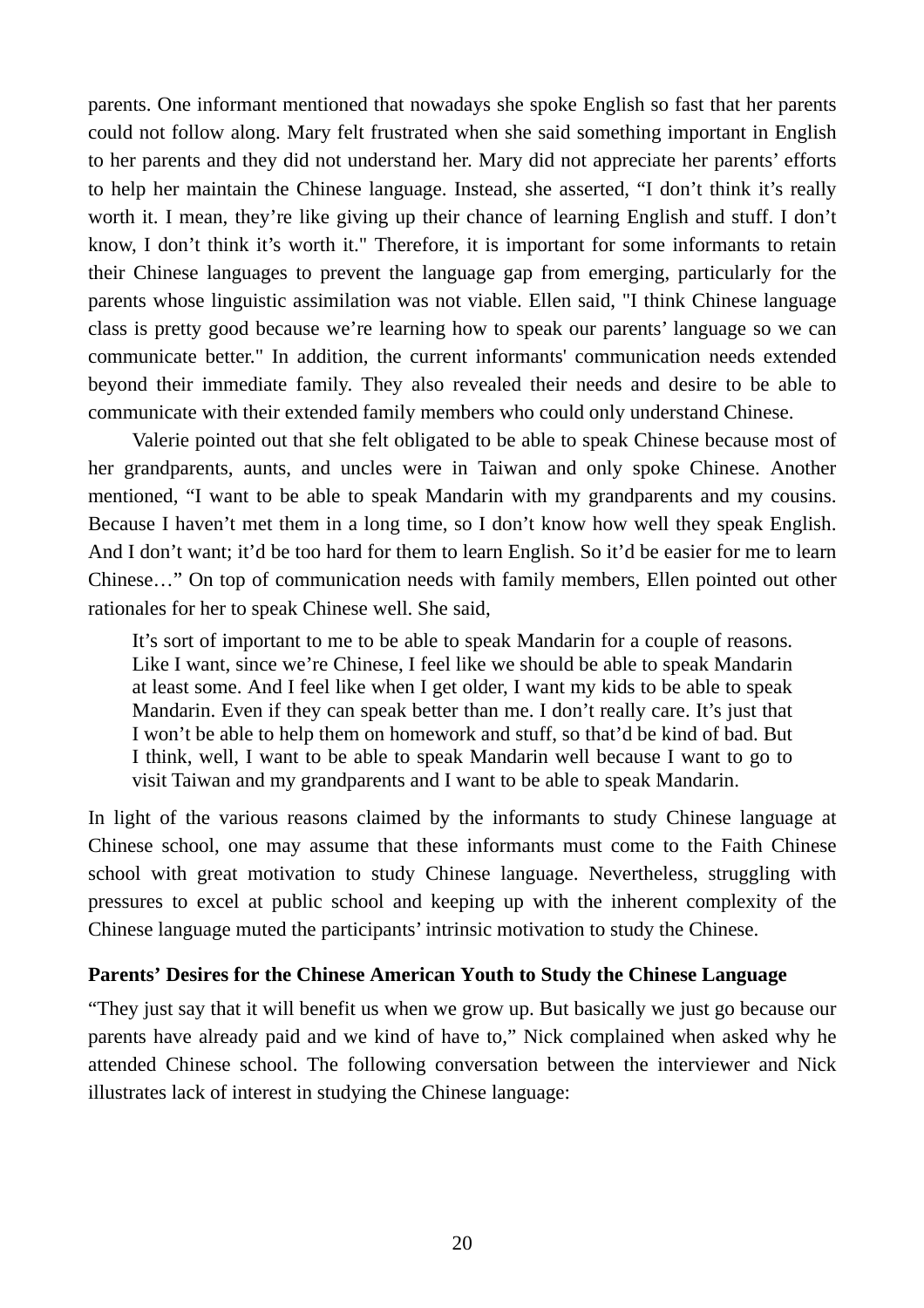Nick: I know a lot of the kids in my class are quitting next year. And so there will probably be like four or five of us next year. But I guess they'll [Nick's parents] probably sign me up again, I don't know. Interviewer: Do you mind? Nick: I do mind, but I don't really have much say in it. Because they kind of, they just pay without asking me and then, because we already paid it, I guess I have to go.

At the end of this conversation, Nick told me that he just wanted to tell his parents, "Do not sign me up." Another student, George, was relieved that his misbehavior resulted in his parents' withdrawing him from Chinese school. He explained, "Nobody wants to learn it in my class." George felt that he had gained from his misbehaviors. Yet, despite parents forcing the participants to come to Chinese school, they looked forward to seeing their friends at Chinese class. In the seventh-grade class, four out of the eight people in this class have been together in the same class since the first-grade. The informants see Chinese school as a place where Chinese Americans can be with one another.

#### **Language as an Important Attribute of Being Chinese American**

Language emerged as one of the attributes that the current informants identified as a part of who they are and the specific ethnic descriptors they adhere to. When asked how they would describe themselves in terms of ethnic identity, several participants mentioned being able to speak Chinese language as the characteristic of being a Chinese American. For example, Mary believes that being able to speak the language and knowing the heritage was one way of being Chinese. Peter identified himself more as an American because he speaks English most of the time. He said, "[I am] More American than Chinese-American because sort of, I was born in America, I speak American. I attend an American school. What else do you have to do to be American? But it's the Chinese heritage again, so that makes me Chinese-American." For Peter, not having "the slightest hint of a single Chinese word" makes his sister "totally American." Similarly, for those who perceived language as an important marker of being Chinese, not being able to speak the language was associated with being more like Americans and less Chinese. Ellen mentioned how she felt about her Chinese friends at school who do not know any Chinese. She said, "It's kind of unusual…., they're more like American than Chinese. They're the ones who, I just feel like it might be kind of strange for them if they don't speak any Chinese and they don't understand [the language]." Lisa had similar concerns, "I'd feel kind of strange not knowing how to speak my own language. I kind of think that when you're Mandarin, you should be able to speak it." Mary described herself as Chinese American because she speaks two languages.

It is evident, according to the current participants, that language constitutes the single most characteristic feature of a separate ethnic identity. Mary said, "I kind of think that's pretty bad if you're Chinese and you don't know how to speak it. It's like if you're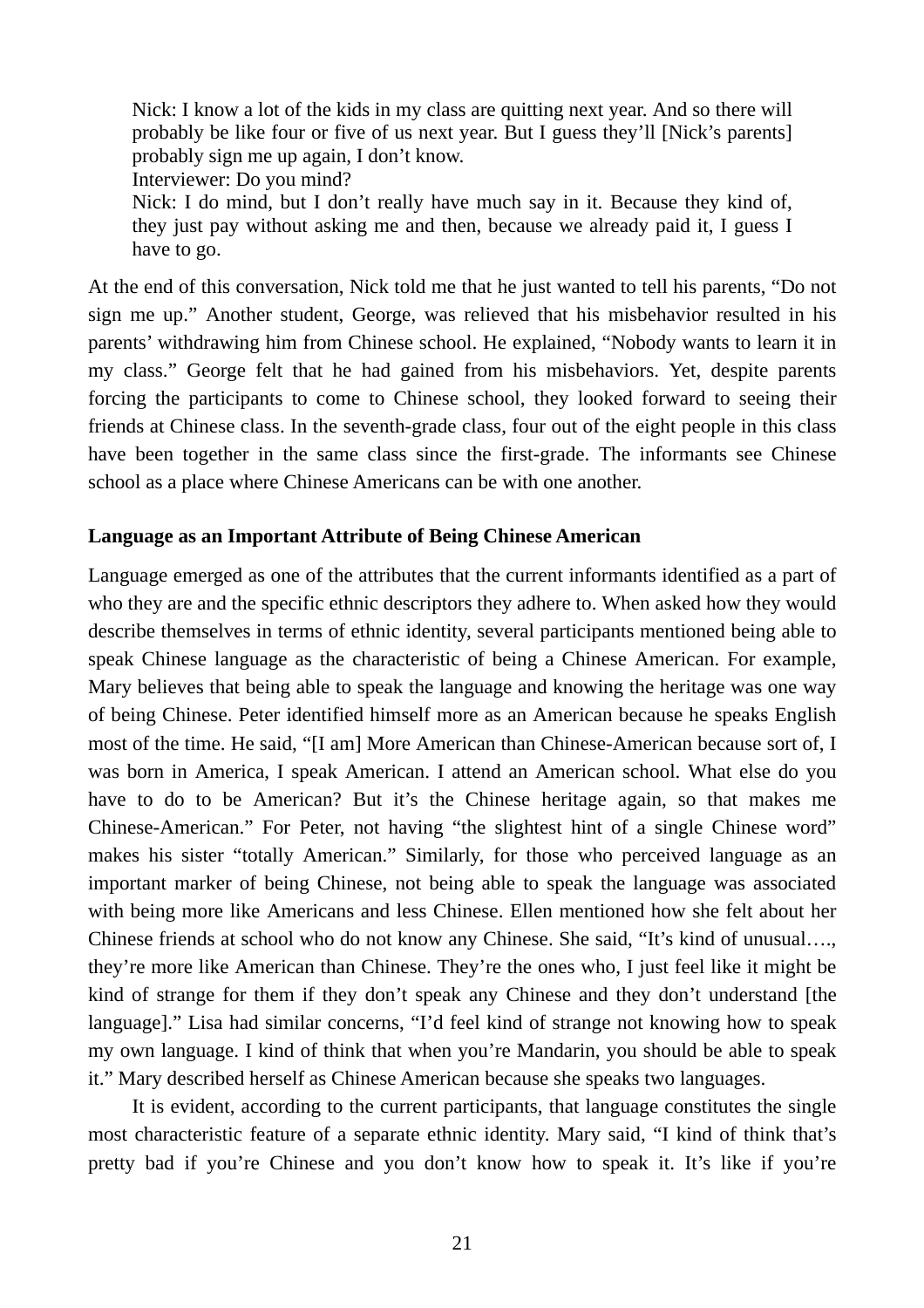American and you don't know how to speak English. That's pretty bad." Nevertheless, ethnic identity is often associated more with the symbol of a separate language than with its actual use by all members of a group (De Vos, 1975). Most of the participants cited Chinese language as the attribute of being a Chinese American; however, few of them spoke Mandarin on a daily basis. Most of them spoke less Mandarin, as they grew older. Home became the only place they constantly spoke Chinese, but they still identified themselves partially with the Chinese language.

Asked how they felt when they spoke the Chinese language, most female students felt positive that they were able to speak the language they were supposed to know. Lisa raised a very different perspective. She said, "When I speak Mandarin, I feel more like American, because I can't really speak Mandarin well." Lisa felt less Chinese since she was not able to function effectively in the Chinese language. Different from female informants, male students felt neutral about speaking Chinese. Nick said, "When I manage to get a sentence, that's it, it's nothing special. I just say it. It's just another language." Nick identified himself mainly as an American and he claimed that 80 percent of the time he spoke Mandarin with his parents at home. He strongly disagreed with his Chinese friends who were from Hong Kong and considered Nick Chinese. Nick explained,

Basically I'm just an American who looks Chinese. I have Chinese heritage but that's it. Sometimes at school we discuss how people will say that we are Chinese or that you're Chinese, but I just say I'm an American because I was born here. I dress like one, I talk like one, so I don't see why I should be, I mean I have Chinese heritage but that doesn't make me a Chinese person.

Nick continued to point out the redundancy of ethnic term 'Chinese-American' because, "The term American is really mixed races like Caucasian, English, German, African, Indian, so it's not really an accurate saying. American is all that, so Chinese-American is kind of redundant because Chinese people are part of the American culture and stuff."

The variations in the language use patterns identified at the informants' homes parallel the different ethnic identities they adhered to. For example, Nick and Peter who primarily speak English with their parents leaned toward American identification. Most female informants who mostly speak Chinese at home identified themselves as Chinese-Americans. This suggests that the informants' speech patterns at home are strongly associated with their ethnic self-identity. When Fishman (1989) described the geographic distributions and characteristics of ethnic languages schools in the U.S., he stated, "These schools must be recognized as fulfilling an important identity forming and identity-providing function for millions of Americans" (p. 454). Thus, in the next section, the informants' perceptions of Chinese schools in relation to their ethnic identity are examined.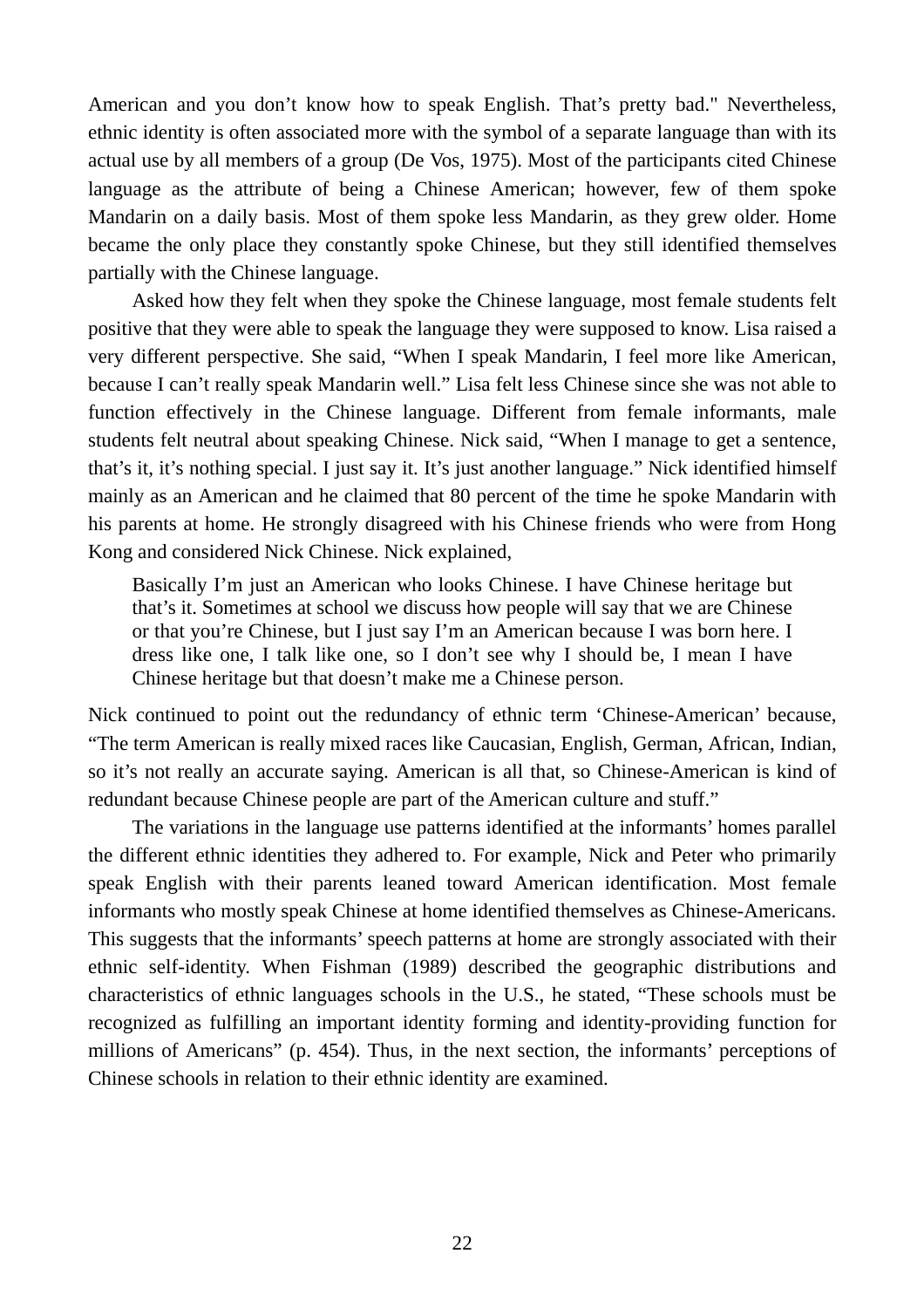#### **Chinese Language School Does Help Retain the Language**

The informants are ambivalent about whether Chinese school strengthened their identity as Chinese. Both male informants, Nick and Peter, strongly disagreed that Chinese school would help them become more Chinese. Nevertheless, as far as the linguistic function of Chinese school was concerned, Nick saw the relationship between the language that the Chinese school was teaching and their ethnic identity. Nick asserted,

I don't think it's making us be more Chinese. I think that's what the parents think, but it's not happening because we live in America but I think Chinese school will help us learn how to speak. And yeah, maybe a little bit. It's not going to make us think really totally Chinese or anything. It's helping a little, but it's not doing enough, that's what I'm saying.

Peter agreed with Nick and added, "I don't really see how it can make us more Chinese. There's no way really that we can be more or less Chinese. We're Chinese-Americans and that's just about it, I guess. I mean, we learn more about the culture that we came from but I don't see how that can make us any more or less Chinese." These students agreed that Chinese school helped them learn to speak the language and know more about Chinese culture, which may in turn help them identify more with their Chinese background

Female students felt that being physically surrounded by Chinese people and speaking and writing the Chinese language made them feel more Chinese. They, however, had doubts about how much the Chinese school would impact their lives in the long run because they were mostly around American people. They were also concerned about not being able to retain the written Chinese after they left the school. Ellen pointed out, "I don't really think it's going to impact us much because we're not going to be able to remember the words that much. It's not going to help us that much in the future, because we don't know how to write all of the words, so we won't be able to write some things." Ellen's anticipation that she would not be able to carry on the Chinese literacy confirmed her belief that the Chinese language would only have limited influences in their future lives.

#### **Summary**

The current informants' childhood experiences of being ethnic minority confirm the prevailing image of the American public school as the most powerful socializing agent, where the informants came to acquire American values, norms, and language. The American public school is also a place where these participants became aware of the stereotypes and prejudice toward themselves and their group. Through interactions with peers, the current informants came to realize the existence of two sets of norms and values, those of their own ethnic culture and those of the mainstream. In responding to these issues and conflicts stemming from their ethnic minority status, these informants might actively make decisions on how to deal with the conflicts or ignore and fail to deal with them consciously.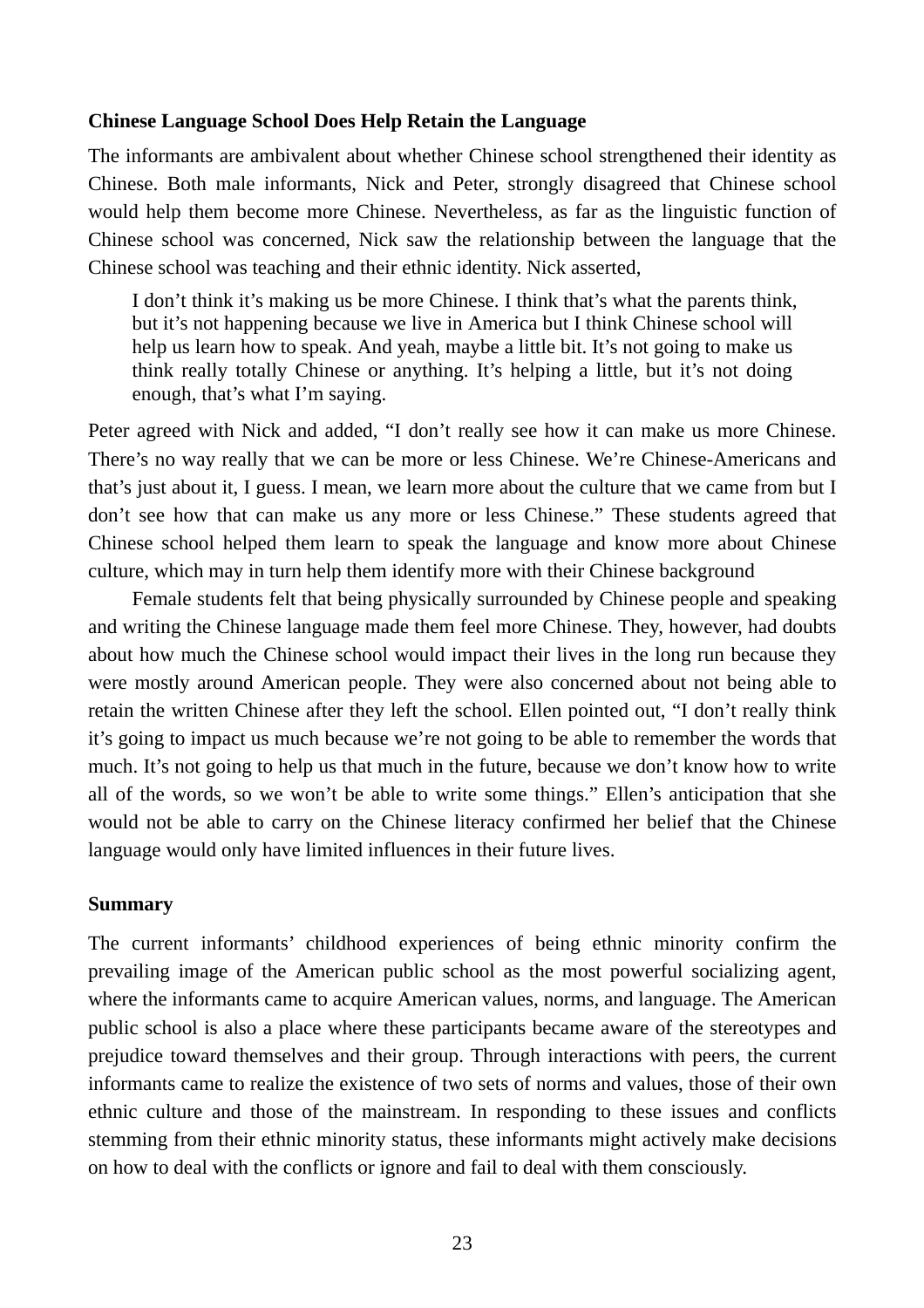In a multiethnic society like the U.S., each individual comes to school as a member of a cultural group, and children with similar cultural characteristics tend to form peer groups. The current participants are no exception. Several have attended the same school for more than six years. They clustered together, did projects together, went to the same classes, and sometimes chatted in Mandarin to keep things among themselves. They also learned that, as a group, they were generally stereotyped as the successful and high-achieving minorities. This stereotype was reinforced among the Chinese American peers and their parents. However, this seemingly flattering stereotype was also accompanied with immense pressures among the informants themselves and from their parents to achieve in U.S. school.

Previous studies of Chinese Americans (Lee, 1996; Trueba, Cheng, and Ima, 1993; Siu, 1992) suggested that Chinese parents valued education and held high expectations for their children to achieve academic success. Most people attribute this to the traditional Chinese culture; this study suggests it is related to successful upward mobility. Informants readily embraced expectations to maintain straight A grades. Parents wanted their children to attend prestigious schools and obtain professional careers. Inadvertently, these pressures diverted students' attentions from Chinese language school and the maintenance of the ethnic language and culture.

To accelerate academically in the American school, the first and most important requirement was the mastery of English. The informants quickly became fluent speakers of English. However, as the informants grew older, they spoke less and less Chinese, unless their parents firmly regulated that Chinese language be the only language allowed at home. They were surrounded by English at school, in the mass media, and in commerce. Chinese was seldom heard, rarely seen, and barely used by the informants in the Chinese community. Under these circumstances, language shift was inevitable. Majority of female informants speak Mandarin most of time at home with their parents. However, for some male informants, English even encroached into the homes, "the final refugee of the ethnic language" (Hernández-Chávez, 1993, p.66). Parental attitudes constituted the key factor determining how much Chinese language will be spoken at home. Some parents, particularly fathers, began to accept English as a home language and communicated with children mainly in English. In some homes, there are no longer sufficient meaningful interactions in Chinese, and the Chinese language begins to slip away.

The Chinese parents recognized the problem of their ethnic language fading away. They found their children's knowledge of Chinese language deteriorating once English became their dominant language. They sent their children to the community-based, weekend, Chinese language school with the hope that Chinese language school would reinforce their home efforts to retain the ethnic language. When the informants first attended Chinese school, they enjoyed it because there was not as much vocabulary as in the higher levels and there were fewer homework assignments. As they grew older, the students resented Chinese homework and tests because they already had an enormous amount of assignments from the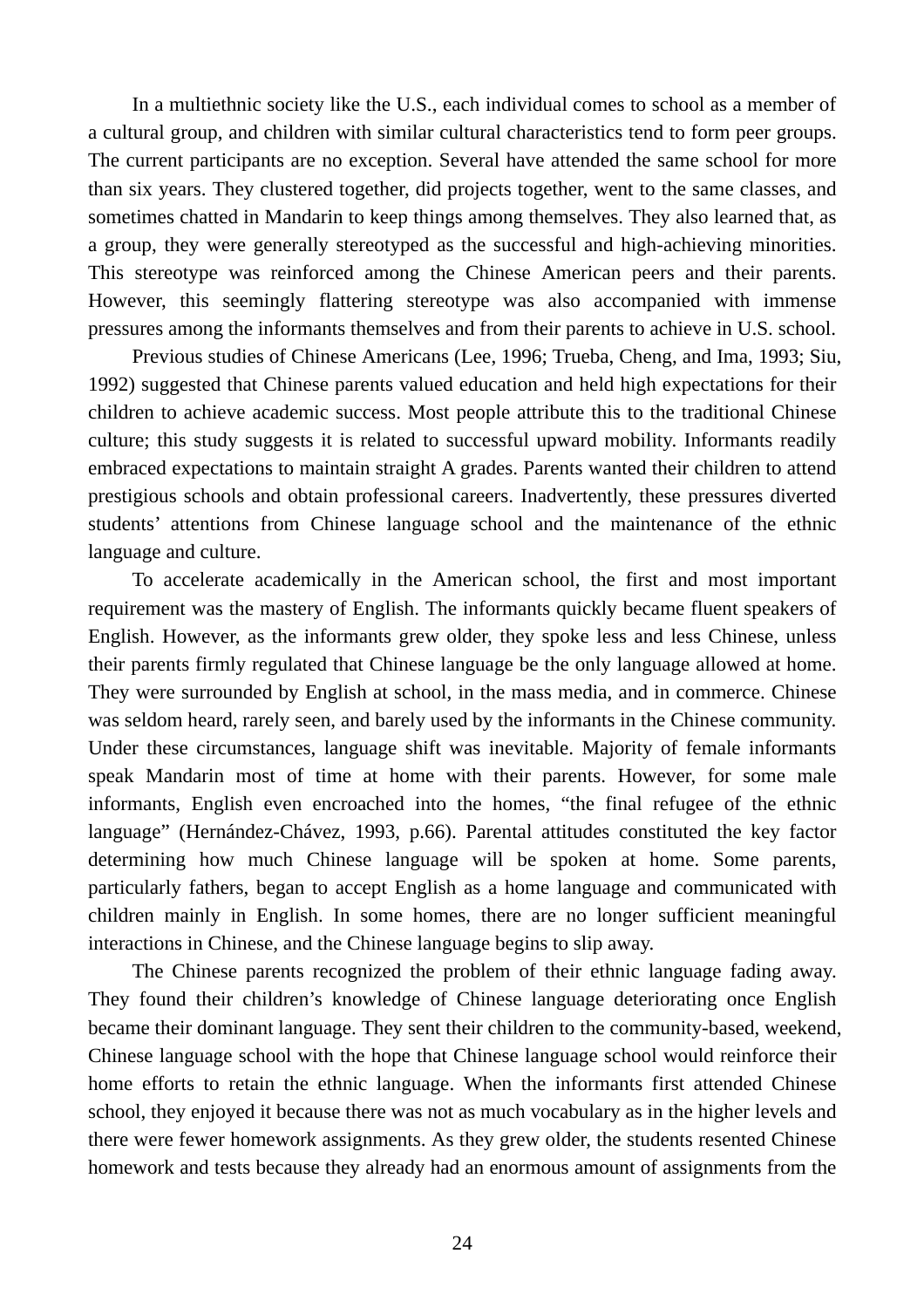regular school. Finishing up Chinese homework and preparing for Chinese quizzes took up time from doing the regular schoolwork.

As the informants reached the middle school age, it became challenging for the parents to persuade children to keep attending Chinese school. The most common reasons given by the parents were pragmatic ones, such as passing SAT II: Chinese, waving college foreign language hours, being more competitive for jobs, etc. Nevertheless, the informants themselves were mainly concerned about whether they would be able to communicate fluently with parents and other relatives. They were not concerned about the matters still three or four years ahead of them. When asked what differences it would have made if they had not attended Chinese school, several mentioned they would have had more free time on Sunday afternoons to do their regular school work or to hang out with their friends.

Despite all of the disincentives, these informants admitted that Chinese language school did help them learn more Chinese. Several mentioned if they had not attended Chinese school, their parents probably would teach them at home. However, they might not be able to read and write. Alice mentioned, "I wouldn't learn that much because even though my parents teach me, it's not the same as going every week and having homework and having tests. So my Chinese would not be as good." In addition, these informants saw Chinese school as a place to socialize with their friends and they enjoyed spending time with one another in the Chinese language school.

Current informants cite being able to speak Chinese as a major characteristic feature of being Chinese American. Most of them identified themselves as Chinese Americans because they speak both English and Chinese languages. Although the majority of informants cited the Chinese language as an attribute of being a Chinese American, few of them spoke Mandarin on the daily basis. Therefore, ethnic identity is often associated more with the symbol of a separate language than with its actual use by all members of a group (De Vos, 1975). Several female informants revealed their perceptions of other Chinese friends who could not speak Chinese as abnormal and non-Chinese. They pointed out that if you were Chinese, you should be able to speak the Chinese language because it is expected of you. Thus, the informants see being able to speak Chinese as closely related to their identity. On the surface, they did not see how attending Chinese school would strengthen their Chinese identity. However, as far as the linguistic function of Chinese school was concerned, they saw the connection between Chinese school and their Chinese American identity.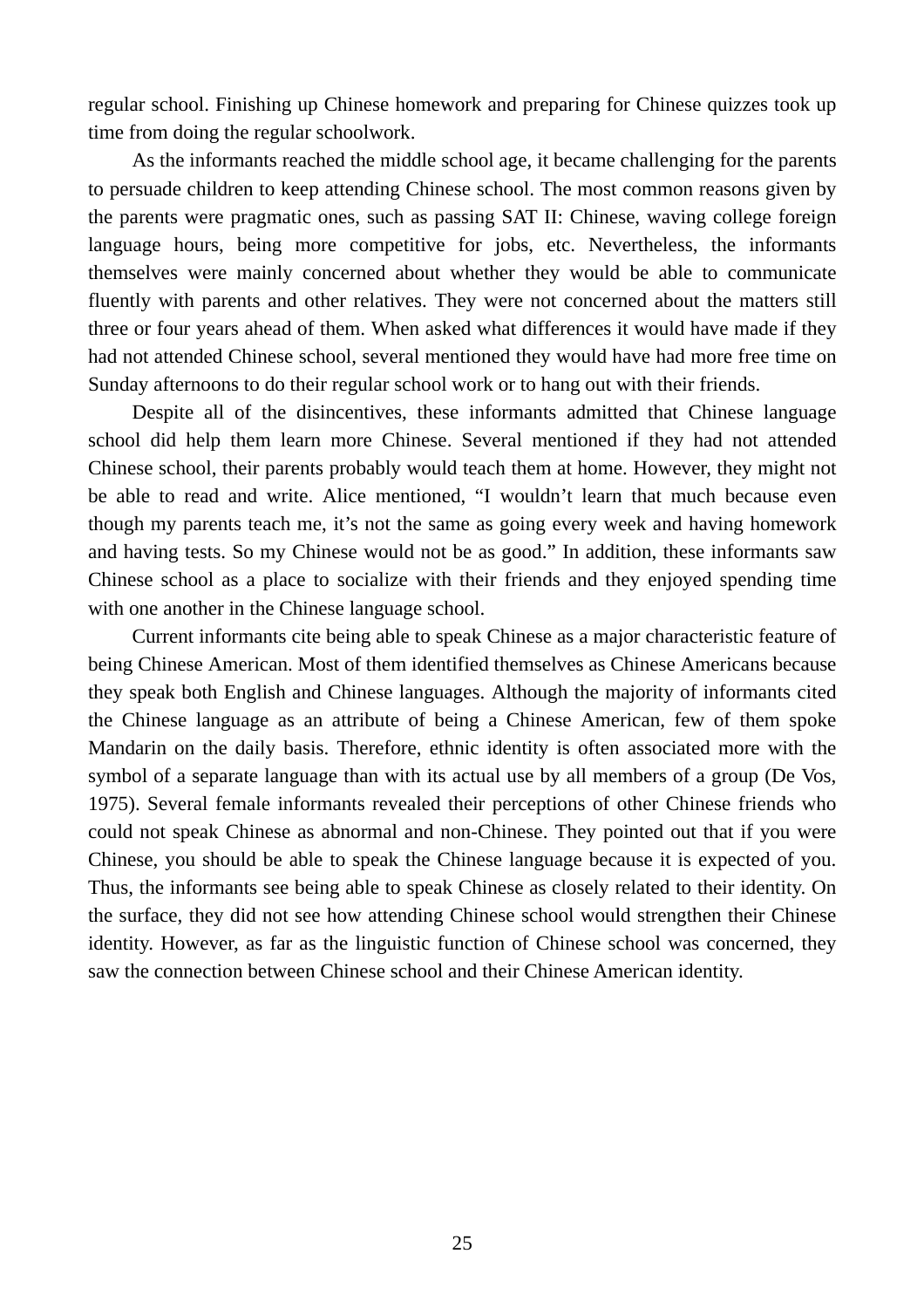#### **Major Themes Emerged from Six Vignettes**

During the course of study, six vignettes representative of the typical Chinese lessons throughout the school year were derived from multiple viewing of video transcribes and observational field notes. Subsequent analyses of the vignettes were moved from initial impressions to more systematic procedures. Categories, emergent from the context and infuse outside of context, were used in analyzing videotape data several major themes emerged. Each theme will be discussed and analyzed by referring to the interactions and instances described in these vignettes and drawing upon the information that the informants revealed about the Chinese language class during the interviews. The following sections will illustrate the profound impacts the "Model Minority" stereotype have on the discursive construction of identity and the interaction patterns in the  $7<sup>th</sup>$  grade Chinese language class.

#### **Discursive Construction of "Academic Achiever" Identity**

#### **1. Mixed-form of Instruction as an Effective Pedagogy**

The result of incorporating the interactional elements from non-mainstream culture into the classroom, is called a "mixed cultural form," a combination of mainstream classroom and non-mainstream interactional practices (Erickson, 1984). For example, the research conducted by Au (1980) showed that the instruction in Hawaii was modified to partially resemble the Hawaiian children's home speech event and the reading performance was enhanced. Erickson and Mohatt (1982) studied the implementation of mixed forms in two Indian classrooms, one with a non-Indian teacher who taught in the classroom for the first time and one with an Indian teacher experienced in the Indian classroom. It was found that throughout the year of study, the non-Indian teacher gradually adopted interactional practices that were congruent with Indian ways of classroom interaction. These studies indicated that a culturally mixed form might have great consequences for pedagogical effectiveness. Acknowledging the cultural characteristics that the children brought into the classroom and incorporating them into the classroom practice not only bridged cultural gaps but also paved the way for eliminating the culturally alienating learning.

The results of mixed-form studies have implications for effective Chinese teaching in an American context. The Chinese language teachers need to acknowledge that these students are bicultural, with some even leaning toward Anglo culture. These second-generation, American-born Chinese, in numerous aspects, are culturally distinctive from their parents or teacher. They have been attending American schools for several years and are accustomed to more creative, dynamic, and interactional instructional strategies. Mrs. Chen added some American teaching strategies into her instruction to teach Chinese language, such as competitive games and incentives. In the  $7<sup>th</sup>$ -grade class, two American games, jeopardy and bingo, were played repetitively by the students to review and refresh the memory of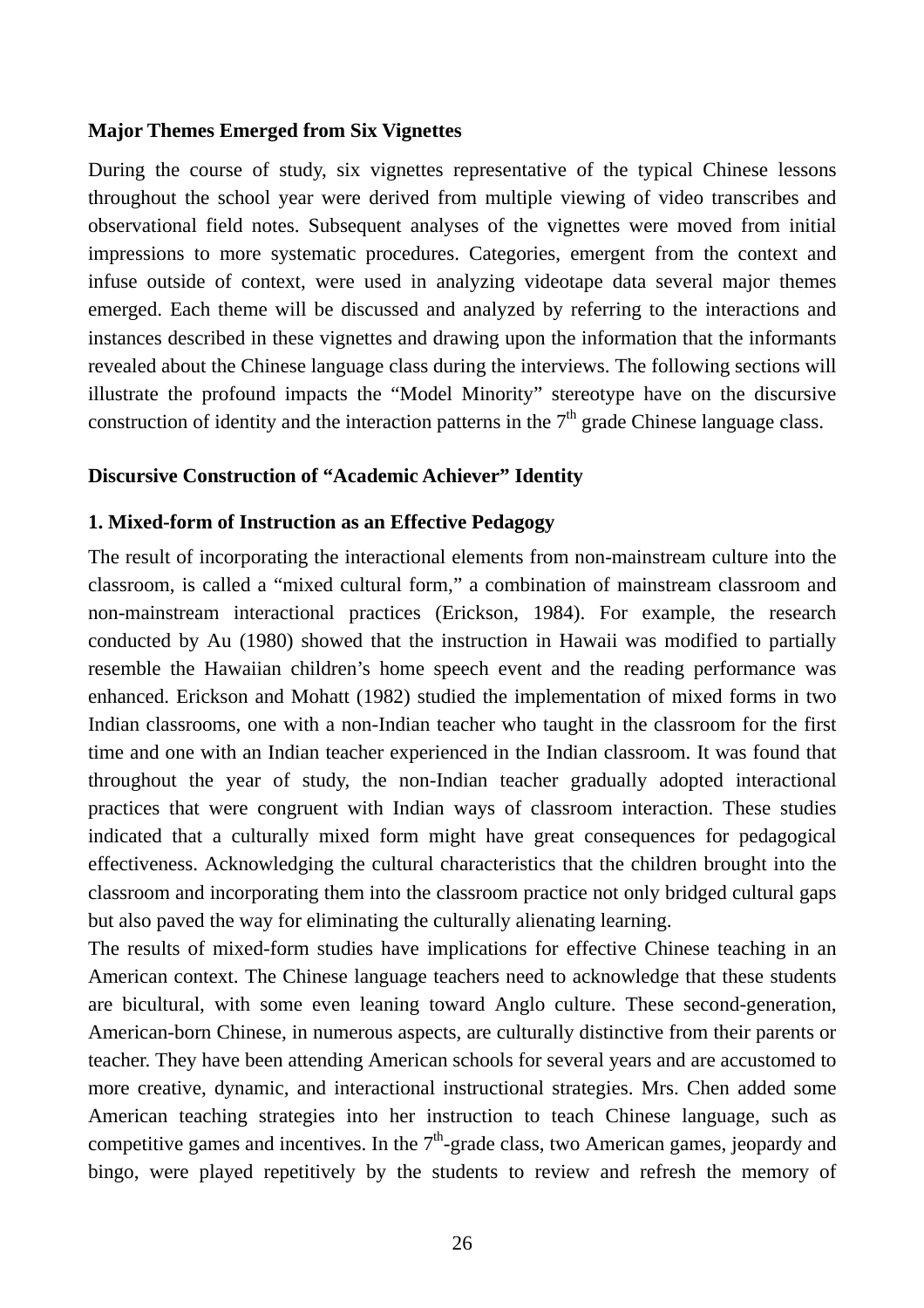vocabulary words. When these two games were first introduced to the class, the informants were very excited about playing the games. During the games, the teacher moderated and kept scores. The students laughed, they hit the bell to answer, and they were eager to shout out answers. When they answered correctly, they cheered, whistled, and clapped. When they answered incorrectly, they pouted, sighed, and pounded fists on the table. When the game was over, the winning team cheered, "gave each other five," and got to choose prizes from Mrs. Chen's bag.

Several students pointed out that the current classroom activities did not really help them learn much Chinese because the games and homework only required filling in the words. Nevertheless, when asked why they did not tell the teacher. Nick admitted, "But then it causes extra homework." The informants' attitudes are ambivalent toward Chinese language studying. During the interviews, they revealed their interests in learning to communicate in Chinese. Definitely, Mrs. Chen's emphasis on word recognition was not appealing given the fact that they had to sacrifice Sunday afternoons to sit in the Chinese language class. They felt that they could handle the current Chinese workload and get by without too much trouble. Therefore, they decided not to ask the teacher to modify the class contents but to negotiate collaboratively with the teacher and gain control over the class.

#### **2. Students Controlled the Class**

Students implicitly controlled the proceedings of the Chinese class by demanding constant compromise on the part of the teacher. These students exerted their persuasive power very effectively whenever they collectively requested an insertion or modification of the class activities. The students frequently initiated activities and tasks, which were not part of the teacher's original lesson plan. Most of the time, the students successfully directed the class flow to their intended destination. The floor was taken easily from the teacher as these students collaboratively negotiated assignments and tasks with the teacher.

Not surprisingly, throughout the entire semester, two instructional events were incorporated into the classroom activities by student's initiation and became classroom routines: telling jokes and "one last hint." First, in the early January of 1999, when the class resumed after the recess, George initiated a request of telling a joke instead of going directly into the vocabulary review which was intended and announced by the teacher. George's request was granted with the condition that he had to tell the joke in Mandarin. George stammered out his joke with an indecent ending. Whenever he stumbled over some phrases, classmates translated for him. The entire class laughed as he concluded his joke. Right after George finished his joke, Mrs. Chen announced that now it was her turn to tell a joke. Everyone seemed to understand the joke without any difficulties and laughed.

Moreover, students' gaining control over the class proceedings was even more salient on quiz days. The students saw the homework and tests as the most troublesome area of the Chinese school. With the heavy workload from their regular school and immense pressure to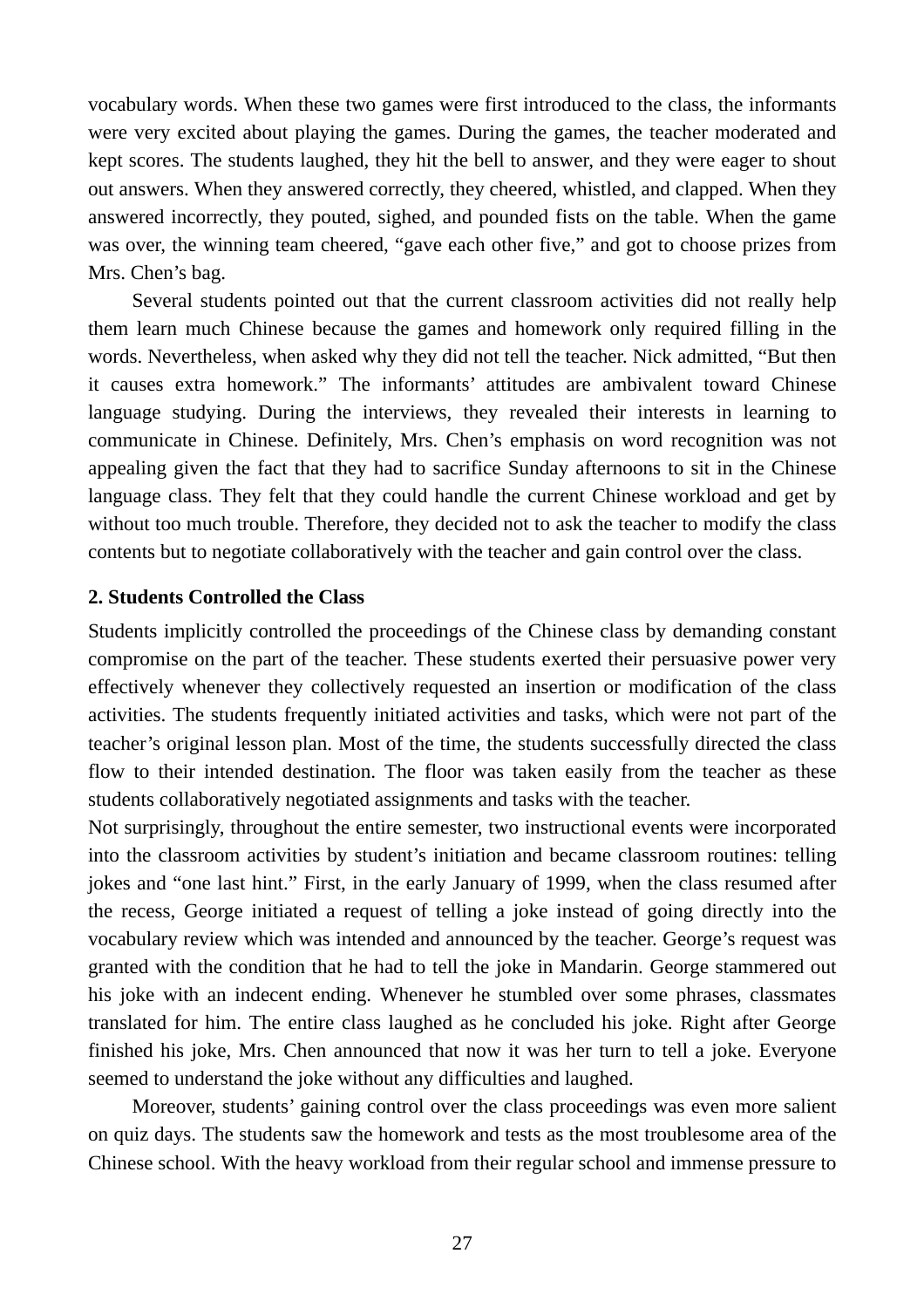do well at school, these students hardly had time to prepare for the Chinese tests, which frustrated them. Therefore, the class always came up with some novel ideas to put off the test or to make the test easier. By the end of January, the students collaboratively convinced Mrs. Chen that they should be given one last chance to ask the teacher one unsolvable item on the quiz since that was the way they took their quiz when Ms. Monica was their Chinese teacher. Mrs. Chen showed reluctance to permit this, but she finally gave in.

## **3. Learning was Negotiated down throughout the Semester**

The students in the  $7<sup>th</sup>$ -grade Chinese language class constantly negotiated with the teacher to postpone the test, to make the test easier, to lower the trading points for the prizes, to enhance the money prizes, and to stop the activities in which they were tired of participating. Most negotiations were initiated in English unless students were reminded by the teacher to speak Mandarin.

The typical quiz day usually began with Mrs. Chen announcing it was time for the test and then it was followed by a sequence of requesting. Several shouted "No test." The following excerpts illustrate how the students tried to negotiate with Mrs. Chen on a quiz day:

> [You know what, from now until the break, we have about a half hour, I

**Teacher**: (Look at her watch) 知道嗎從現在到break 有差不多半個鐘頭時間我先給你 考小考

|                        |                                                                                     | first give you a small quiz.]                                              |
|------------------------|-------------------------------------------------------------------------------------|----------------------------------------------------------------------------|
|                        | <b>Students:</b> Oooo, no no 不要,                                                    | [don't want it]                                                            |
|                        | Teacher: 沒關係,一定會考好的,都是 homework 的.                                                  |                                                                            |
|                        |                                                                                     | [No problem, you will get good<br>grades, all come from your<br>homework.] |
| Nick:                  | Students: No, No, I did not (Several girls talked at once)<br>Just do not count it. |                                                                            |
|                        | <b>Teacher:</b> (Handing out the quizzes) 我幫你們 review,                              |                                                                            |
|                        | 所以你們期中考會考得好                                                                         |                                                                            |
|                        |                                                                                     | [Let me help you review, so you<br>will do good job for your mid-term.]    |
|                        | <b>Valerie:</b> Could it be open-book test,                                         |                                                                            |
|                        | (several others objected about taking tests)                                        |                                                                            |
|                        | <b>Valerie:</b> In school, we have like open-note test.                             |                                                                            |
|                        | Teacher: 這個不需要 notes                                                                | [This does not need notes.]                                                |
| Alice:<br><b>Nick:</b> | I don't know what that means<br>Make it as a pre-test.                              |                                                                            |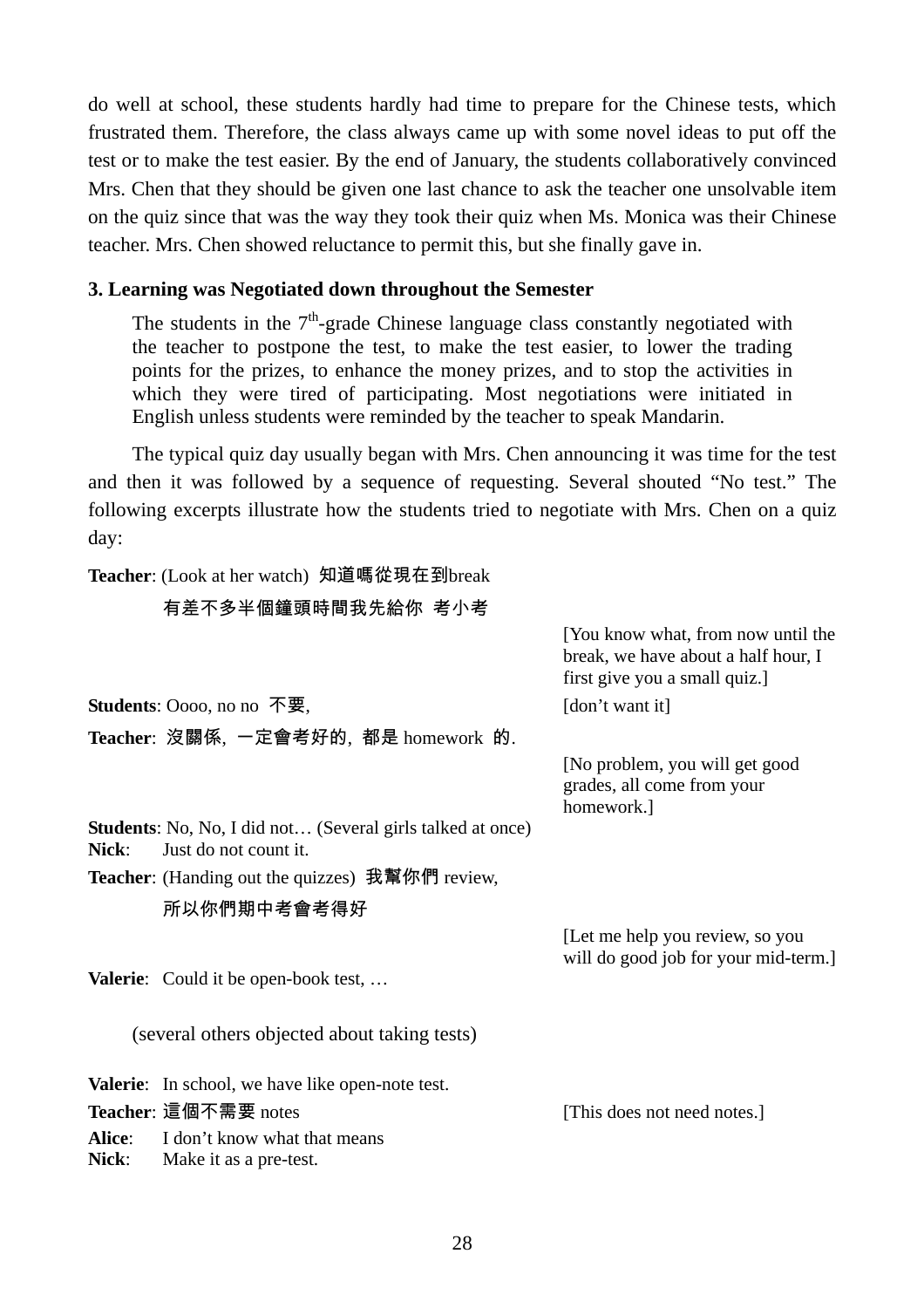**Teacher**: OK, 我們 make this one 一個 pretest 好不好, 如果考得好就算分考不好不算分. [Ok, let's make this one a pretest, if you did a good job then it will count, otherwise it will not count.] **Ellen**: Wait, wait, that is not fair, they always do good. **Nick**: Yep, they always 考好. [Yep, they always do good job on tests] **Teacher**: Ok, majority 考好. (Ok, majority do good job] **Nick**: That's not good, because for those like me, George: OK, 如果我考好 [raise his hand] then... [Ok, if I did a good job]

**Students**: Laughs. **Teacher**: 好阿, 如果張小民考好就算分

> [Ok, if George gets a good grade, then it counts]

**Students**: George, please…

The students collaboratively negotiated with the teacher in an effort to make the test easier. Their initial attempt was to get rid of the test as they whined and shouted "No test." Soon after they realized that there was no escape from the test, they asked to take it with the book open, making it a pre-test, and finally the test would count only if George got a satisfactory score. At this time, the teacher did not completely lose control over the intended classroom task, but she did compromise a bit. Students did not get their way but they were able to improve the test results if George did badly on the test.

When the students succeeded in their negotiation, the learning outcomes seemed to be lessened. When the students took advantage of their more advanced listening skills to recognize the Chinese words on the bingo sheet as the teacher pronounced the words for them, the intended purpose of reinforcing word recognition was diminished. Nevertheless, under the circumstances where the students did not have much time and motivation to get prepared for the classroom activities, they developed coping skills of manipulating the teacher to make the learning goals easier. Constant compromising and lowering expectations frustrated a well-intended teacher like Mrs. Chen. Given the fact that some of the informants have been in the same class for several years, they are interested and eager to interact with one another in the class.

## **Students' Perceptions of the Chinese Language Class and Their Language Use Patterns**

To understand the ways in which the students interacted with the teacher and each other in the Chinese language class, it is important to gain insights into their perceptions of the Chinese language school. People acted according to what they had perceived in a given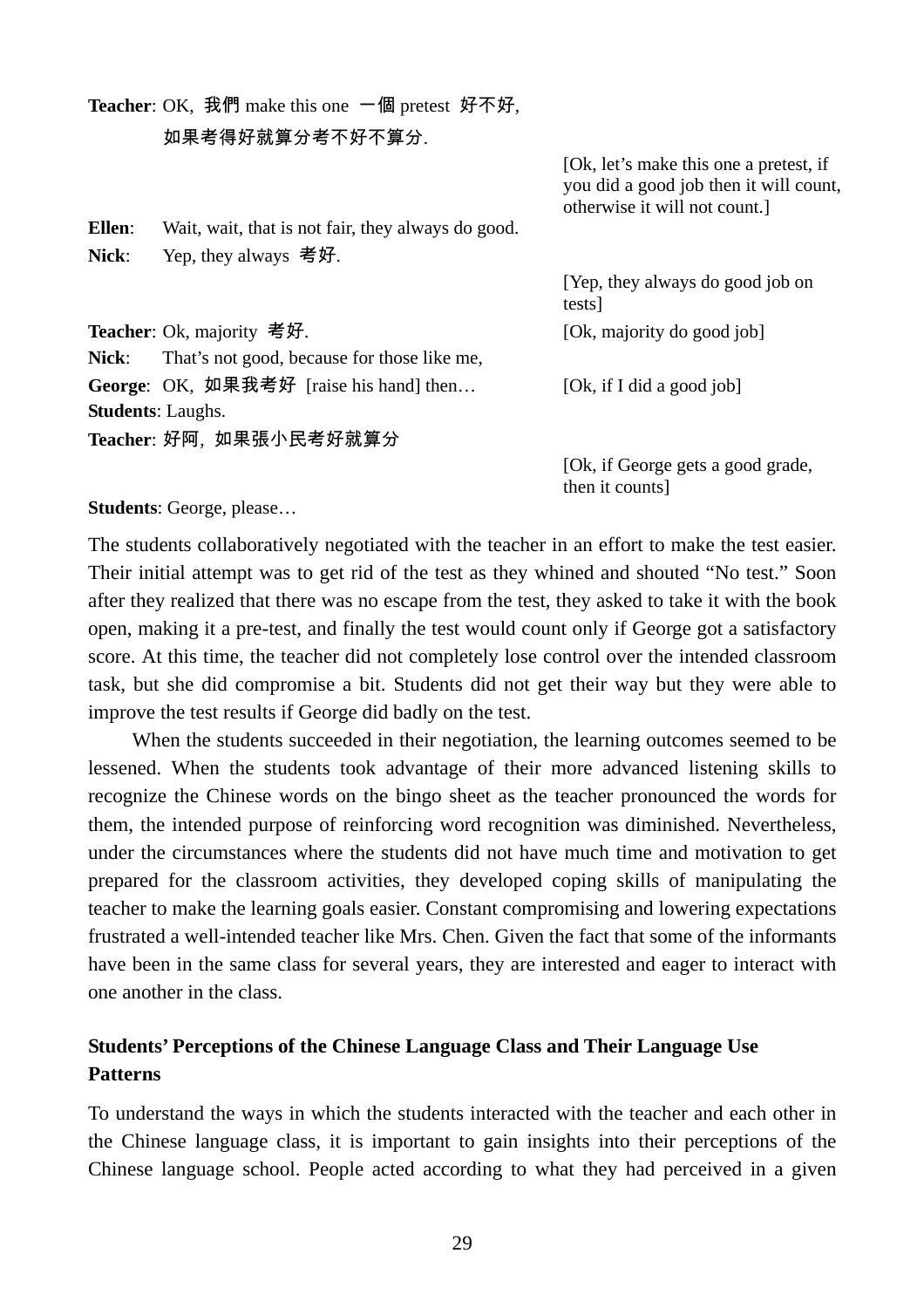context. Thus, the next three sections present the students' perceptions of the Chinese language school and discuss how these perceptions were reflected in their classroom interactions.

## **1. Chinese Class is "Extra" Learning**

To the current participants, Chinese school was synonymous with extra homework and tests. "Chinese school takes up time and provides extra homework," was the most revealing statement made by the Chinese school students. When asked what they disliked the most about Chinese school, informants unanimously pointed out the homework and tests. Alice explained, "Because in school, we already have a lot of homework and tests. And so it's added on, it's like extra work." The informants, like many Chinese Americans, are high-achievers in their regular school. Most of them are in talented and gifted tracks for several subjects and participate in a variety of auxiliary learning activities, such as musical, art, and athletic extra-curriculum activities. Their parents also put great emphases on these auxiliary learning because they know that the complementary aspects of auxiliary learning activities will enhance their children's opportunities to get into the best colleges. The amount of time and efforts required of students to be successful at public schools has been immense. On top of that, they still had to spend time doing the Chinese homework and studying for the Chinese quizzes on Saturday and Sunday. Alice contested, "….it takes up a lot of time to go to Chinese school and to do homework like on Saturdays and Sundays because you have a lot of regular school homework." As a result, they perceived Chinese school as extra to their regular school. The homework and tests became the two major burdens that discouraged them from coming to the Chinese school. The next section focus on the language use patterns in the Chinese class. The Chinese teacher's choices of language use will be demonstrated and analyzed in terms of how these strategies impact the students' perceptions and learning of the Chinese language.

## **2. Not Used to Speaking Chinese**

Whenever the teacher was not around or forgot to remind these participants to speak Chinese, these students fell back to English right away. Usually, when the teacher was late for class, several students began to chat in English. They chatted freely with one another. They seldom talked to each other in Mandarin. It seemed to the participants that speaking Mandarin is not a natural part of their lives, even when they are in the Chinese school. The following conversation between the teacher and students on the quiz day illustrates the typical code switching used by the participants to carry out the negotiation with the teacher. To convince the teacher that they don't have to be tested, these subjects need to speak English eloquently to make their points.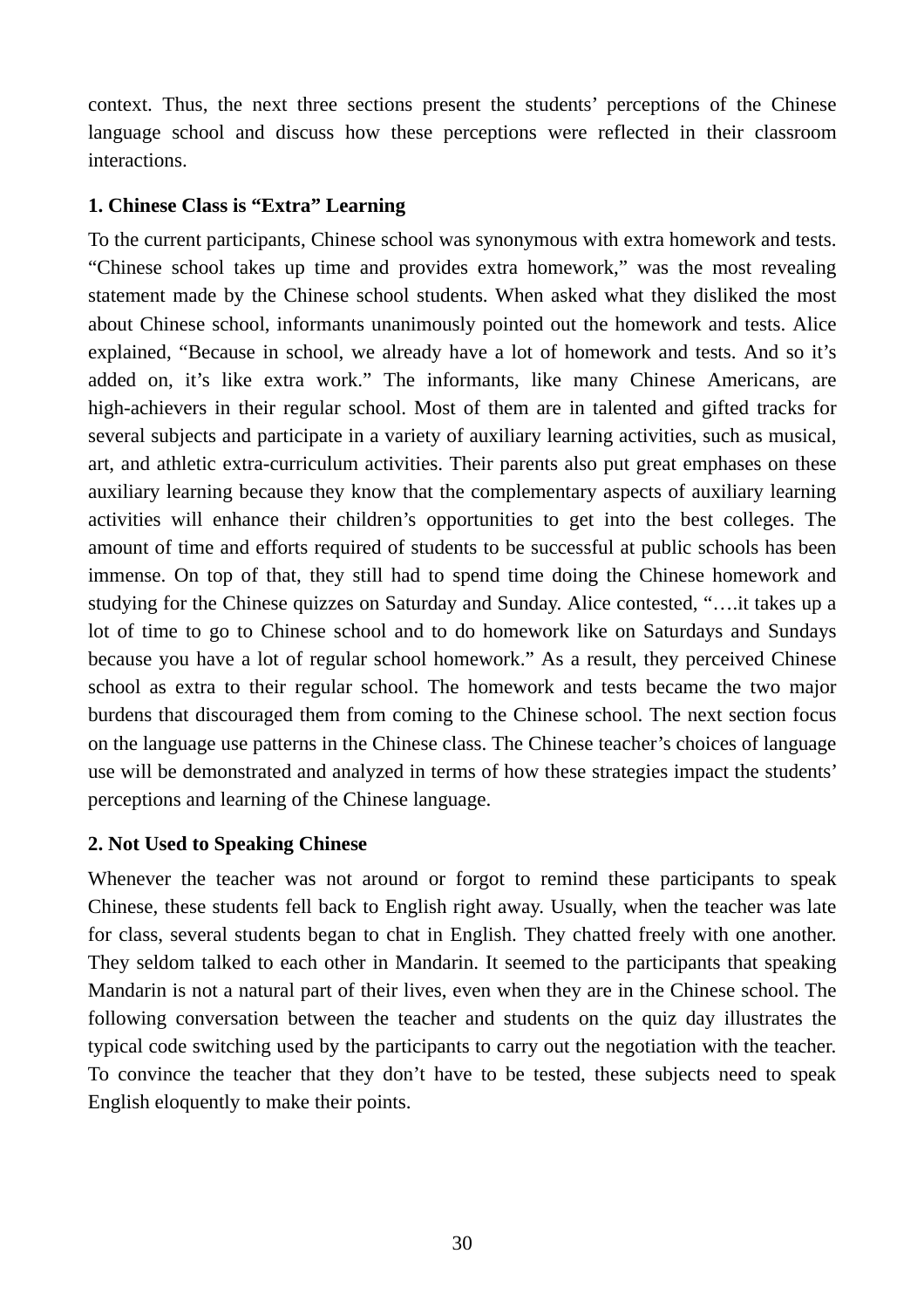| I |        |
|---|--------|
|   | $\sim$ |

- 1-1 **Students**: (several girls whining) No, …
- 1-2 **Nick**: Can we do it as bonus or extra credits?
- 1-3 **Student**: … (said something in English but inaudible)

|               | 1-4 Teacher: 我聽不懂, 甚麼?                                              | [I don't understand, what did you |
|---------------|---------------------------------------------------------------------|-----------------------------------|
|               |                                                                     | say?]                             |
| $1-5$ . Lisa: | (Using textbook to cover her face and seemed)<br>to be frustrated.) |                                   |
|               | 1-6. Valerie: 可不可以不要寫注音符號?                                          | [Can we skip writing phonetic]    |
|               |                                                                     | symbols?]                         |
|               | 1-7. Teacher: 不要寫注音符號?                                              | [Do not write phonetic symbols?]  |
|               | 1-8. <b>Student</b> : Can we take the test tomorrow?                |                                   |
|               | 1-9. Teacher: 講中文我聽不懂                                               | [Speak Mandarin, I don't          |
|               |                                                                     | understand.                       |

1-10. **George**: Can we do it the other way around?

Episode 1 demonstrates that the teacher had to repeatedly pretend that she did not understand English so the students would be reminded to speak only Mandarin in class. Within one session, "Please speak Mandarin" or "I don't understand you, please speak Mandarin," was uttered by the teacher more than ten times to get these Mandarin-learners to speak Mandarin.

The following classroom interactions showed that Mrs. Chen intentionally and repeatedly reminded these students to speak Mandarin. After being reminded, they translated what they had just said into Mandarin. Nevertheless, after a few conversational exchanges between the teacher and the students, they returned to English. On one class day, the entire class was getting ready to play a bingo game by filling in the Chinese phrases in a bingo sheet. Mrs. Chen asked who didn't have a pen to write.

| 2.                  |                                   |                                 |
|---------------------|-----------------------------------|---------------------------------|
| 2-1. Teacher: 誰沒有筆? |                                   | [Who didn't have a pen?]        |
|                     | 2-2. George: I have one, I think. |                                 |
|                     | 2-3. Teacher: 張小民, 請你講中文好不好       | [George, please speak Mandarin, |
|                     |                                   | $Ok$ ?]                         |
|                     | 2-4. George: 喔我有一個鉛筆              | [O, I have a pencil.]           |
| $2-5.$ Teacher: 好   |                                   | [Good.]                         |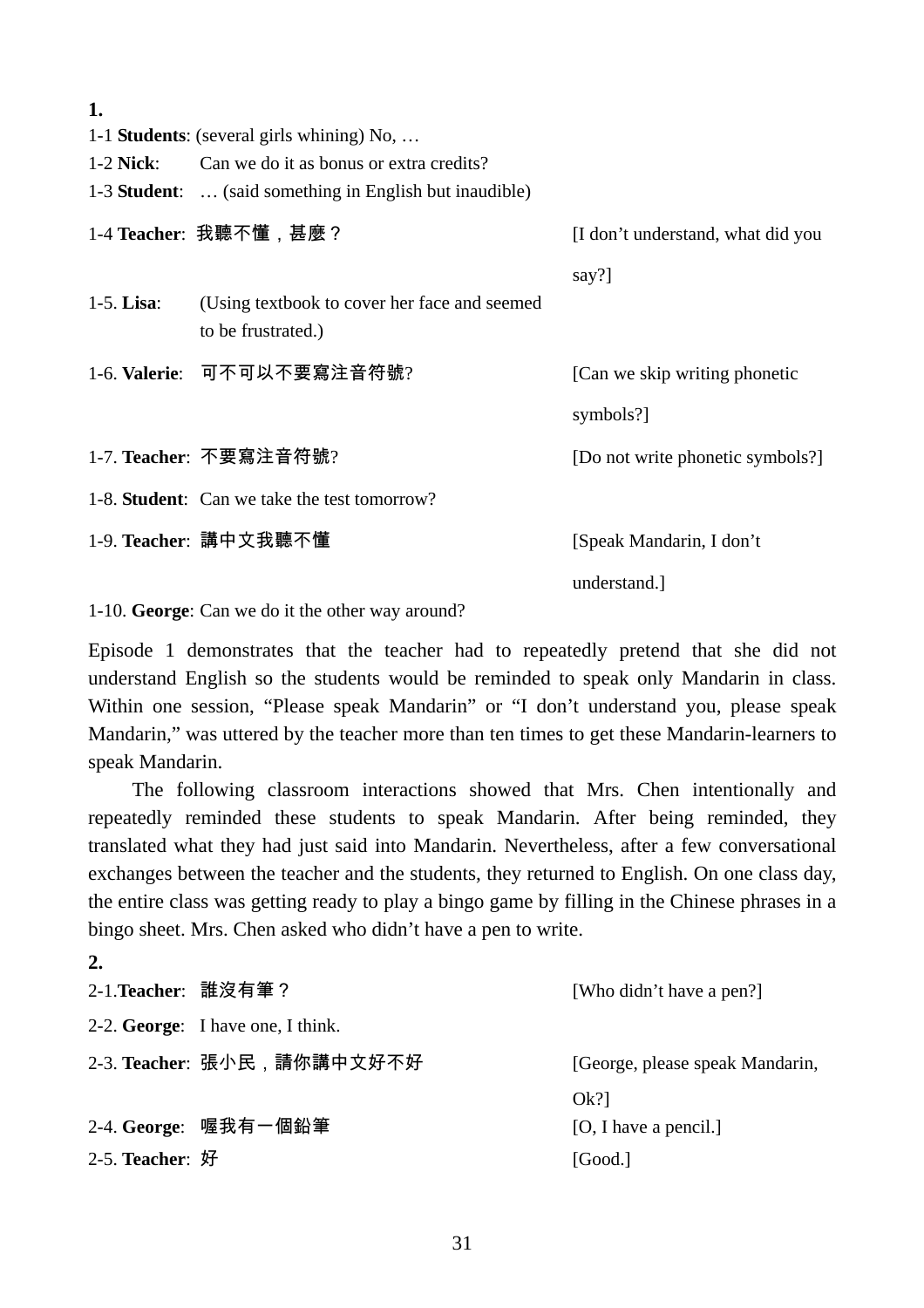2-6. **George**: Mechanical 鉛筆 [pencil.] 2-7. **Teacher**: 好,很好 [Good, very good.]

2-9. **Nick**: I think that's right.

2-8. **George:** 喔機器鉛筆 [O, Mechanical pencil.]

After being reminded, George spoke in Mandarin right away. George also recognized that he had a mechanical pencil instead of a plain pencil, so he corrected his utterance in half English and half Mandarin (2-6). After receiving the teacher's positive responses, George modified the phrase again and changed the whole phrase into Mandarin. Mrs. Chen did not correct George's Chinese equivalent of mechanical pencil on (2-8) even though George did not say it correctly. Nick spoke English to comment on George's translation of mechanical pencil into Mandarin despite the fact that George has just been advised to speak Mandarin. The teacher's reminder to George seemed to be invalid to Nick. Thus, he chose English to offer comments. Not even one minute later, again, George talked in English about the Chinese phrase Peter had just written on his bingo sheet. This time, the teacher called on George's name instead of saying, "Speak Mandarin Please," and George translated in Mandarin what he had just said to Peter. A while later, when the teacher reminded everyone to pay attention to the characters they were writing on the bingo sheet, George raised another question in English.

The interviews with current participants suggested that after being reminded to speak Mandarin so frequently during the Chinese class these subjects felt frustrated and tired. Several of them agreed that they should speak the language they are learning in the Chinese language class. One girl mentioned that, "I didn't really mind speaking Mandarin in class since this is Chinese class. We should speak Mandarin. That's what we are learning. But sometimes I just don't know how to say what I want to say in Mandarin, so I have to choose either not to say it or just say it in English." Most times when the students had difficulties in expressing themselves in Mandarin, the majority of them decided to say it in English. Nevertheless, they felt frustrated when the teacher asked them to repeat it in Mandarin although they recognized "it is a way to motivate us to speak more." Because of their limited ability in speaking Mandarin, these students were frustrated when they were required to think about how to say in Mandarin sentences they just finished saying in English. Valerie contended,

When the teacher tells us just to speak Mandarin, sometimes, well I guess the amount of talking going on in the classroom goes down because we don't know Mandarin that well. But I guess that's what they want. Also, when she just says 'I don't know' whenever we ask a question in English, it gets frustrating after a while because usually when we do ask in English, that means we don't know how to say it in Chinese.

The interviews also revealed that these informants were not resistant to speaking Mandarin in the Chinese class. However, their limited proficiency in Mandarin was an obstacle in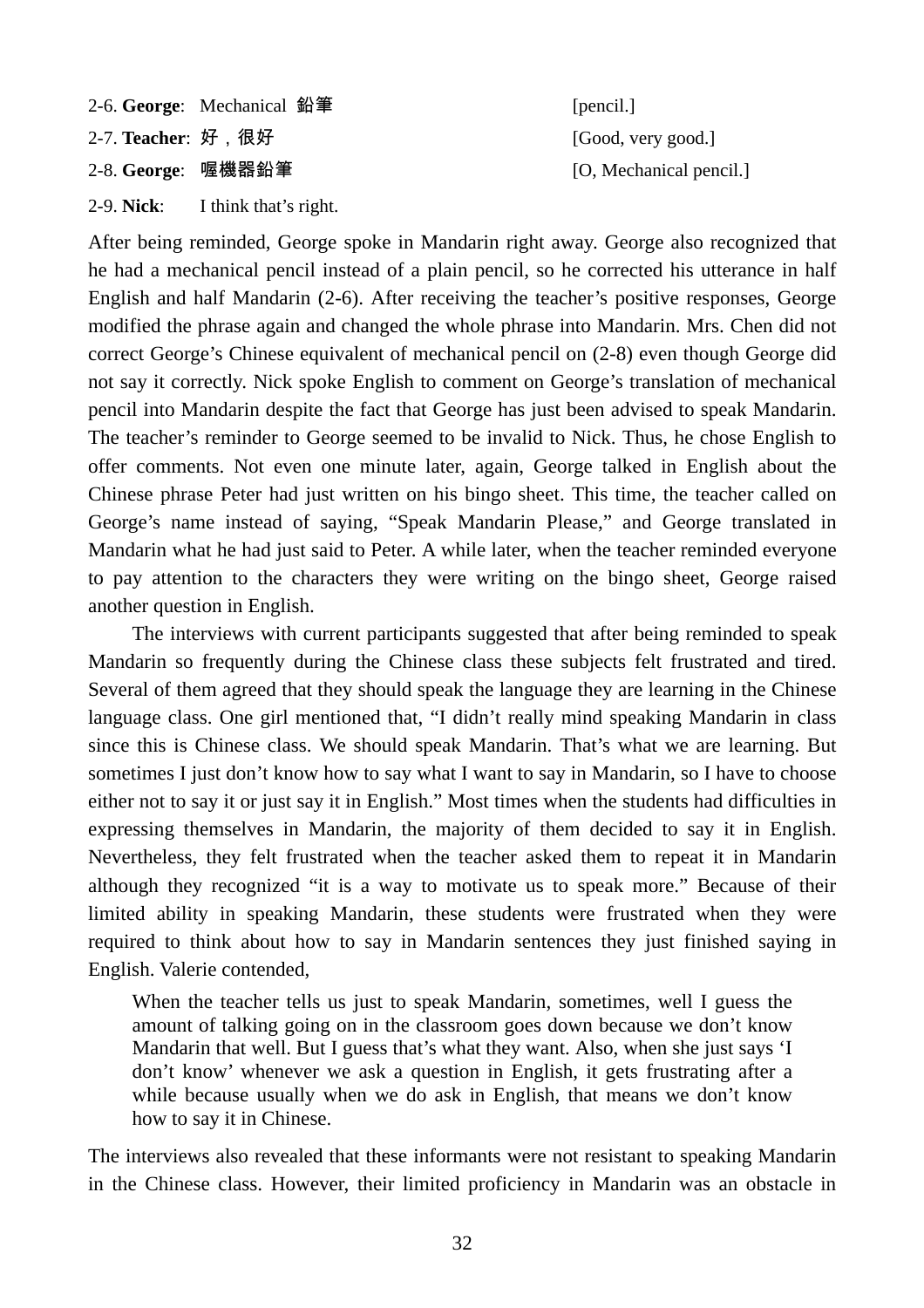having a conversation in the target language. Two-hours of Chinese language per week at the Chinese school was far from sufficient to preserve an ethnic language, which is seldom seen on the streets, is not heard in the mass media, and is not used in the students' daily conversation. The only place, other than the Chinese school, in which Mandarin is used, is in these students' homes. However, several informants mentioned that they speak little Mandarin at home. Both at home and school, many preferred speaking English because it is easier and they had more English vocabulary.

## **Discussions**

#### **Is There Any Way Out of This Dilemma?**

The findings from the classroom study of a  $7<sup>th</sup>$ -grade Chinese language class reveal numerous challenges to the Chinese language teachers in ethnic language schools. For example, the Chinese language teachers needed to consider the cultural background, the pragmatic needs, and the genuine concerns of the Chinese American youth when teaching the Chinese language in ethnic language school settings. It is equivalently important to be aware of the assimilation pressures the students are under to emulate the mainstream peer behaviors and attitudes toward the school.

In studying ethnic language loss among Spanish-speaking children, Hernández-Chávez (1993) pointed out that for the full-range of ethnic language to be developed, the ethnic language learners must be provided with opportunities to engage in cognitively, socially, and culturally meaningful interactions. However, the parents under current study did not provide strong support for the development of the Chinese language. These parents, similar to their children, consent to the "model minority" stereotype and inadvertently played a passive role in their children's study of ethnic language. For instance, they validated the extraneousness of the Chinese school by allowing their children to skip the Chinese language class, to neglect the preparation for Chinese quiz, and to show little respect for the Chinese teacher. It seemed that these parents relinquished their role as primary language mentor and expected the Chinese language school to take on the primary role in helping their American-born offspring retain their ethnic language. The lack of parental involvement and support undermined the strength the Chinese language school can exert in promoting a favorable language leaning environment.

The interviews with informants suggested that the home language use patterns identified by these subjects paralleled those adopted by the teacher and students in the Chinese class. Despite the fact that the communication styles adopted by the Chinese teachers are congruent with those that occurred at these subjects' homes, teaching Chinese at the ethnic language school took enormous efforts and perseverance. What is it that makes Chinese language teaching and learning so difficult that well-intended teachers like Mrs. Chen felt discouraged and frustrated? What motivated students to gain control over the class,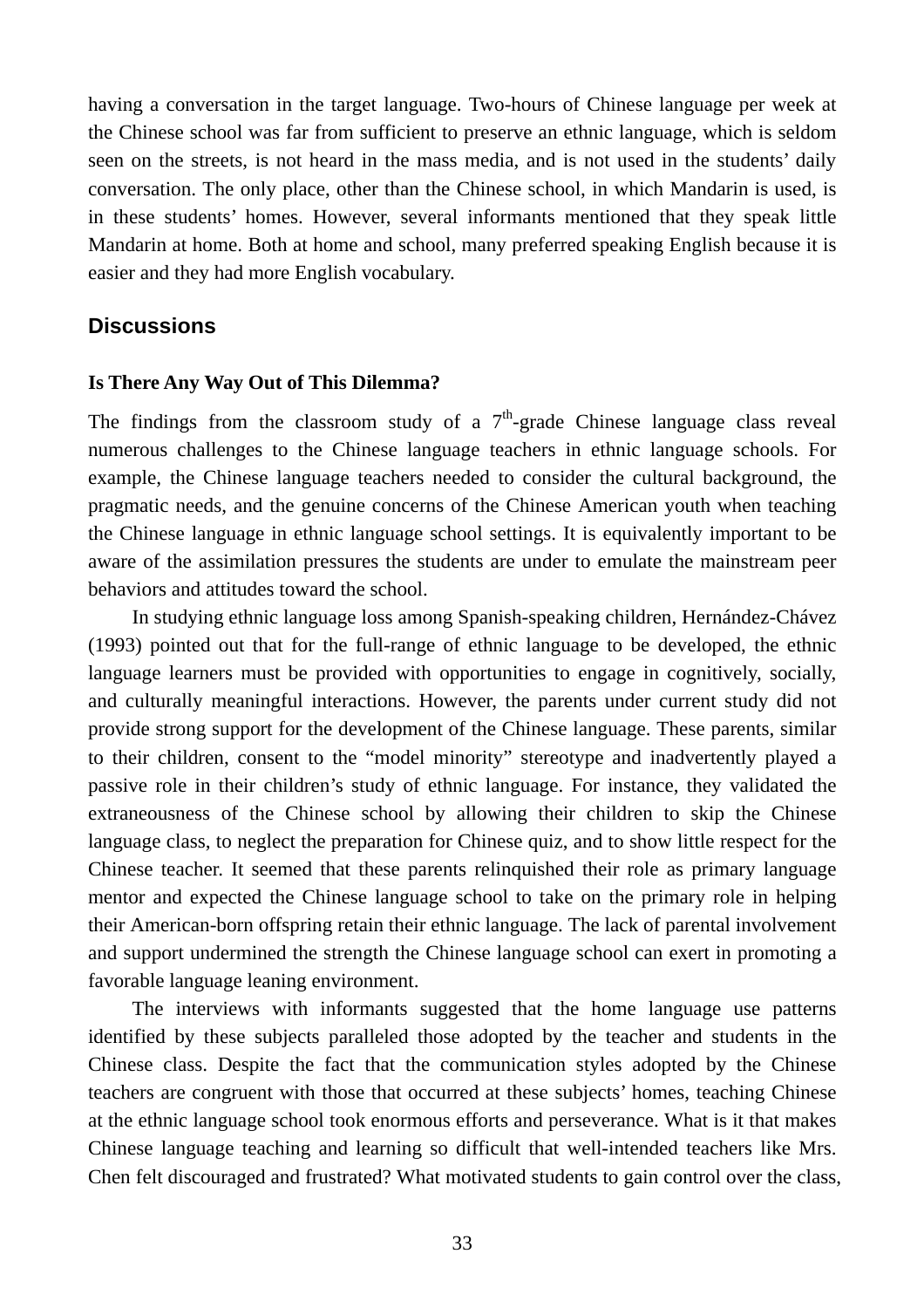to negotiate down the intended teaching, and to construct their own meaningful instances? What are the contributing factors that hinder the teaching of the Chinese language? I argue that Chinese language learning is not compatible with the informants' pursuit of academic achievement.

The incompatibility of Chinese language studying with striving to be a "model minority" is even more salient when the informants approached this critical high school transaction time in their academic pursuits. Most of the students chose to focus exclusively on mainstream public school by withdrawing from the Chinese school. Interviews with current informants revealed that they are under immense pressures stemming from their images as high achievers. Some are ready to live up to the higher standards imposed by the model minority stereotype. Some are not confident about whether they would be able to achieve their parents' high expectations. The pressure of doing well at the regular school is prevalent in the current Chinese community. These parents are similar to the Taiwanese parents described in Trueba, Cheng, and Ima's book (1993) in that they are well informed about the American academic path and often exchange information on the resources available for their children's academic advancement. In addition to regular schoolwork, the informants took lessons in a variety of auxiliary learning activities such as musical instrument lessons, art instruction, dance lessons, sports, and community services. Their parents also put great emphases on these auxiliary-learning activities because they know that a straight A record and good SAT scores do not guarantee admission to the top universities. The complementary aspects of auxiliary learning will enhance their children's opportunities to get into selective colleges.

Under these circumstances, Chinese language learning hardly finds a place in the informants' academic pursuits. Most informants saw Chinese school as equivalent to extra homework and quizzes. Feelings of extra burden and a waste of time aggravate students' frustrations. To respond to the irrelevance of the Chinese language class, the informants negotiated down the classroom learning, gained control over the classroom proceedings, and perceived the Chinese school as extra learning. Being in the same Chinese class for several years, the informant enjoyed socializing with each other in the Chinese language class. Socializing with friends seemed to be the main reason motivating some of them to keep coming to the Chinese class. Increasing the opportunities for students to engage in genuine communication not only is pedagogically desirable for the full development of Chinese language but also takes the informants' communication needs into consideration. Wong-Fillmore (Cited in Trueba, 1993) pointed out the difficulties children have when they cannot fully express themselves to their parents, which often results in communication breakdown and misunderstandings.

Moreover, interviews with informants suggested that the ability to speak Chinese is seen as an important attribute of being Chinese American. Several informants pointed out that being able to speak Mandarin was part of who they are whereas not being able to speak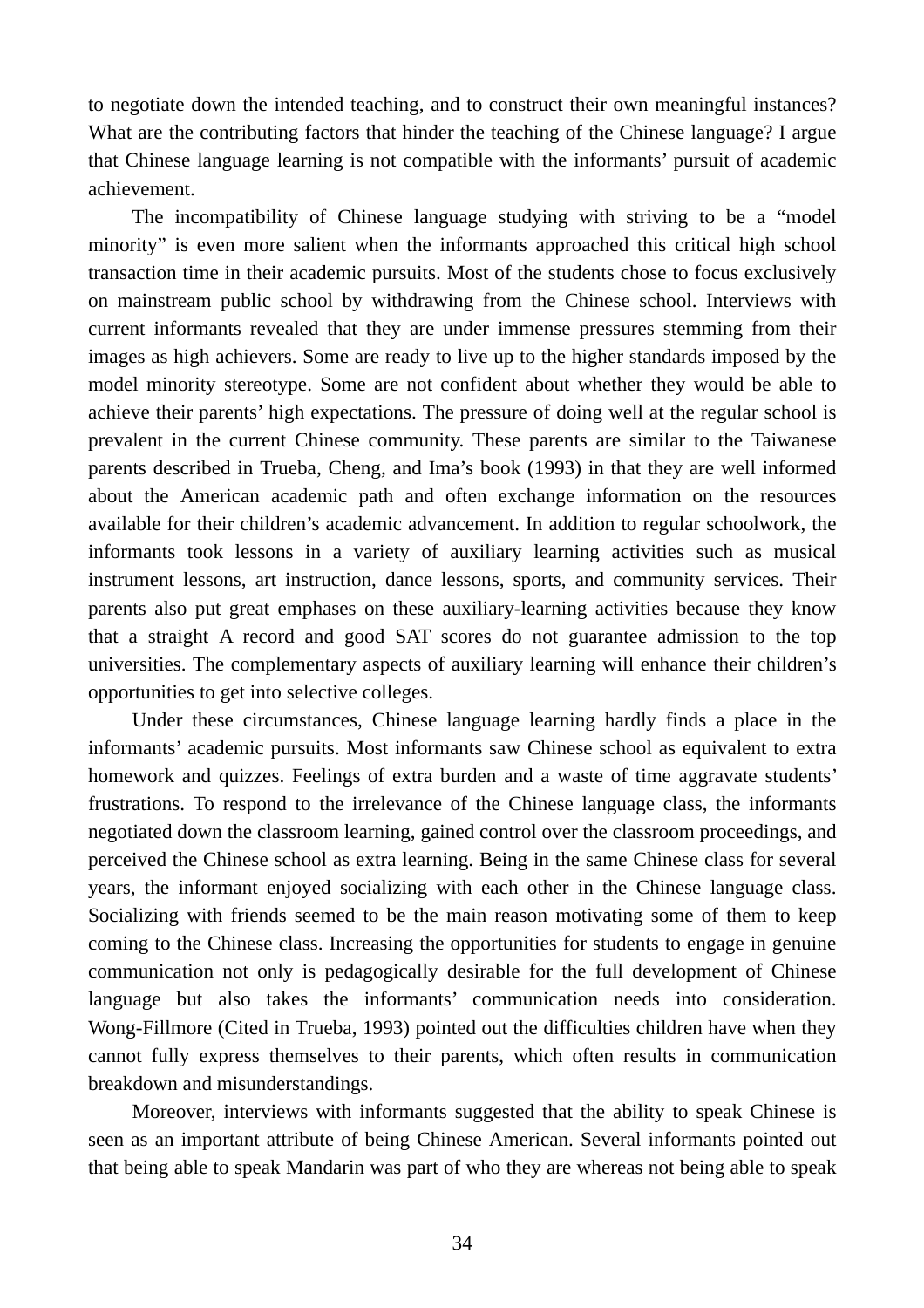the Chinese language made them less Chinese. Mouw & Xie (1999) proposed that ethnic language use with parents indicates the extent to which culturally specific practices are transmitted to children. Thus, it is the active use of the ethnic language between the children and parents that contributes to the maintenance of ethnic identity and ethnic social capital. The Chinese immigrant parents often expected that their children's Chinese communication abilities would be strengthened and further developed through participating in the Chinese language school.

## **Recommendations**

Previous research showed that many students' Chinese speaking abilities declined as they grew older (Gallapher, 1996). Therefore, for the full development of the Chinese language, it is pedagogically desirable to create a language-rich environment by incorporating more socially and culturally meaningful interactions. Four advantages will be gained from increasing the opportunities for genuine communications among the informants in the Chinese language class. First, the informants' communication needs with parents will be fulfilled. With the children's achieved stable Chinese-speaking competence, the communication gap between the parents and American-born offspring may be minimized. Secondly, the children will be able to access the parents' social capital. Parental involvement in children's schoolwork is also attributed as one of the reasons facilitating the academic achievement of Asian-Americans. These parents often tutored children on school subjects at home and closely supervised children's fulfillment of schoolwork. Third, with a balanced focus on speaking skill as the informants grew up, their speaking competence will not be weakened. Thus, efficient and balanced learning of all four-language skills can be ensured.

Finally, nourishing Chinese American youth's Chinese speaking skills may strengthen their ethnic identity as they approach adolescent years. As previous studies (Hinton, 1999; Liao, 1999) indicated, the college years are often a time when students began to search for their ethnic roots and make efforts to reclaim them. Students like Robert who regretted losing the ethnic language and wanted to relearn Chinese language are common. Many Chinese American youths who have lost or never attained Chinese fluency feel incomplete and regret losing that language. Those who are able to function efficiently in Chinese are inclined to have a more positive self-concept. Nourishing their Chinese communicative competence now may help them smoothly resolve cultural discontinuity as they begin to reclaim their ethnic identity. Otherwise, they will have a difficult time resolving ethnic identity because a part of who they are is gone forever. Those intimate relationships embedded in the ethnic language communication with parents in the early years of their lives can never be reclaimed. Or they may have to struggle hard when they are adults to reclaim their identity by relearning the Chinese language.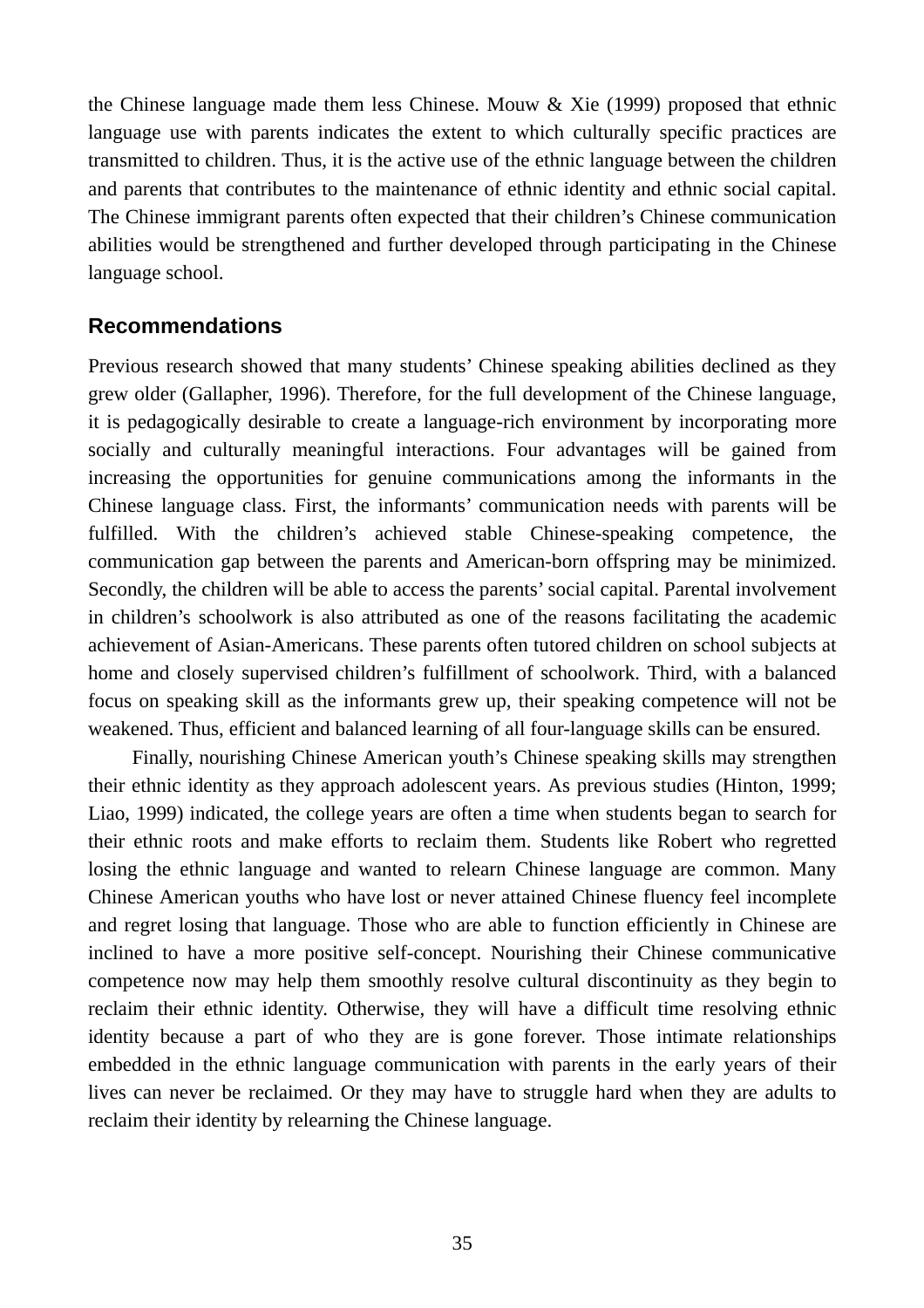## **Conclusions**

"I used to see myself as almost totally Chinese. And then like later on, I just became more American because I just attended so many American things and I had so many American friends by then, I just became a Chinese-American more." (Peter)

This study points out the importance of recognizing that the teaching and promotion of the Chinese language and culture take place in the social and political contexts of this country. The Chinese American youth's lack of intrinsic motivation in studying the Chinese language needs to be understood from the immense pressures they are facing to be academic high achievers. This study suggests that only if the retention of the Chinese language can be made compatible with the Chinese American youth's pursuits of academic success, their struggles of maintaining ethnic language and being academic high achievers can be alleviated. In some places, the Chinese schools succeeded in getting public high schools to accept the grades and to grant credits to their students (Chen, 1996). The ethnic language schools alone cannot guarantee the continuity of ethnic language and culture. As Fishman (1989) pointed out, the ethnic language school's real thrust, at any time, depends on the contextual circumstances surrounding and controlling it. Therefore, an attitudinal and structural change in the larger society is needed in order for the ethnic community-based language schools to truly work. Through the mainstream recognition of the ethnic language and culture, these U.S.-born, second-generation Chinese American adolescents are more likely to take their learning in the Chinese language school seriously.

Retaining an ethnic language is more than preserving a valuable resource, passing the SAT II, or securing a decent job. Most of all, the psychological well-being of these ethnic minority youths is the ultimate concern. At this time of the informants' lives as they approach adolescence, they are under immense pressure to achieve academic success, and may soon face an identity crisis. The Chinese American youth need parental support and assistance to handle the anxiety and stress associated with striving to be a model minority and being Chinese American. One way the ethnic language school can contribute is to ensure the best quality of communication between the youths and their parents.

Despite the complex and emerging nature of language and ethnic identity, one of the most significant factors in the maintenance of the Chinese language, I found, was the informants' experience of being Chinese in the American context. Thus, to understand the language maintenance of current Chinese American youth, it is important to keep in mind that it is not only what the Chinese bring with them that shapes Chinese American language use patterns but also once here the experience of being Chinese in America has a profound influence on the retention of the Chinese language. Current Chinese immigrant parents chose, in terms of an adaptive strategy, acculturation without complete assimilation. This adaptive strategy is reflected in their attitudes toward their children's mainstream schools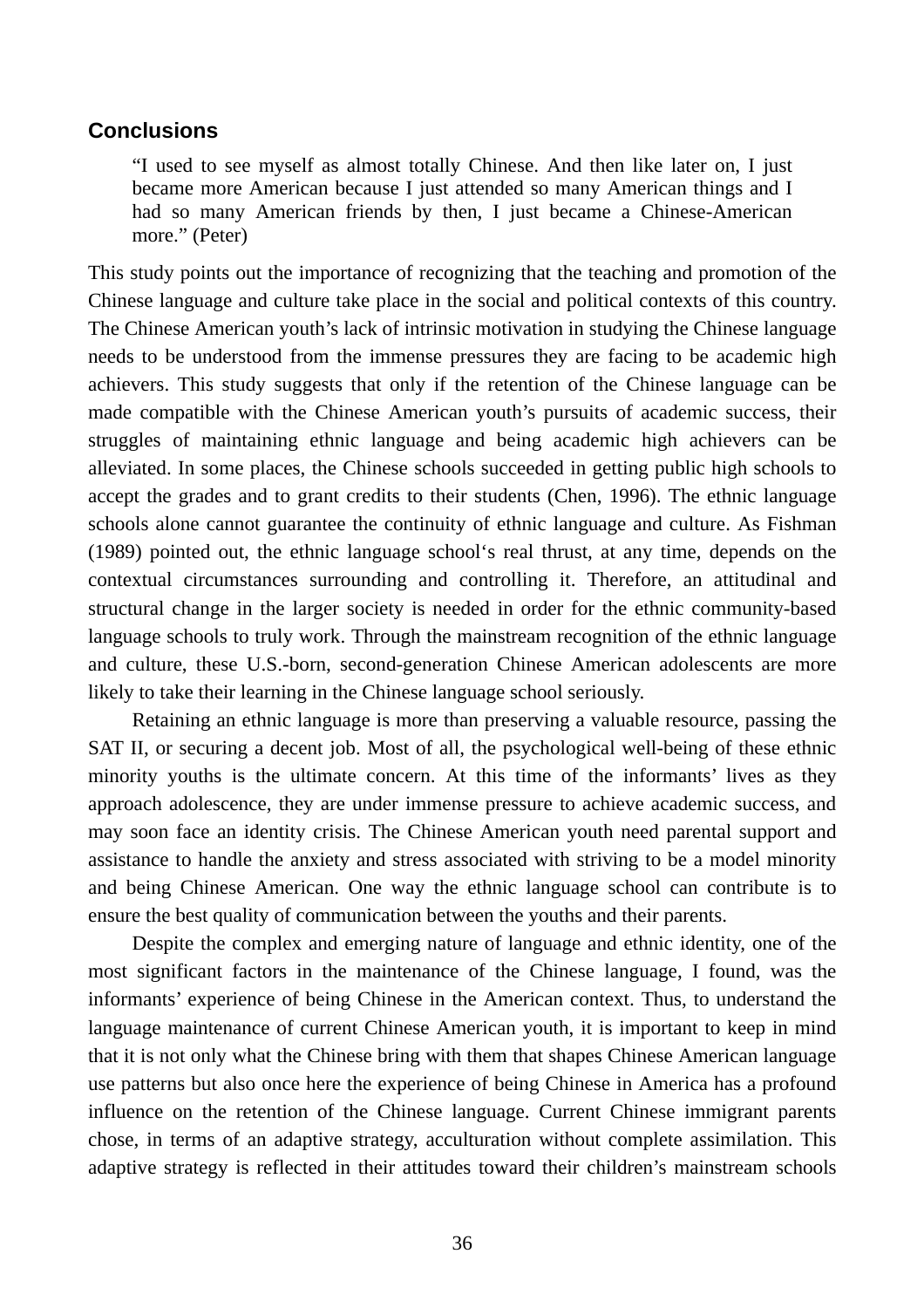and the retention of the ethnic language. The parents were concerned that their children acquire the English language upon entering regular elementary school because mastery of English is prerequisite for academic success. However, as seen in previous chapters, once the youths overcame language differences at school, they preferred speaking English rather than their ethnic language. In order to rescue the gradually degenerating mother tongue, the Chinese parents established the Faith Chinese school to ensure that their children's Chinese language would continue to develop aside English. Nevertheless, adolescents in this Chinese school neither saw the relevance nor had much motivation to study the Chinese language. Parental requests to attend the Chinese school were frequently cited as the exclusive reason that kept students coming to the school. Under immense pressure from their parents and their Chinese peers to excel in the academic realm, studying the Chinese language appeared to be extraneous, troublesome, and irrelevant to their identity as high-achieving Chinese Americans.

Regardless of which adaptive strategy is chosen, however, it is commonly believed that all individuals attempting to resolve cultural conflicts experience cultural discontinuity. I argue that the current second-generation, American-born Chinese wrestled with cultural discontinuities as they grew up. In the process of resolving these discontinuities, their language use patterns and identity evolved over time. Adhering to the model minority stereotype is one way of resolving cultural discontinuity by combining the two worlds of home/community and regular school. That is, living up to the model minority stereotype fulfills parents' expectations of them as well as peers' perceptions of what they should be. They strive to achieve the high standards imposed by the model minority stereotype. As a result, being Chinese American means being a high-achieving student.

Lee (1996) argued that the model minority stereotype is a hegemonic device because it maintains the dominance of whites in the racial hierarchy by diverting attention away from racial inequality and by setting standards for how minority groups should behave. Apple and Weis (1983) postulated "hegemony requires the consent of the dominated minority" (p.19). This is consistent with a cultural transmission thesis. A critical aspect of cultural transmission and maintenance relies on the fact that "people must believe in their system" (Spindler, 1987, p.303). The public school system is organized to foster recruitment into the existing dominant cultural system. Public schools are organized to socialize students to the values, beliefs, and attitudes crucial to maintaining the dominant cultural system. Chinese immigrant parents believed that the attainment of educational success was the only pathway open to Chinese American upward mobility. Thus, Chinese Americans who seek upward mobility in the dominant society may try to emulate model minority behaviors. The current study shows that these students and their parents willingly lived up to the model minority stereotype to the detriment of the ethnic language.

This study raises a number of questions that future research should address: 1) how do the Chinese language schools function in the retention of the Chinese language in areas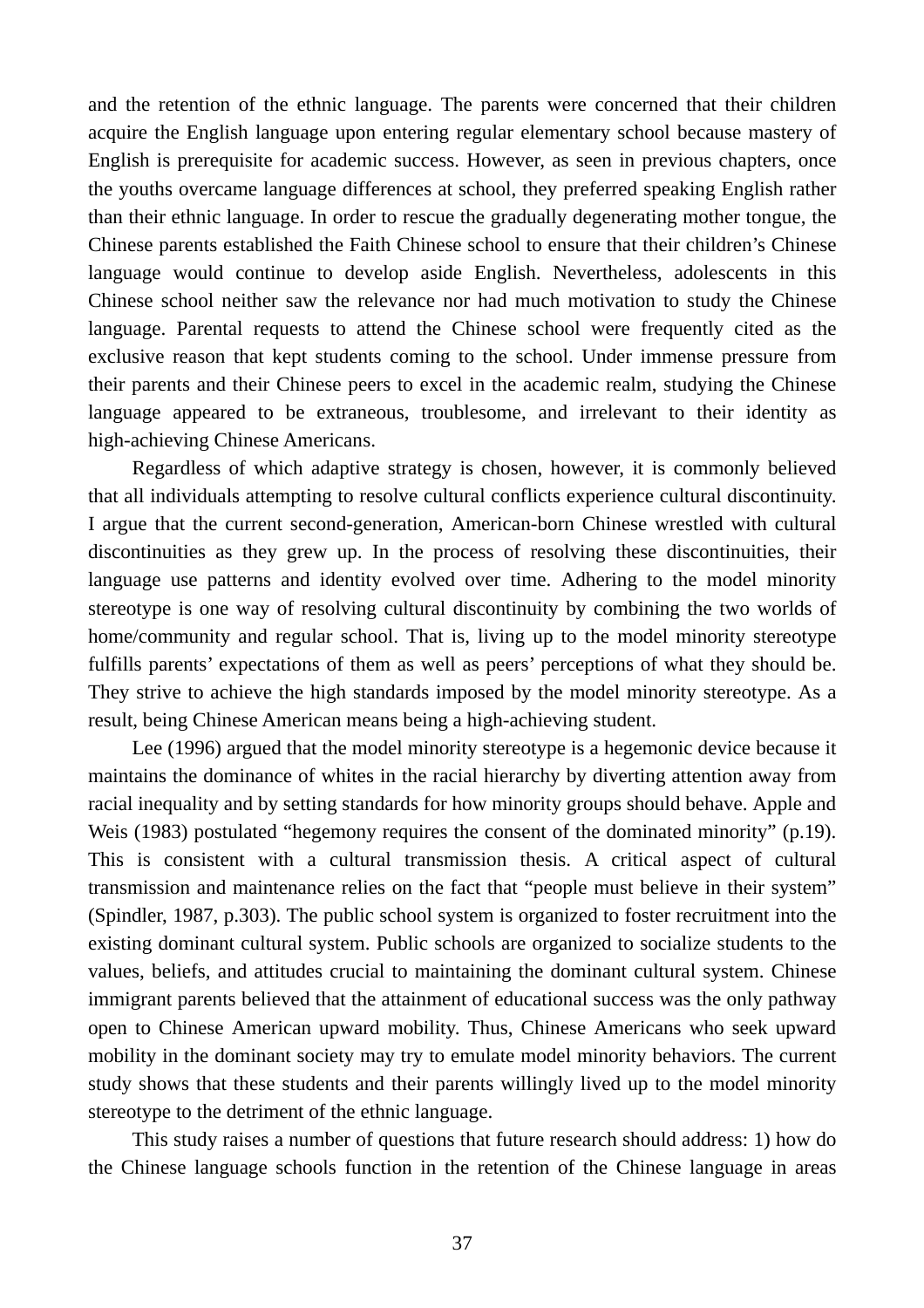where the Chinese communities constitute a considerable segment of the population, such as in San Jose, Los Angeles, or Houston? Will the pressure to be a model minority continue to outweigh the other favorable factors for language maintenance, such as a large, Chinese-speaking community, the visibility of the Chinese language in the public domain, and the transferability of Chinese school credits to the local high schools? 2) How is the Chinese language retained at home? It is argued that home is the primary support for ethnic language maintenance. Exploring the home language uses can help the ethnic community and the ethnic language school work in concert with those in the home to better preserve the ethnic language. 3) How is the Chinese language maintained among the children from low SES background? Most of the informants in this study are from middle class, professional families, thus, it is equally important to explore the language maintenance situations of American-born Chinese who are affiliated with less affluent backgrounds. Will the children from low SES background have more facilitating propensity to retain the Chinese language because of the lack of English influence from the parents? Are low SES Chinese American children less pressured to conform to the Model Minority stereotype? What attitudes do these adolescents and their parents have toward ethnic language schools and the maintenance of the Chinese language?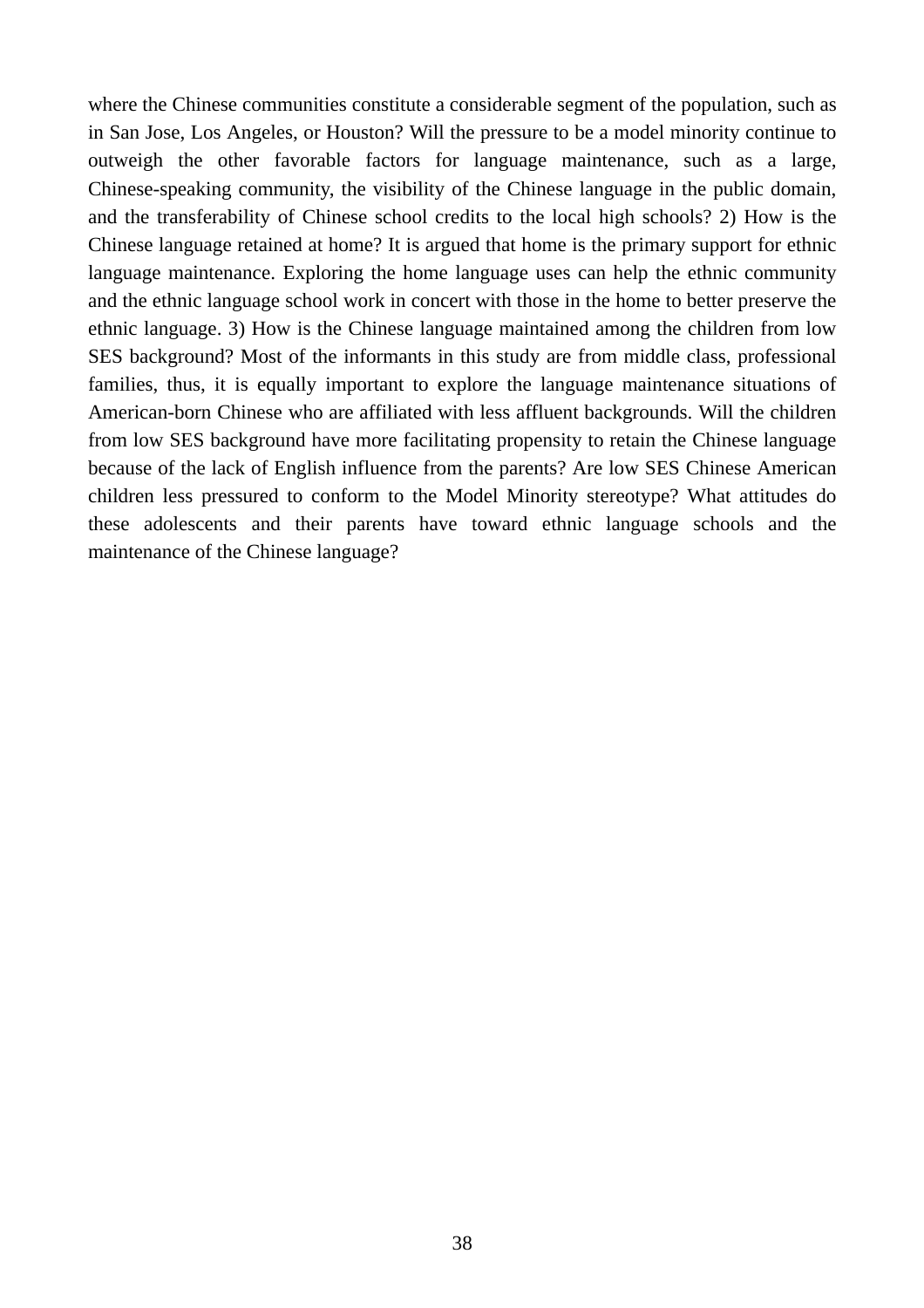#### **References**

- Apple, M. W., & Weis, L. (1983). Ideology and practice in schooling: A political and conceptual instruction. In M. W. Apple & L. Weis (Eds.), *Ideology and practice in schooling* (pp. 3-33). Philadelphia: Temple University Press.
- August, D., & Hakuta, K. (Eds.). (1998). *Educating language-minority children. Washington,* DC: National Academy.
- Baker, C. (1996). *Foundations of bilingual education and bilingualism*. Clevedon, England: Multilingual Matters.
- Bankston, C. L., & Zou, M. (1995). Effects of minority-language literacy on academic achievement of Vietnamese youths in New Orleans. *Sociology of Education, 68*(1), 1-17.
- Campbell, R. N., & Lindholm, K. J. (1987). *Conservation of language resources.* Los Angeles, CA: University of California, Los Angeles, Center for Language Education and Research.
- Child, I. L. (1943). *Italian or American? The second generation in conflicts.* New Haven: Yale Univ. Press.
- Coleman, J. S. (1988). Social capital in the creation of human capital. *American Journal of Sociology*, 94, 95-120.
- Conklin, N. F., & Lourie, M. A. (1983). *A host of tongues: Language communities in the United States.* New York, NY: The Free Press.
- Creshwell, J. W. (1994). A qualitative procedure. In *Research design: Qualitative and quantitative approaches* (pp. 143-169). Thousand Oaks, CA: Sage.
- Cummins, J. (1979). Linguistic interdependent and the educational development of bilingual children. *Review of Educational Research, 49*(2), 222-251.
- Cummins, J. (1981). The role of primary language development in promoting educational success for language minority students. In *Schooling and Language Minority Students: A Theoretical Framework* (pp. 3-49)*.* Los Angeles, CA: Evaluation, Dissemination and Assessment Center, California State Department of Education.
- Cummins, J., & Danesi, M. (1990). *Heritage language: The development and denial of Canada's linguistic resources*. Toronto, Canada: Our Schools/Our Selves Education Foundation.
- Cummins, J. (1992). Heritage language teaching in Canadian schools. *Curriculum Studies, 24*(3), 281-286.
- Durkin, D. (1978-1979). What classroom observations reveal about reading comprehension instruction. *Reading Research Quarterly, 14,* 481-533.
- Danesi, M. (1990). Mother tongue literacy and the shaping of knowledge. In M. Byram & J. Leman (Eds.), *Bicultural and Trilingual Education* (pp. 64-76). Clevedon, England: Multilingual Matters.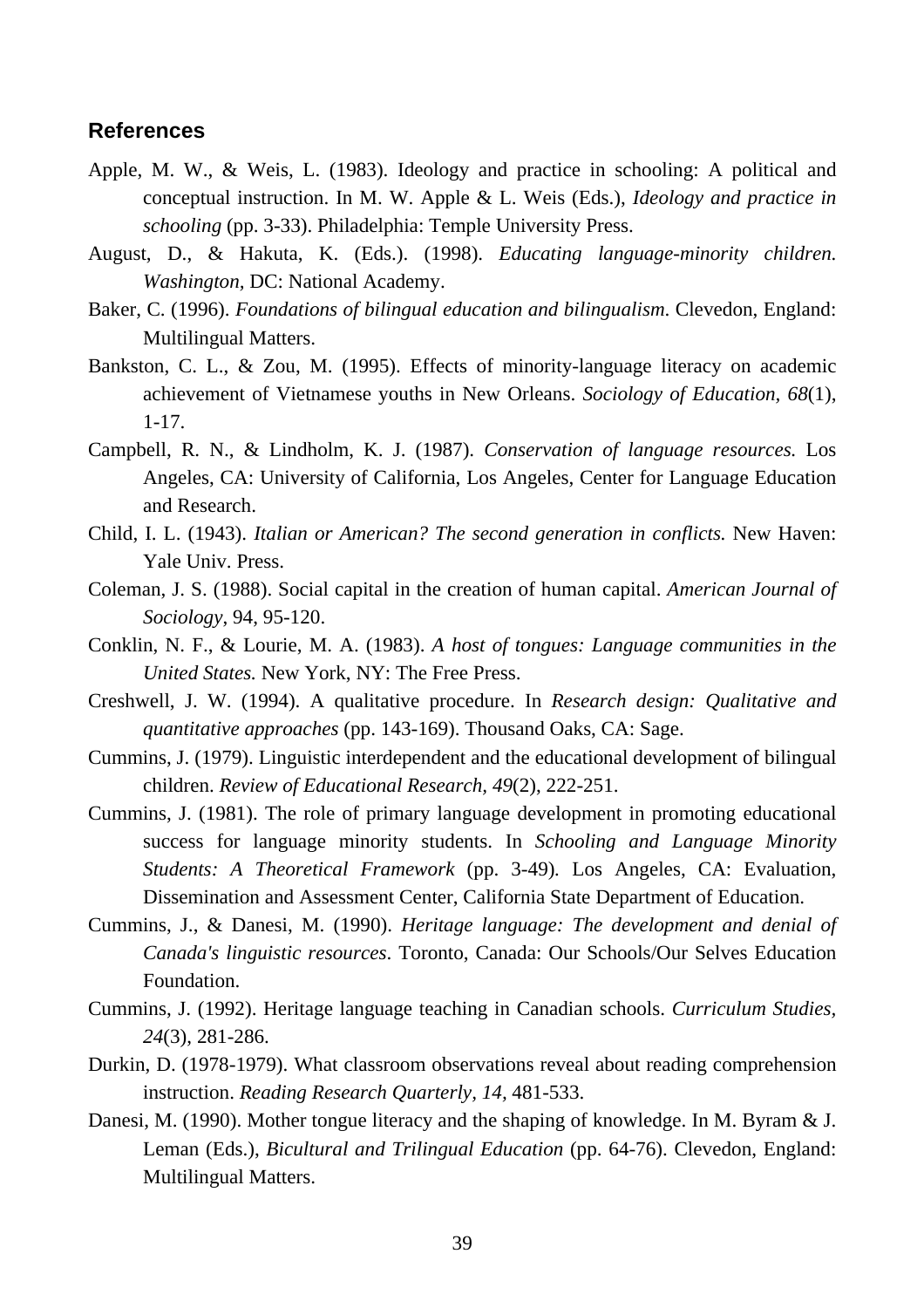- Danesi, M. (1991). Revisiting the research findings on heritage language learning: three interpretive frames. *Canadian Modern Language Review, 47*(4), 650-659.
- Edwards, J., & Shearn, C. (1987). Language and identity in Belgium: perceptions of French and Flemish students. *Ethnic and Racial Studies, 10*(2), 135-148.
- Edwards, J. (1988). Bilingual, education and identity. *Journal of Multilingual and Multicultural Development, 9*(1&2), 203-210.
- Epstein, N. (1977). *Language, ethnicity and the schools.* Washington, DC: Institute for Educational Leadership.
- Fishman, J. A. (1966). *Language loyalty in the United States.* The Hague, Netherlands: Mouton.
- Fishman, J. A. (1980). Ethnic community mother tongue school in the U.S.A.: Dynamics and distributions. *International Migration Review, 14*(2), 235-247.
- Fishman, J. A. (1989). *Language and ethnicity in minority sociolinguistic perspective.* Clevedon, England: Multilingual Matters.
- Fishman, J. A. (1990). What is reversing language shift (RLS) and how can it succeed? *Journal of Multilingual and Multicultural Development, 11*(1&2), 5-36.
- Fishman, J. A. (1991). *Reversing Language Shift: Theoretical and empirical foundations of assistance to threatened languages.* Clevedon, England: Multilingual Matters.
- Gallapher, M. W. (1996). Optimizing unique opportunity for learning. In X. Wang (Ed.), *A view from within: A case study of Chinese heritage community language school in the United States* (pp. 69-76)*.* Washington DC: The National Foreign Language Center.
- García, O. (1983). Sociolinguistics and language planning in bilingual education for Hispanics in the United States. *International Journal of the Sociology of language, 44,* 43-54.
- Giles, H., Taylor, D., & Bourhis, R. (1977). Dimensions of Welsh identity. *European Journal of Social Psychology, 7*, 165-174.
- Giles, H., Taylor, D., Lambert, W. E., & Albert, G. (1976). Dimensions of ethnic identity: An example from northern Maine. *Journal of Social Psychology, 100*, 11-19.
- Giles, H., Llado, N., McKirnan, D., & Taylor, D. (1979). Social identity in Puerto Rico. *International Journal of Psychology, 14,* 185-201.
- Gilhotra, M. S. (1985). Maintenance of community language in multicultural Australia. *Journal of Multilingual and Multicultural Development, 6*(1), 59-66.
- Gordon, M. M. (1964). *Assimilation in American life: The role of race, religion, and national Origins.* New York: Oxford Univ. Press.
- Green, J., & C. Wallat. (1981) Introduction. In J. Green & C. Wallat (Eds.), *Ethnography and language in educational setting* (pp.xiii). Norwood, New Jersey: ABLEX.
- Gumperz, J. J., & Hymes, D. (eds.). (1964). The ethnography of communication. *American Anthropologist, 66*,6 (part 2)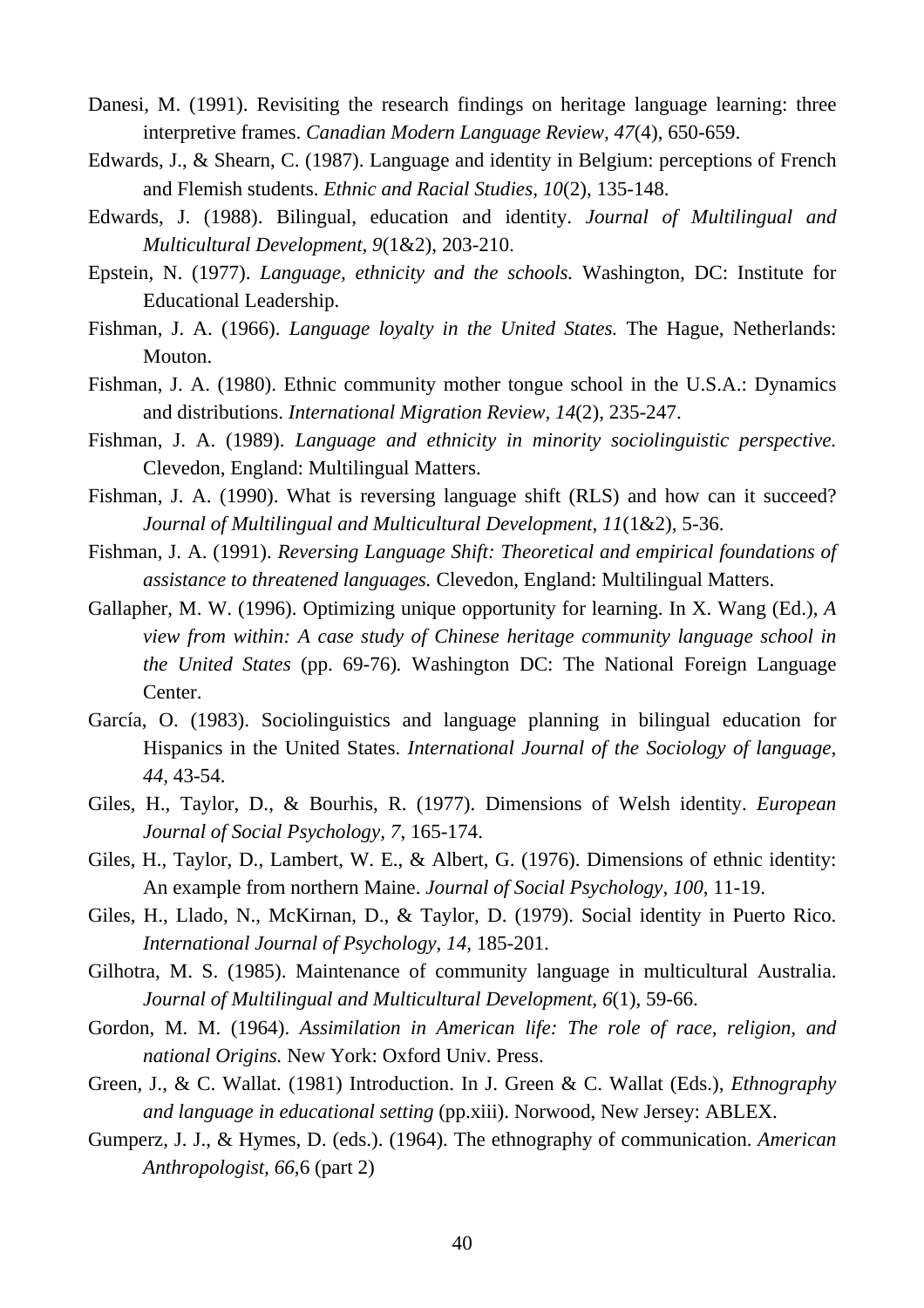- Hernández-Chávez, E. (1993). Native language loss and its impact for revitalization of Spanish in Chicano Communities. In Trueba, H., Merino, B., & Samaniego, F. (Eds.), *Language and Culture in Learning: Teaching Spanish to Native Speakers of Spanish*  (pp. 58-76)*.* Washington, D.C.: Falmer Press.
- Hinton, L. (1999). *Involuntary language loss among immigrants: Asian-American linguistic autobiographies* (U.S. Dept. of Education, Office of Educational Research and Improvement, National Library of Education, Contract No. ED-99-CO-0088).
- Hymes, D. (1972). Introduction. In C. B. Cazden, V. P. John, and D. Hymes, (Eds.), *Functions of language in classroom.* New York: Teacher College Press.
- Hymes, D. (1974). *Foundations in sociolinguistic: an ethnographic approach.* Philadelphia: University of Pennsylvania Press.
- Kanazawa, H., & Loveday, L. (1988). The Japanese immigrant community in Brazil: Language contact and shift. *Journal of Multilingual and Multicultural Development, 9*(5), 423-435.
- Kuo, E. C. (1974). Bilingual pattern of a Chinese immigrant group in the United States. *Anthropological Linguistics, 16*(3), 128-140.
- Lambert, W. (1978). Some cognitive and sociocultural consequences of being bilingual. In Alatis, J. E. (Ed.), *International Dimensions of Bilingual Education,* Washington, DC: Georgetown University Press.
- Leclezio, M. K., Louw-Potgieter, J., & Souchon, M. B. S. (1986). The social identity of Mauritian immigrants in South Africa. *Journal of Social Psychology, 126*, 61-69.
- Lee, S. M. (1998). Asian Americans: Diverse and growing. *Population Bulletin.* (Volume 53, No.2)
- Lee, S.J. (1996). *Unraveling the "Model Minority" stereotype: Listening to Asian American youth.* New York: Teacher College Press.
- Leung, E. C. (1975). *A sociological study of the Chinese language schools in the San Francisco Bay area.* Ph. D. dissertation, University of Missourio.
- Li, W. L. (1982). The language shift of Chinese Americans. *International Journal of the Sociology of Language, 38,* 109-124.
- Liao, M. (1998, Winter). *A descriptive study of the three Chinese language schools in Austin.* Paper presented at the annual meeting of the American Association for Teaching & Curriculum, Orlando, Florida.
- Liao, M. (1999, Spring). *I want my language back: Chinese Americans studying Mandarin at the college level.* Round table presented at the annual meeting of the American Educational Research Association, Montreal, Canada.
- Lieberson, Stanley, Guy Dalto, and Mary Ellen Johnson. (1975). The course of mother tongue diversity in nations. *American Journal of Sociology, 81,* 34-61.
- Lofland, J., & Lofland, L. H. (1984). *Analyzing social settings: A guide to qualitative observational research.* Belmont, CA: Wadsworth.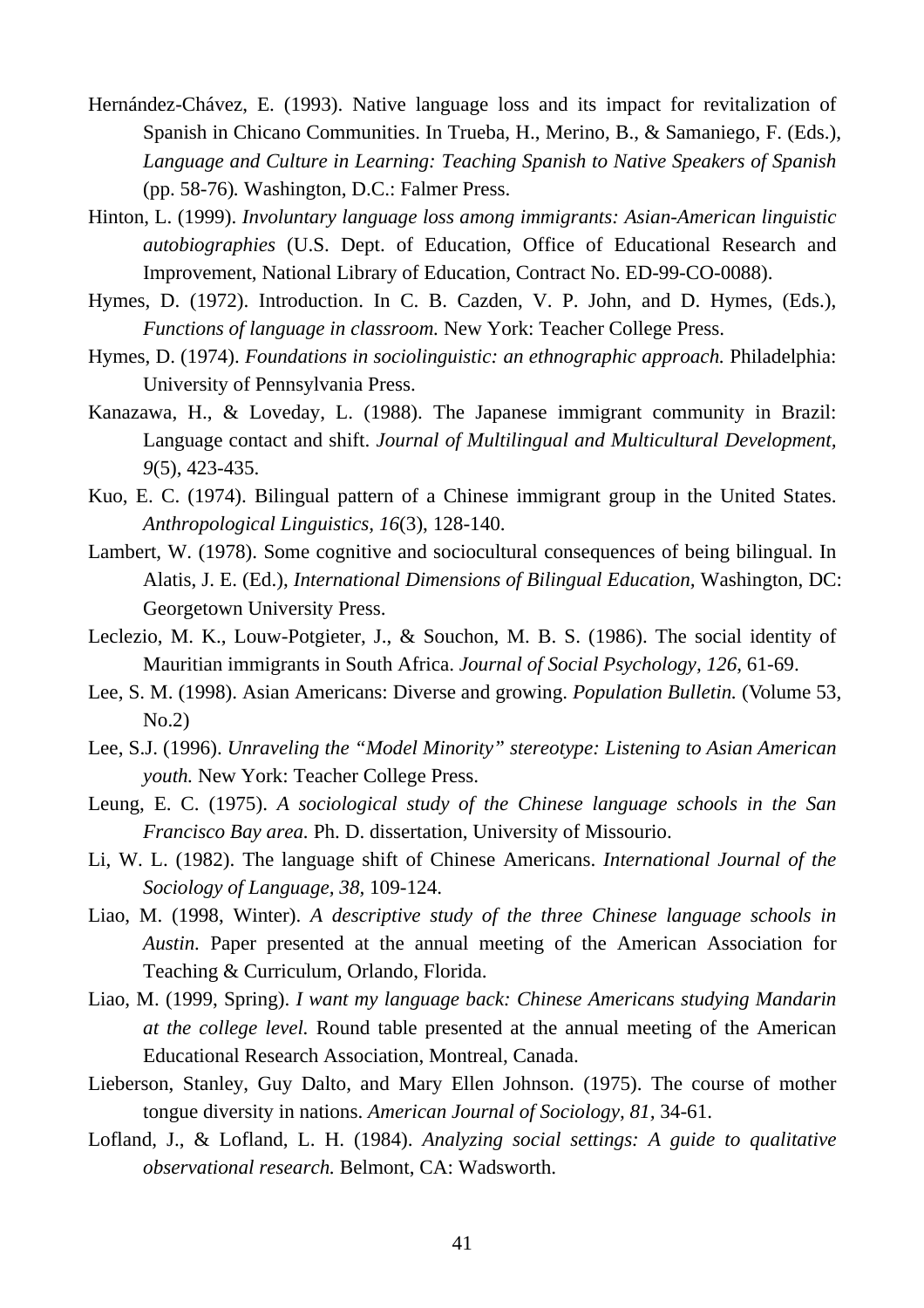- Marshall, C., & Rossman, G. B. (1989). *Designing qualitative research.* Newbury Park, CA: Sage Publication.
- McDermott, R. P. (1977). Social relations as context for learning. *Harvard Educational Review 47*(2), p. 198-213.
- Mclaughtlin, B. (1985). *Second-language acquisition of childhood: Vol. 2. School-aged children*. (2nd ed.). Hillsdale, NJ: Erlbaum.
- Mehan, H. (1987). Language and schooling. In G. Spindler & L. Spindler (Eds.), *The interpretive ethnography of education: At home and abroad* (pp. 109-136). Hillsdale, NJ: Lawrence Erlbaum Associates.
- Olsen, L. (1997). *Made in America: Immigrant students in our public schools.* New York: Norton.
- Otheguy, R. (1982). Thinking about bilingual education: A critical appraisal. *Harvard Educational Review, 52*(3), 301-314.
- Ovando, C. J. (1990). Essay review: Politics and pedagogy: The case of bilingual education. *Harvard Educational Review, 60*(3), 341-356.
- Parrillo, V. N. (2000). *Strangers to these shores: Race and ethnic relations in the United States* (6<sup>th</sup> ed.). Boston, MA: Allyn and Bacon.
- `Patton, M. Q. (1990). *Designing qualitative studies. Qualitative Evaluation and research methods* ( $2<sup>nd</sup>$  ed.) (pp.145-198). Newbury Park, CA: Sage.
- Paulston, C. B. (1994). *Linguistic Minorities in Multilingual Settings: Implications for language policies.* Philadelphia, PA: John Benjamins Publishing.
- Porter, R. P. (1990). *Forked Tongue: The Politics of Bilingual Education.* New York, NY: Basic Books.
- Portes, A., & MacLeod, D. (1996). Educational progress of children of immigrants: The roles of class, ethnicity, and school context. *Sociology of Education, 69* (10), 255-275.
- Portes, A., & Hao, L. (1998). E Pluribus Unum: Bilingualism and loss of language in the second generation. *Sociology of Education, 71*(10), 269-294.
- Rumbaut, R. B. (1994). The crucible within: Ethnic identity, self-esteem, and segmented assimilation among chidden of immigrants. *International Migration Review, 28*(4), 119-170.
- Suárez-Orozco, M., Ed. (1998). *Crossings: Mexican Immigration in Interdisciplinary Perspectives.* Cambridge, MA: Harvard University Press.
- Sherzer, J. (1983). *Kuna ways of speaking: an ethnographic perspective.* Austin: University of Texas Press.
- Sherzer, J., & Greg Urban (1991). (Eds.), *Nation-states and Indians in Latin America.* Austin: University of Texas Press.
- Sherzer, J. (1993). On puns, comebacks, verbal dueling and play languages: speech play in Balinese verbal life*. Language in society, 22,* 217-233.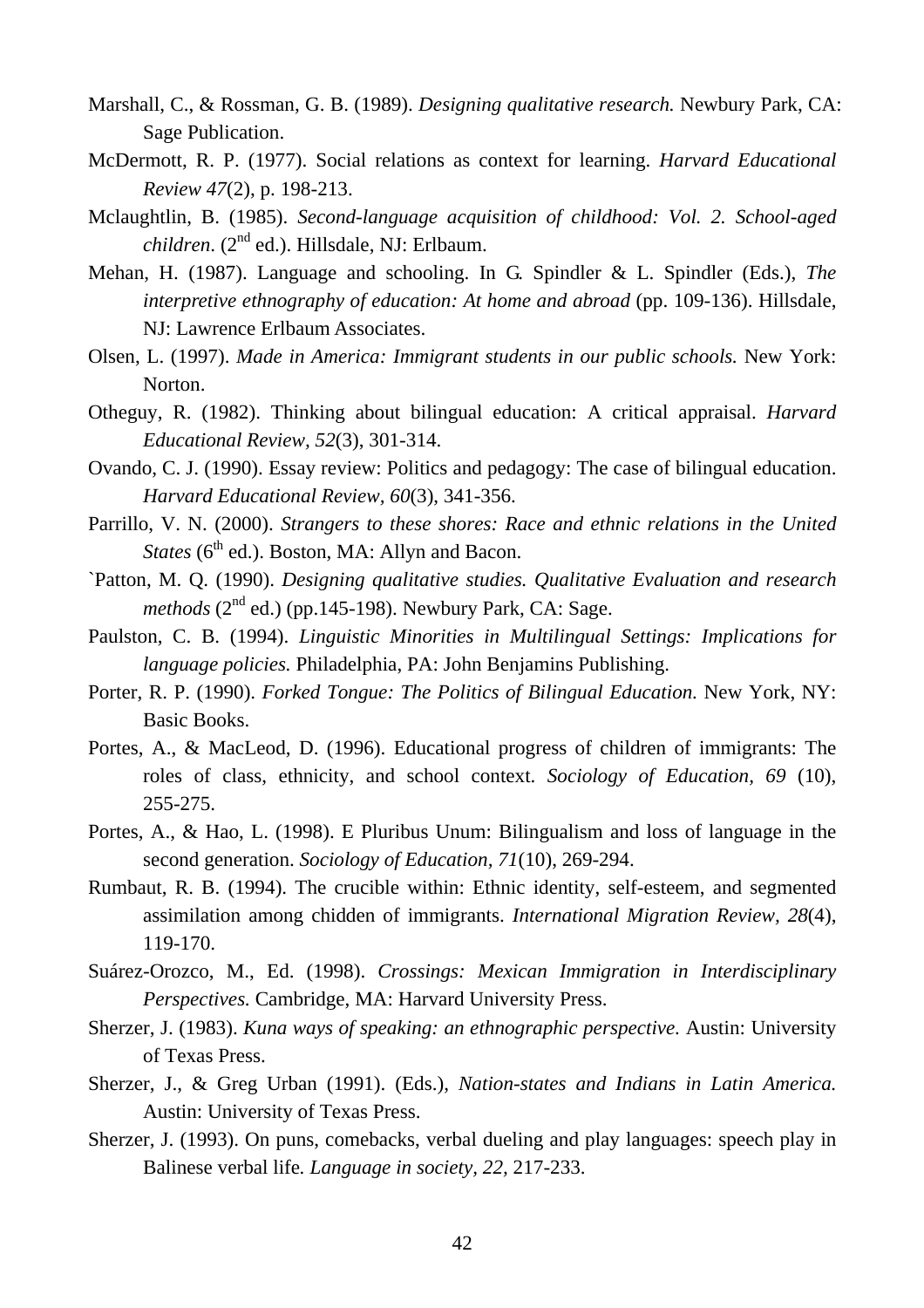- Siu, S. (1992). *Toward an understanding of Chinese-American educational achievement: A literature review* (Contract No. R117Q00031). Washington, DC: Department of Health and Human Service (ERIC Document Reproduction Service No. ED 343 713).
- Skutnabb-Kangas, T. & Toukomaa, P. (1976). *Teaching migrant children's mother tongue and learning the language of the host country in the context of the socio-cultural situation of the migrant family.* Helsinki: The Finnish National Commission for UNESCO.
- Steinberg, L. (1996). *Beyond the classroom: Why school reform had failed and what parents need to do.* New York: Simon & Schuster.
- Spindler, G. (Ed.) (1982). *Doing the ethnography of schooling: Educational anthropology in action.* New York: Holt, Rinehart & Winston.
- Skutnabb-Kangas, T. (1981). *Bilingualism or Not: The Education of Minorities.* Clevedon, England: Multilingual Matters.
- Spindler, G. D. (1974). From omnibus to linkage: cultural transmission models. Council on *Anthropology and Education Quarterly, 5*(1).
- Spindler, G. (1987a). The transmission of culture. In G. Spindler (Ed.), *Education and cultural process: Anthropological approaches, second edition* (pp 303-334). Prospect Heights, Illinois: Waveland Press, Inc.
- Spindler, G. & Spindler, L. (1987b). Cultural dialogue and schooling in Schoenhausen and Roseville: A comparative analysis. *Anthropology and Education Quarterly, 18*(1):3-16.
- Swain, M. & Lapkin, S. (1991). Heritage language children in an English-French bilingual program. *Canadian Modern Language Review, 47*(4), 635-641.
- Taylor, D. M., & Bassili, J. N., & Aboud, F. E. (1973). Dimensions of ethnic identity: An example from Quebec. *Journal of Social Psychology, 89*, 185-192.
- Tharp, R. G., & Gallimore, R. (1988). Rousing minds to life: Teaching, learning, and schooling in social context. Cambridge: Cambridge Universiry Press.
- Troike, R. C. (1984). SCALP: Social and cultural aspects of language proficiency. In C. Rivera (Eds.), *Language Proficiency and Academic Achievement* (pp. 44-54). Clevedon, England: Multilingual Matters.
- Trueba, H. T., Jacob, L. & Kirton, E. (1990). *Cultural conflict and adaptation: The case of the Hmong children in American society.* London, England: Falmer Press.
- Trueba, H., Merino, B., & Samaniego, F. (Eds.), (1993). *Language and Culture in Learning: Teaching Spanish to Native Speakers of Spanish.* Washington, D.C.: Falmer Press.
- Trueba, H. T. (1993). Culture and language: The ethnographic approach to the study of learning environments. In B. Merino, H.T. Trueba and F. Samaniego (Eds.), *Language and Culture in Learning: Teaching Spanish to Native Speakers of Spanish* (pp. 26-44). London, England: Falmer Press.